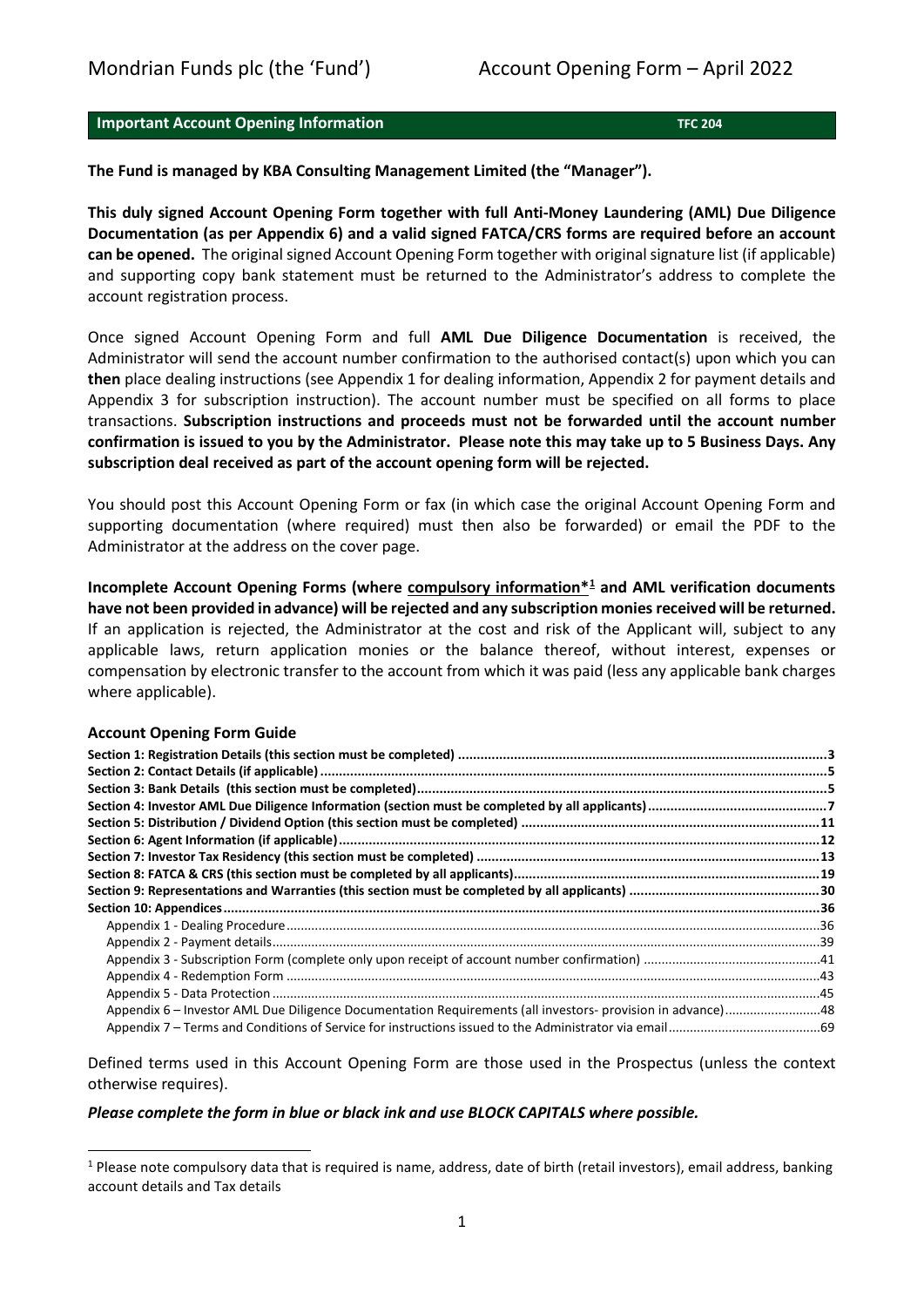### **Administrator Details**

# **Postal Address**

Northern Trust International Fund Administration Services (Ireland) Limited 2nd Floor, Block A, City East Plaza, Towlerton, Ballysimon, Limerick, V94 X2N9, Ireland

### **Registered Address**

Northern Trust International Fund Administration Services (Ireland) Limited George's Court, 54-62 Townsend Street, Dublin 2, D02 R156, Ireland

**Telephone:** +353 1 434 5027 **Facsimile:** +353 1 434 5272 **Email (Instructions only):** MondrianTAInstructions@ntrs.com **Email (Queries only):** Mondrian\_TA@ntrs.com

### **Prospectus and Key Investor Information Document (KIID)**

Please ensure that you have read the Prospectus and the Key Investor Information Document (the "KIID") before completing this Account Opening Form. The KIID is available at the Investment Manager's website [www.mondrian.com/ucits-funds/.](http://www.mondrian.com/ucits-funds/)

### **Data Protection**

Your personal information will be handled by the Administrator or its duly appointed delegates as Data Processor for the Fund in accordance with the Irish Data Protection Acts 1988 to 2018 and the General Data Protection Regulation (Regulation 2016/679) (together the "Data Protection Legislation"). Your information provided herein will be processed for the purposes of complying with the Data Protection Legislation and this may include disclosure to the Irish Revenue Commissioners. Please see the Prospectus for further details.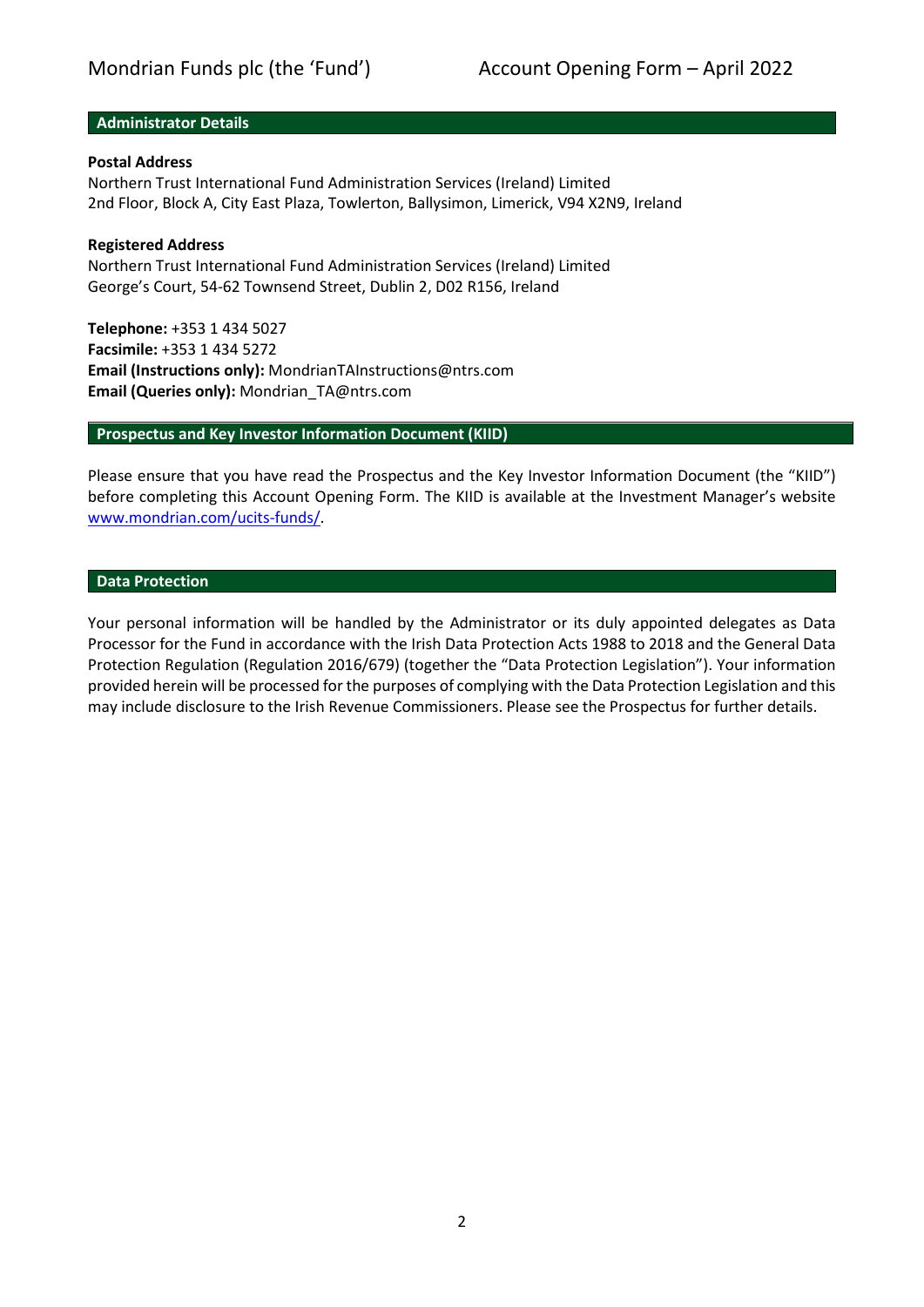# <span id="page-2-0"></span>**Section 1: Registration Details (this section must be completed)**

# **A) Individual/Joint Shareholders**

| <b>Shareholder 1</b>           | <b>Shareholder 2</b>                |
|--------------------------------|-------------------------------------|
| First Name*                    | <b>First Name</b>                   |
| Family Name*                   | <b>Family Name</b>                  |
| Date of Birth*                 | Date of Birth                       |
| Registered Address - Street 1* | Registered Address - Street 1       |
| y <del>u cerz</del>            | <u> Street z</u>                    |
|                                |                                     |
| Town/Country/Postcode*         | Town/Country/Postcode               |
| Contact Telephone Number *     | <b>Contact Telephone Number</b>     |
|                                |                                     |
| Contact Email Address*         | <b>Contact Email Address</b>        |
| Occupation/Business Activity*  | <b>Occupation/Business Activity</b> |
|                                |                                     |
|                                |                                     |
| <b>Shareholder 3</b>           | <b>Shareholder 4</b>                |
| <b>First Name</b>              | <b>First Name</b>                   |
| <b>Family Name</b>             | <b>Family Name</b>                  |
| Date of Birth                  | Date of Birth                       |
| Registered Address - Street 1  | Registered Address - Street 1       |
| Street 2                       | Street 2                            |
|                                |                                     |
| Town/Country/Postcode          | Town/Country/Postcode               |
|                                |                                     |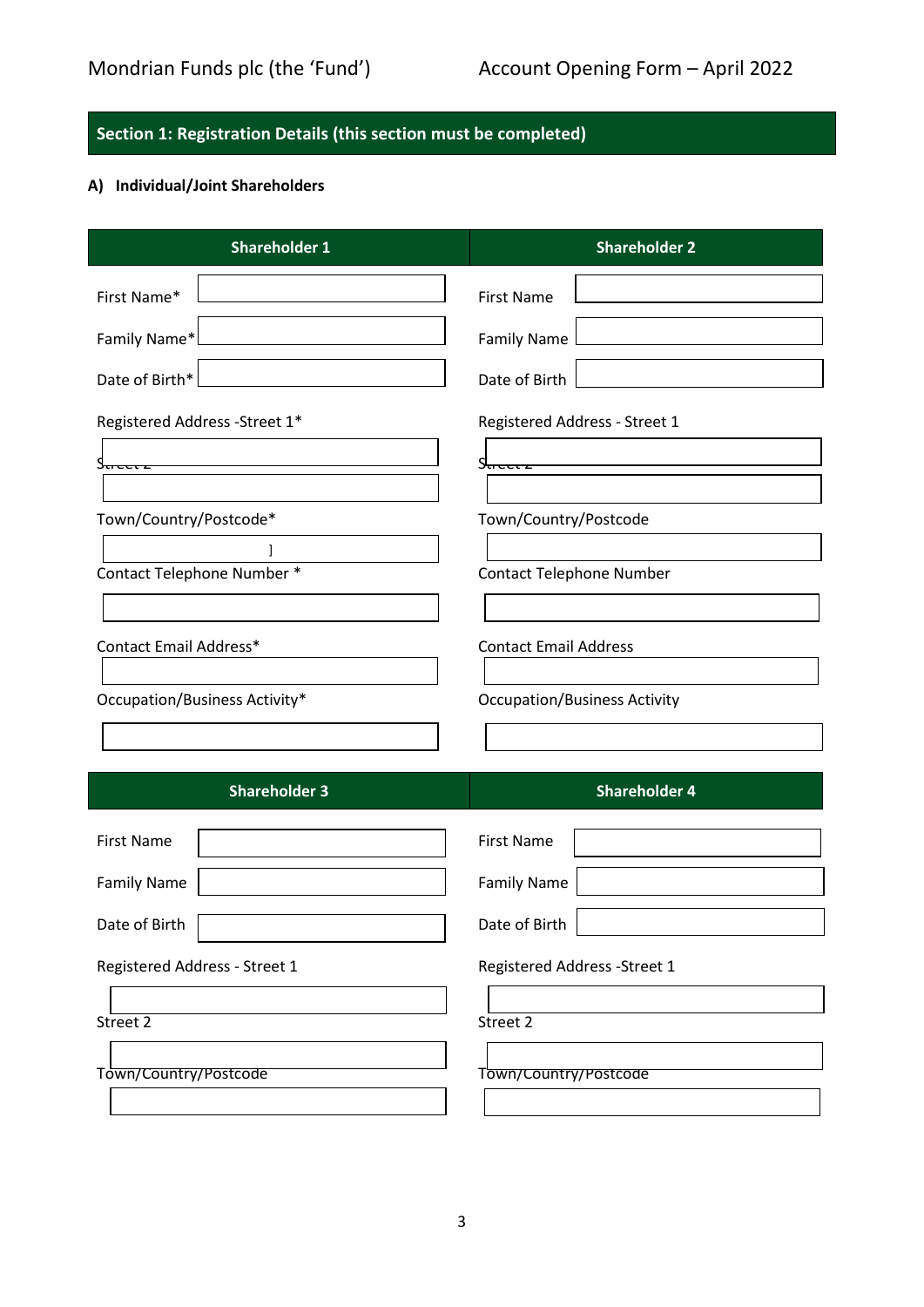# Mondrian Funds plc (the 'Fund') Account Opening Form – April 2022

Contact Telephone Number Contact Telephone Number

Occupation/Business Activity Occupation/Business Activity

**Mailing address (if different from the address of the first named holder)**

# **B) Institutional / Corporate Investors**

**Registered Account Name\*** *(including Designation where applicable):* 

Registered Address - Street 1\*

Street 2\*

Town/Country/Postcode\* Contact Telephone Number\*

Country of Incorporation\* Country of Incorporation\* Country Country Country Country of Incorporation\*

Mailing address (if different from the registered address)

Existing/ Related Account Number (If applicable):

*\*\* Please note that an account cannot be registered in the name of a Trust. In the case of a Trust the registered shareholder(s) must be the Trustee(s) as trustee for the Trust with the name of the Trust added under the Designation.*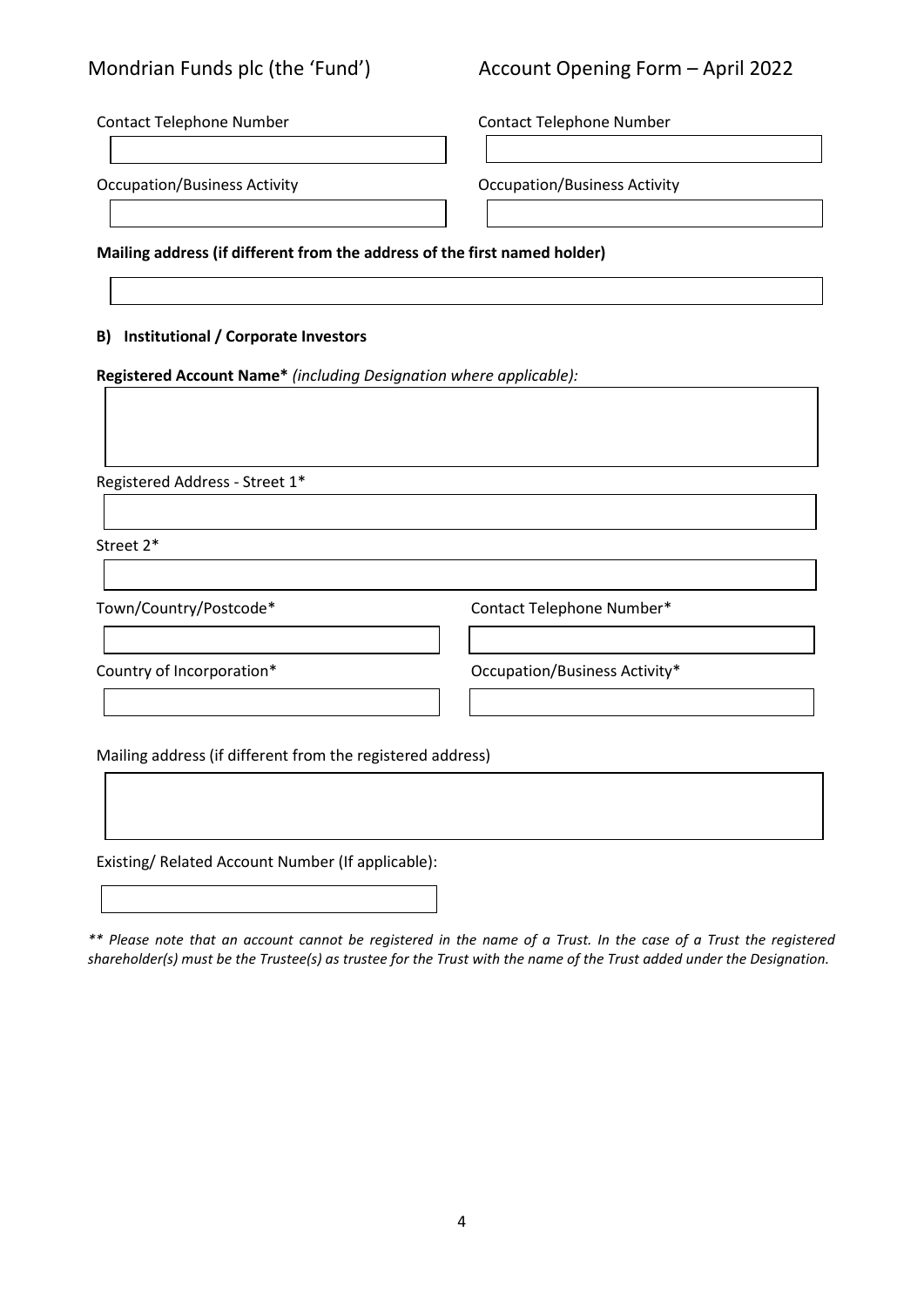# <span id="page-4-0"></span>**Section 2: Contact Details (if applicable)**

**Email correspondence, where provided, will be the preferred method of communication. If no email is provided, correspondence will then be issued via post. SWIFT communication will be issued where possible.**

**Please note that an email address is compulsory for the welcome email which will contain the account number confirmation required to place transactions**.

| <b>EMAIL OR SWIFT CODE</b><br>(Please ensure the appropriate document is selected<br>to ensure receipt otherwise all options will be<br>selected) | Welcome<br><b>Email</b> | <b>Contract Note</b> | <b>Statements</b> | <b>SWIFT</b> |
|---------------------------------------------------------------------------------------------------------------------------------------------------|-------------------------|----------------------|-------------------|--------------|
|                                                                                                                                                   |                         |                      |                   |              |
|                                                                                                                                                   |                         |                      |                   |              |
|                                                                                                                                                   |                         |                      |                   |              |
|                                                                                                                                                   |                         |                      |                   |              |
|                                                                                                                                                   |                         |                      |                   |              |
|                                                                                                                                                   |                         |                      |                   |              |
|                                                                                                                                                   |                         |                      |                   |              |

# <span id="page-4-1"></span>**Section 3: Bank Details (this section must be completed)**

# **Important information regarding bank accounts for subscriptions and redemptions**

Third party payments are not permitted for redemptions. Please confirm the details of the bank accounts from which and to which payments will be made below.

A copy of a recent bank statement (no more than 6 months old) or a banker's reference, must accompany the application to evidence the bank account details provided for subscriptions and redemption payments are for a bank account in the registered account name. Accounts in the name of regulated entities are exempt from this requirement.

To meet our anti-money laundering and counter-terrorist financing obligations under the current legislation, all joint bank account holders will be required to complete identity and verification requirements, even where those joint bank account holders will not be registered holders of Shares in the Fund.

Failure to provide all the bank account information and documentation requested as part of this application may result in a delay in setting up the account and subscribing to the Fund.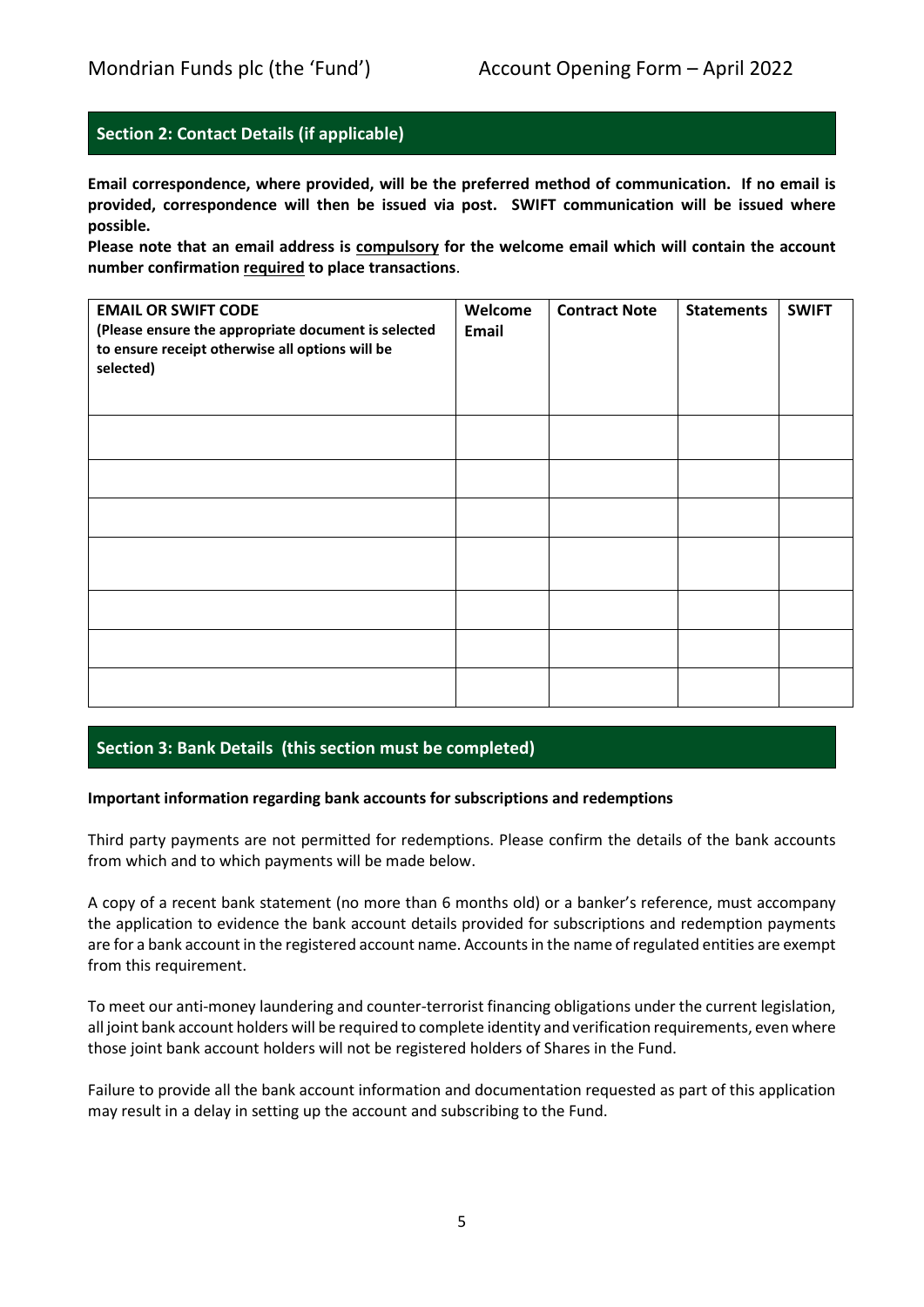THIS SECTION MUST BE COMPLETED BY ALL INVESTORS OTHER THAN EQUIVALENTLY REGULATED ENTITIES OPENING AN ACCOUNT IN THEIR OWN NAME OR THE NAME OF THEIR NOMINEE COMPANY, EITHER FOR THEIR OWN BENEFIT OR THE BENEFIT OF ONE OR MORE THIRD PARTIES

BANK ACCOUNT DETAILS FROM WHICH SUBSCRIPTIONS WILL BE PAID BANK ACCOUNT DETAILS FOR SETTLEMENT OF REDEMPTION (AND DIVIDEND/DISTRIBUTION PROCEEDS IF APPLICABLE)

### **BENEFICIARY BANK INFORMATION**

| Name of Bank     |                 |
|------------------|-----------------|
| A/c Name         |                 |
| Address of Bank  |                 |
| A/c Number       |                 |
| Sort Code        |                 |
| IBAN:            |                 |
| Swift Code / ABA | Reference Code: |

# **CORRESPONDENT BANK INFORMATION**

**Note:** Required if Payment CCY differs to bank account residency or if your bank account does not support Multi currency payments

| Correspondent Bank         |  |
|----------------------------|--|
| Name                       |  |
| Correspondent              |  |
| <b>BIC/SWIFT Code/Sort</b> |  |
| Code/ABA Code              |  |
| Correspondent A/c          |  |
| Name                       |  |
| Correspondent              |  |
| Account Number /           |  |
| <b>IBAN</b>                |  |
| Correspondent Bank         |  |
| Address                    |  |
|                            |  |

A request to change bank account details MUST BE MADE IN WRITING TO THE ADMINSTRATOR AND MUST BE ACCOMPANIED BY a bank statement or banker's reference to evidence the new bank account details provided are for a bank account registered account name

NOTES: Please ensure that you have read the Prospectus before completing this Account Opening Form. Defined terms used in this Account Opening Form and Subscription Instruction are those used in the Prospectus (unless the context otherwise requires).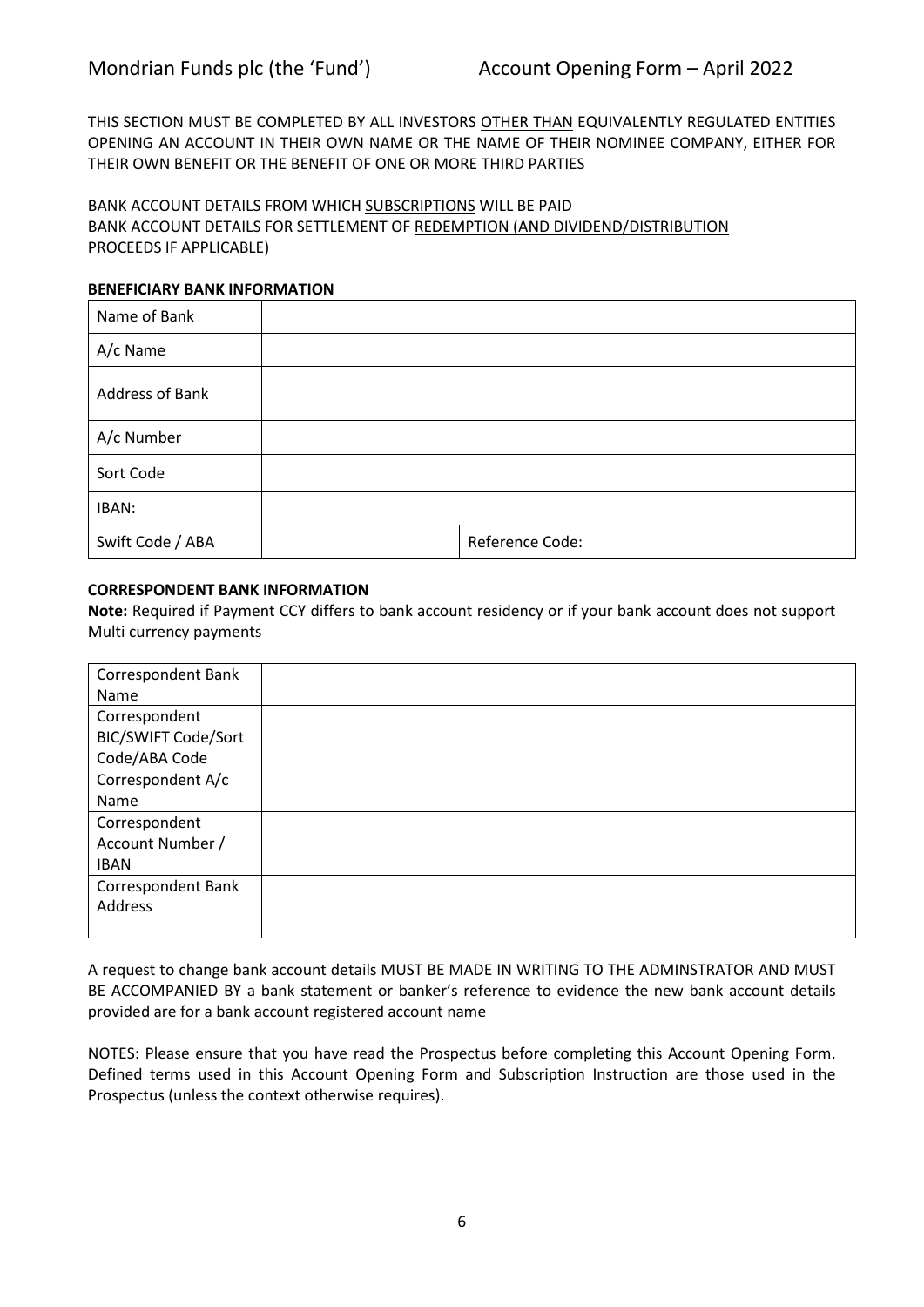# <span id="page-6-0"></span>Section 4: Investor AML Due Diligence Information (section must be completed by all applicants)

Anti-Money Laundering (AML) due diligence requirements in accordance with The Criminal Justice (Money Laundering and Terrorist Financing) Acts 2010 – 2021

 $\triangleright$  Guide to completing due diligence.

**Part I-To be completed by all applicants.** 

**Part II –** To be completed by all applicants.

**Appendix 6 –** All applicants to provide AML due diligence documentation outlined in Appendix 6 (as per investor type) in order to establish the identity of an investor and verify the same to the extent warranted by risk. **AML documents must be provided in advance before an account can be opened.**

# **Due Diligence Information - Purpose of the Investment**

Part I

Part I (A) to be completed only by natural persons and legal persons investing in their own name for their own benefit. Institutional investors and legal entities investing as part of their normal economic activity of investing in their own name for the benefit of one or more third parties must tick Part I (B). This information is required to meet our AML obligations under the current AML legislation in Ireland and will be used solely for those purposes.

| A. What is the expected annual subscription to the Fund                                                                                                                                                                                                                                                    |  |
|------------------------------------------------------------------------------------------------------------------------------------------------------------------------------------------------------------------------------------------------------------------------------------------------------------|--|
| How frequent do you expect to trade in the Fund (please tick): Once-Off Subscription $\Box$                                                                                                                                                                                                                |  |
| Once a: Month $\Box$ Quarter $\Box$ Year $\Box$                                                                                                                                                                                                                                                            |  |
| If more frequently than the options provided,<br>please provide an estimate of frequency:                                                                                                                                                                                                                  |  |
| 3-5 years $\Box$ 5-10 years $\Box$ 10+ years $\Box$<br>Please indicate the term of your investment (please tick):                                                                                                                                                                                          |  |
| Natural Persons only:                                                                                                                                                                                                                                                                                      |  |
| Source of Wealth (activities that generated total net worth):<br>*Confirmation of Source of Wealth requires the Subscriber to confirm the bank account from which funds were generated as well as the specific activity<br>that generated the funds subscribed (e.g. salary payments, sale of shares etc.) |  |
| Source of Funds (activity that generated transaction funding):                                                                                                                                                                                                                                             |  |
| *Confirmation of Source of Funds requires the Subscriber to confirm the activities that have generated the total net worth of the Subscriber with<br>reasonable collaboration of same (e.g. information and documents such as evidence of title; copies of trust deeds; audited accounts and tax returns). |  |

B. Institutional investor/ legal entity investing as part of their normal economic activity of investing in their own name for the benefit of one or more third parties. If no, see Part 1 (A). Yes  $\Box$  No  $\Box$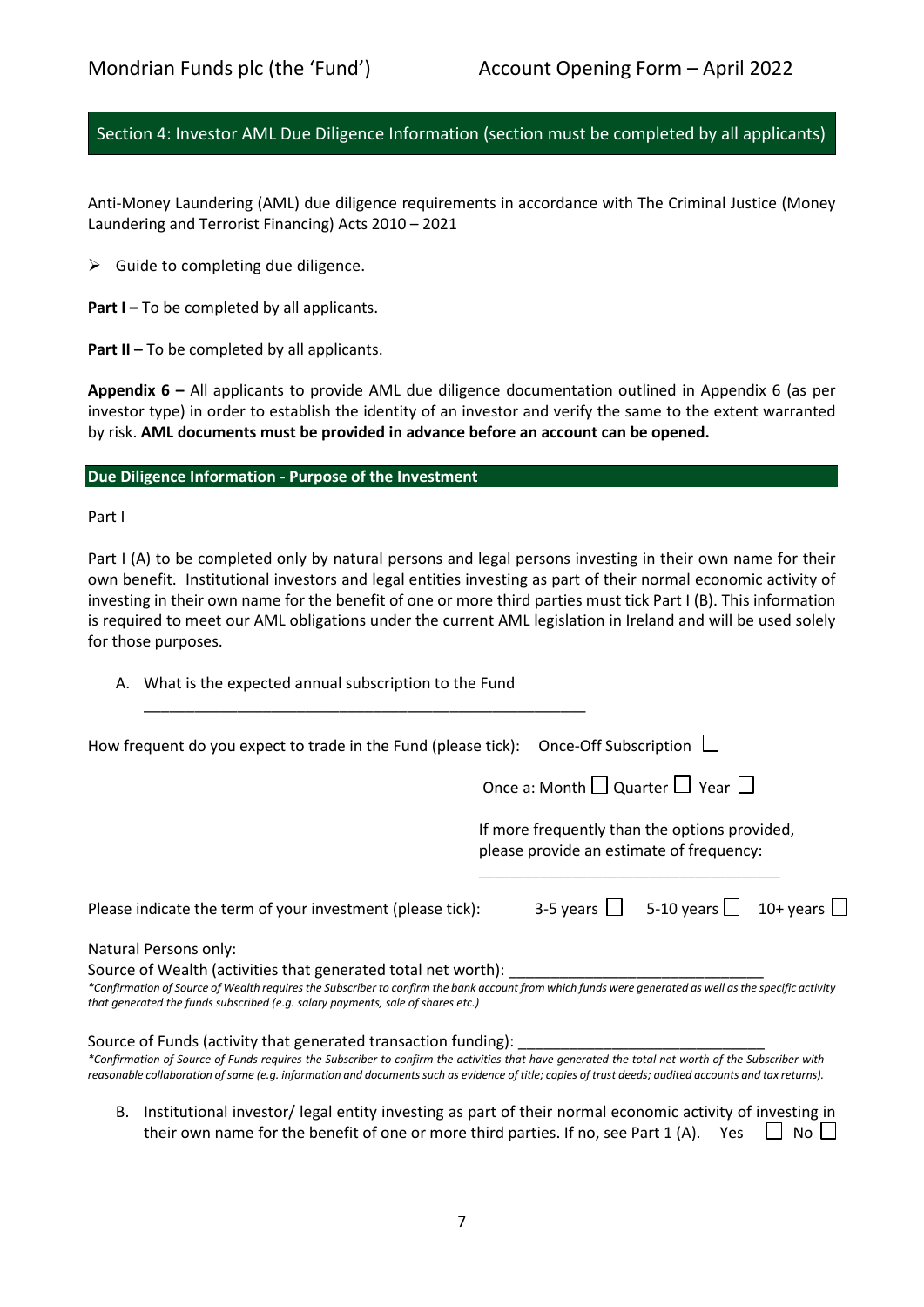### **Due Diligence Documentation- Investor Type**

#### Part II

Please tick investor type below (please note, investor type indicates the documents/ confirmations required to open account as per Appendix 6):

| Private/ Unlisted Company                 | Charities                                |        |
|-------------------------------------------|------------------------------------------|--------|
| Partnership                               | <b>Trusts/Foundations</b><br>$\Box$      | $\Box$ |
| <b>Listed Company</b>                     | $\Box$ Collective Investment Scheme/Fund | П      |
| Subsidiary of a Listed Company            | $\Box$ School, college or university     | П      |
| Regulated Credit or Financial Institution | <b>Pension Schemes</b>                   | П      |
| Nominee Company                           | <b>Trade Unions</b>                      | П      |
| Government Body or Public Authority       | Church                                   | $\Box$ |
| Individual                                | Other- Please specify:                   | H      |
| <b>Occupation/Business Activity:</b>      |                                          |        |

If you, or any beneficial owners, are a Politically Exposed Person. Yes  $\Box$  No  $\Box$ 

*A Politically Exposed Person ('PEP') means an individual (or family member or close associate of such individual) including a beneficial owner of an investment account, who is, or has, at any time in the preceding 12 months, been entrusted with a prominent public function (e.g. this can include but not limited to: head of state/ government, government / deputy minister, member of parliament, senior official of a political party or member of the supreme court).*

If the application form is signed under power of attorney, a copy of the power of attorney must be furnished in support of the signature along with due diligence in line with legal type.

#### **Due Diligence Documentation- Leverage Across Investments**

I hereby authorize the Administrator to leverage the due diligence documentation provided for the purposes of compliance with applicable regulatory requirements across all investments which I currently hold/ may hold in the future across all funds which are administered by the Administrator.

|  | Nο |  |
|--|----|--|
|--|----|--|

#### **Due Diligence Documentation- Ultimate Beneficial Owner**

Please complete the relevant section to your entity type. The Ultimate Beneficial Owner section must be completed. Non-completion could delay acceptance of subscription.

All Entities

Ultimate Beneficial Owners are individuals who directly or indirectly hold ownership of 25% or more of the shares or voting rights in an entity, or control of the entity. Where there is no person identified as beneficial owner, the natural person(s) who hold the position of semior managing official(s)/director(s) will be deemed the beneficial owners.

\* In cases where shareholder(s) are entities with 25% or more ownership or control, please provide the details of Individual(s) who hold beneficial ownership 25% or more. For Trusts or similar arrangements, Ultimate Beneficial Owners include the beneficiaries, the settlor, the trustee(s) and the protector (if any). The beneficiaries are the individuals benefiting from the trust or similar legal arrangement.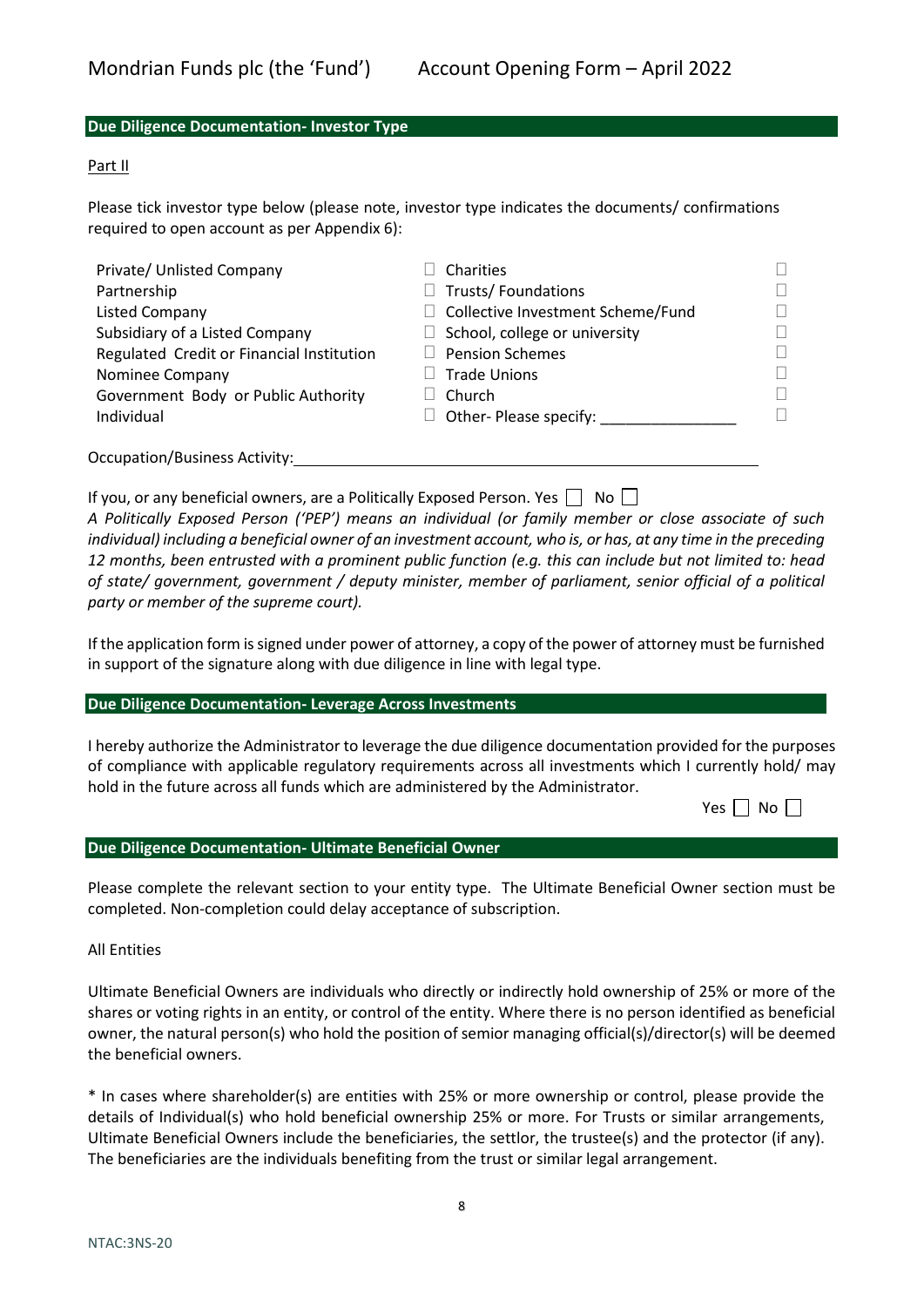Please complete the below regarding Ultimate Beneficial Owner(s):

| Name | Address | % Ownership or | Nationality | Date of Birth |
|------|---------|----------------|-------------|---------------|
|      |         | control        |             |               |
|      |         |                |             |               |
|      |         |                |             |               |
|      |         |                |             |               |
|      |         |                |             |               |
|      |         |                |             |               |
|      |         |                |             |               |
|      |         |                |             |               |

For Trusts or similar arrangements, where the beneficiaries are not yet determined, the class of persons in whose main interest the trust or similar legal arrangement has been set up should be stated (please provide any additional document/ information as required):

Note: If there is/ are no Individual(s) with a beneficial interest of 25% or more (either directly or indirectly) of the shares or voting rights of the entity, or anyone that otherwise exercises control of the entity (where applicable), please check the box and insert applicable senior managing official(s) below whom will be deemed the UBO.  $\Box$ 

| Name | Address | Nationality | Date of Birth |
|------|---------|-------------|---------------|
|      |         |             |               |
|      |         |             |               |
|      |         |             |               |

# **Related Person Detail**

Full names of all Related Persons:

- $\triangleright$  In the case of natural persons, Related Persons means any person authorised to act on behalf of the investor
- $\triangleright$  In the case of a company, Related Persons means the directors.
- $\triangleright$  In the case of a Partnership, Related Persons means the partners.
- $\triangleright$  In the case of a limited liability company (LLC), Related Persons means the managing members.
- $\triangleright$  In the case of a trust, foundation or similar legal arrangement, Related Persons means the trustees.
- In the case of a charity/government body/ university/ school/ college/ club/ society, Related Persons means the authorising officers/ board members/ officials.

Please complete the below:

| Name | Address | Nationality | Date of Birth |
|------|---------|-------------|---------------|
|      |         |             |               |
|      |         |             |               |
|      |         |             |               |
|      |         |             |               |
|      |         |             |               |
|      |         |             |               |
|      |         |             |               |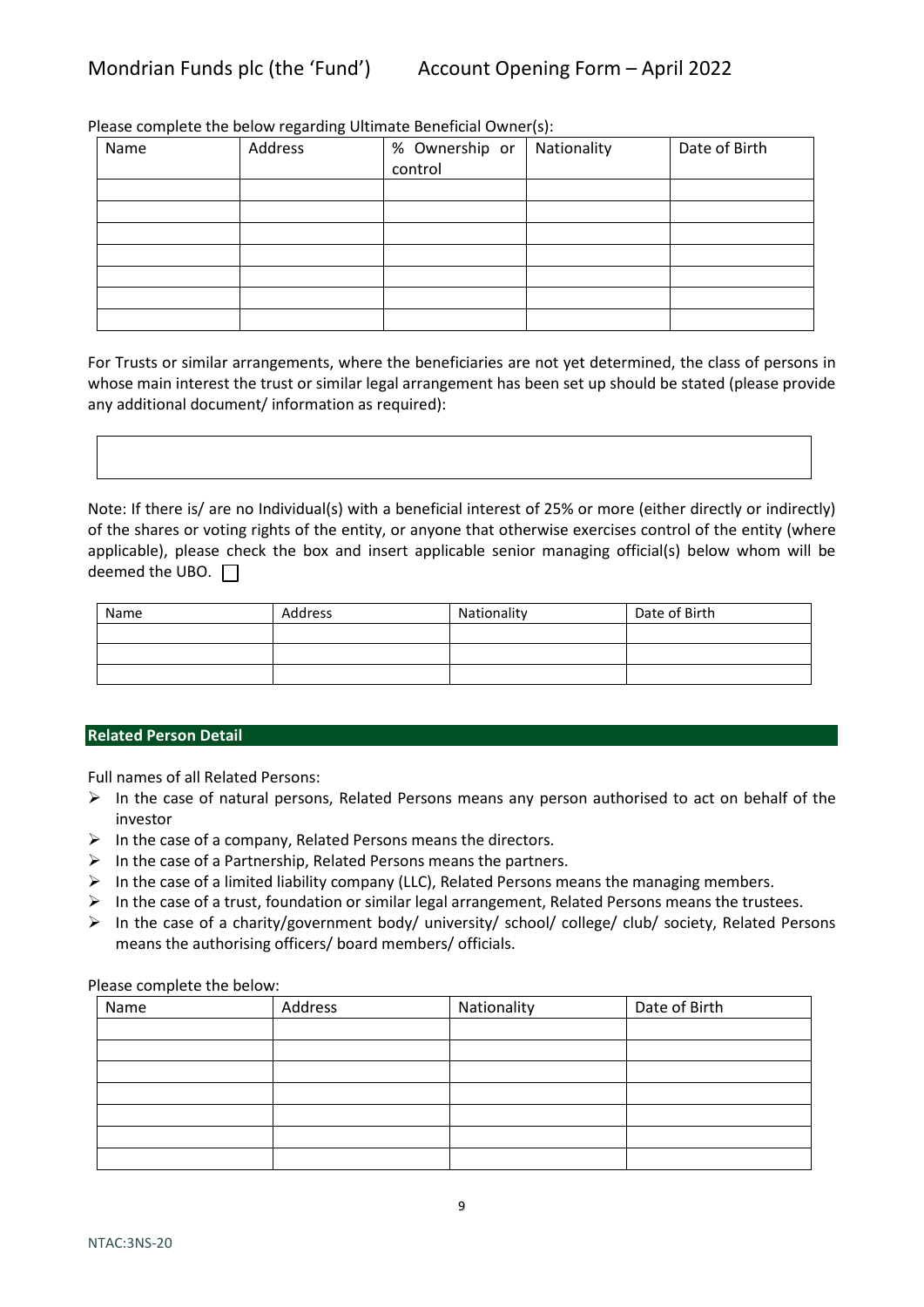Declaration - I/We declare that the information contained in this form and the attached documentation, if any, is true and accurate to the best of my/our knowledge and belief.

| Signature 1 | <b>Print Name</b> | Date |
|-------------|-------------------|------|
| Signature 2 | <b>Print Name</b> | Date |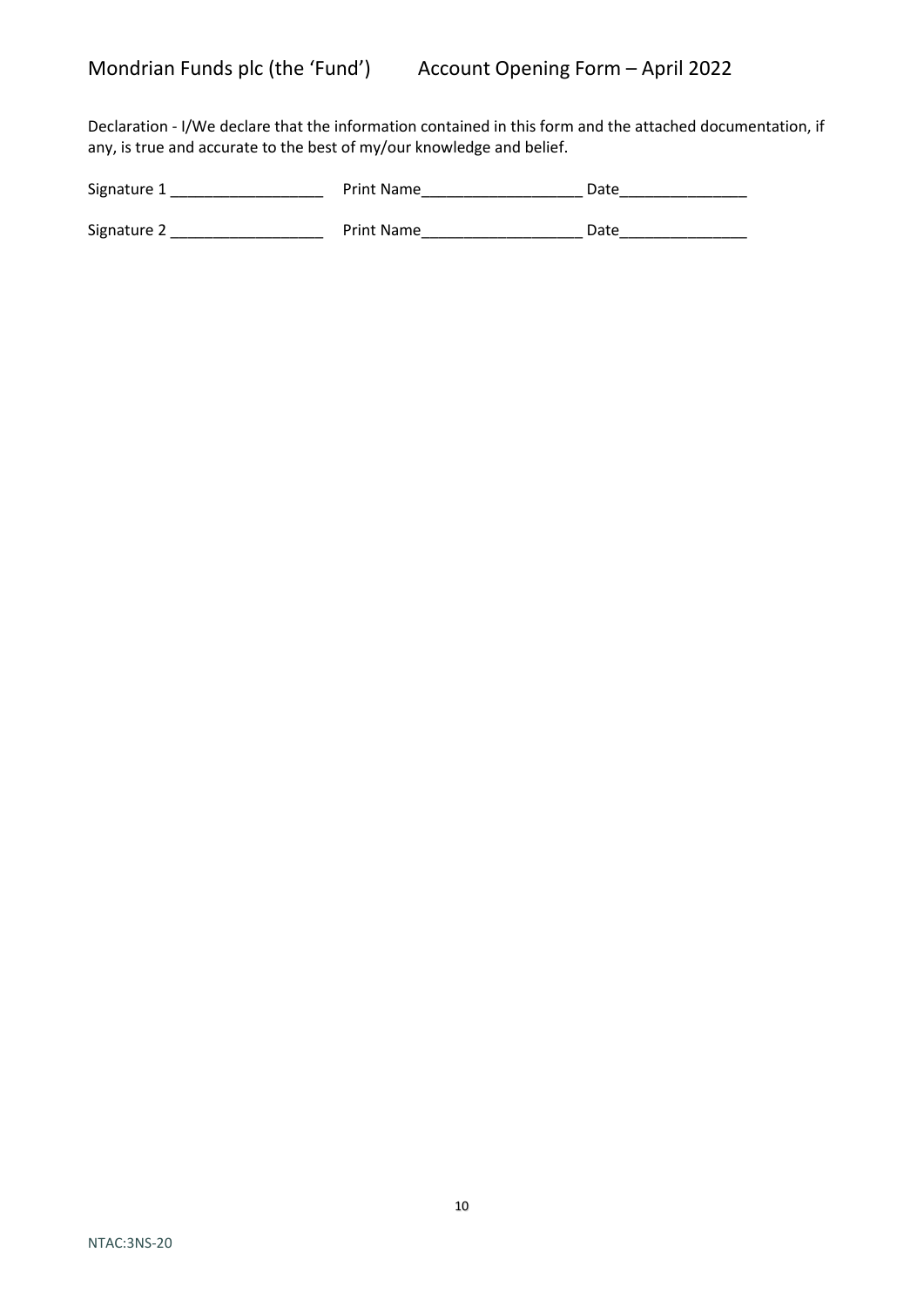# <span id="page-10-0"></span>**Section 5: Distribution / Dividend Option (this section must be completed)**

I/We would like our distribution

| Re-invested  |  |
|--------------|--|
| Paid by Cash |  |

Distributions paid by Cash will be paid to the account specified above. Should you require your distribution to be paid to another account, please enter the banking details below. **Please note if no option is indicated such dividend payments will be reinvested.**

If separate bank details are provided, a copy of a recent bank statement (no more than 6 months old) or a banker's reference must accompany the application to evidence the bank account details provided for redemption payments are for a bank account in the registered account name.

### **BENEFICIARY BANK INFORMATION**

| Name of Bank    |                 |
|-----------------|-----------------|
| A/c Name        |                 |
| Address of Bank |                 |
| A/c Number      |                 |
| Sort Code       |                 |
| <b>IBAN NO</b>  |                 |
| Swift Code      | Reference Code: |

# **CORRESPONDENT BANK INFORMATION**

Note: Required if Payment CCY differs to bank account residency or if your bank account does not support Multi currency payments

| Bank<br>Correspondent      |  |
|----------------------------|--|
| Name                       |  |
| Correspondent              |  |
| <b>BIC/SWIFT Code/Sort</b> |  |
| Code/ABA Code              |  |
|                            |  |
| Correspondent A/c          |  |
| Name                       |  |
| Correspondent              |  |
| Account Number /           |  |
| <b>IBAN</b>                |  |
| <b>Correspondent Bank</b>  |  |
| Address                    |  |
|                            |  |

*NOTE: NO THIRD PARTY PAYMENTS ARE PERMITTED FOR REDEMPTIONS*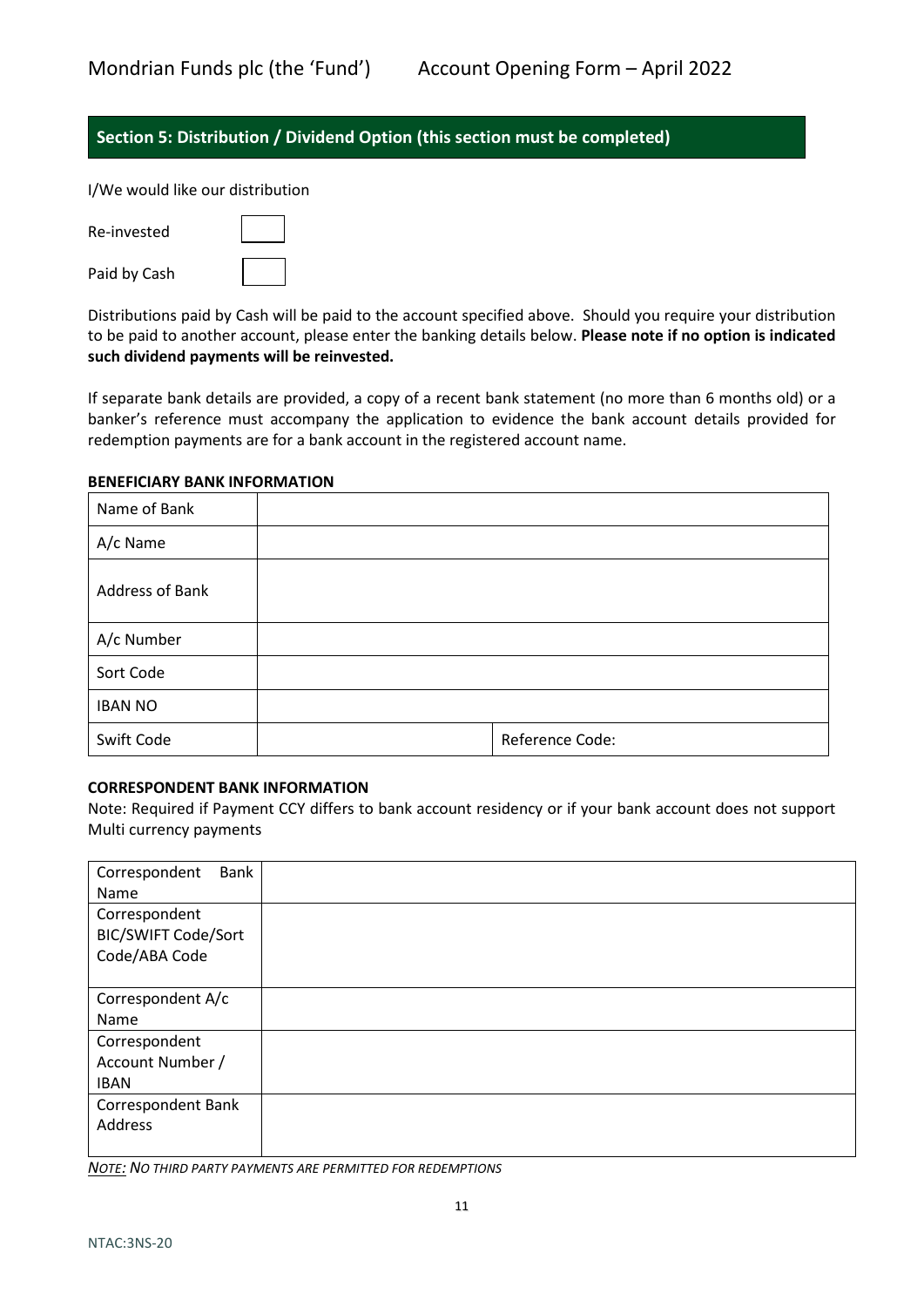# <span id="page-11-0"></span>**Section 6: Agent Information (if applicable)**

Agent Name

Agent Address

Contact Name

Contact Telephone Number

VAT Registration Number

Regulator

Regulator Approval Number

Agents Stamp

Agency Number

Commission Terms agreed with the Fund Promoter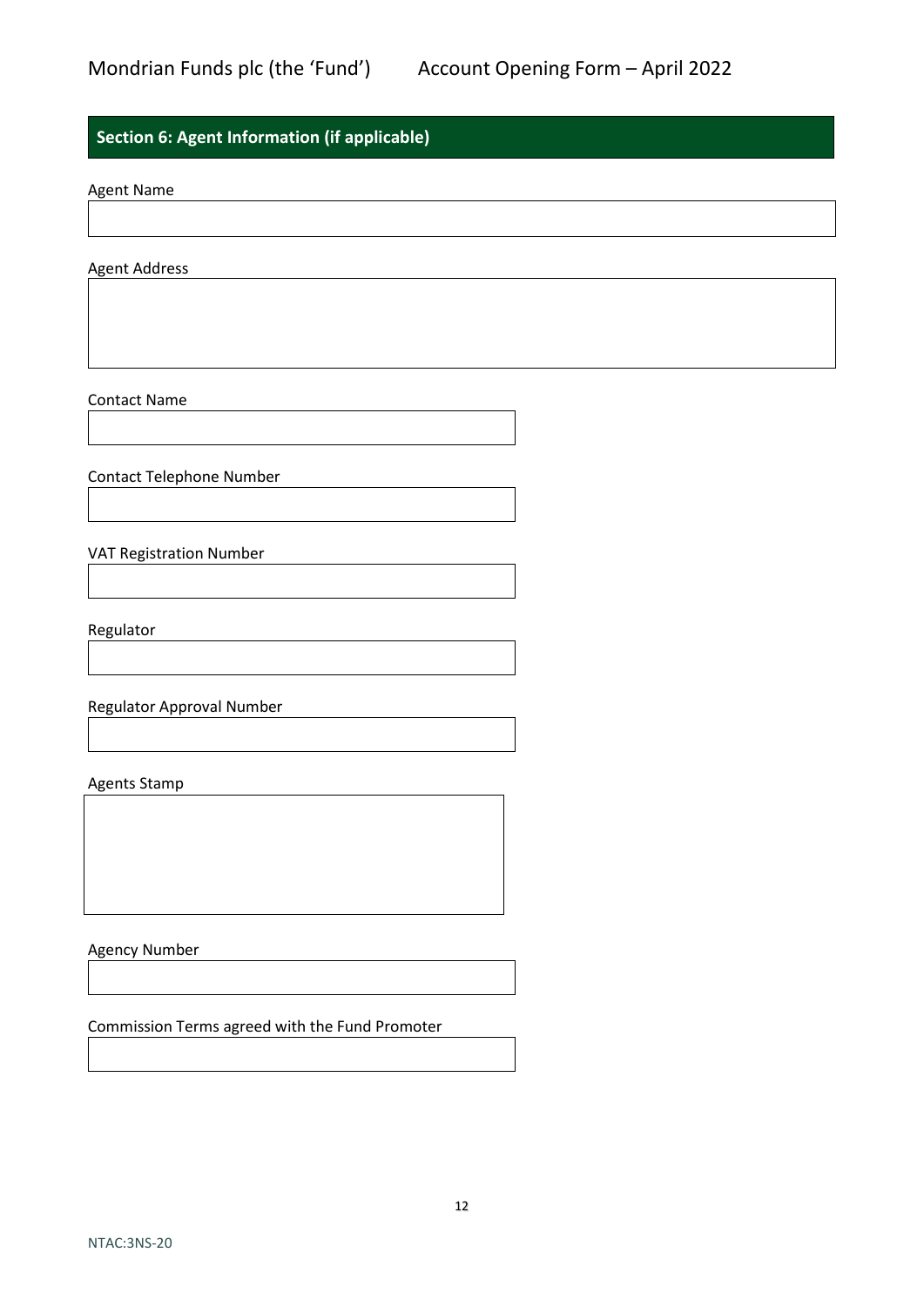# <span id="page-12-0"></span>**Section 7: Investor Tax Residency (this section must be completed)**

| PLEASE TICK $(\checkmark)$ The RELEVANT BOX                      |
|------------------------------------------------------------------|
| A) NON-U.S. TAXPAYER                                             |
| B) U.S. TAXPAYER* $\Box$                                         |
| C) ONE OR MORE JOINT APPLICANTS IS A U.S. TAXPAYER               |
| D) NON-U.S. TAXPAYER HOLDING SHARES ON BEHALF OF A U.S. TAXPAYER |

U.S. Taxpayers are prohibited from investing in the Fund. Accordingly, if B, C or D has been ticked, then your application will be rejected and any subscription monies received will be returned.

\*"U.S. Taxpayer" is defined to include a U.S. citizen or resident alien of the United States (as defined for United States federal income tax purposes); any entity treated as a partnership or corporation for U.S. tax purposes that is created or organised in, or under the laws of, the United States or any state thereof (including the District of Colombia); any other partnership that is treated as a U.S. Taxpayer under U.S. Treasury Department regulations; any estate, the income of which is subject to U.S. income taxation regardless of source; and any trust over whose administration a court within the United States has primary supervision and all substantial decisions of which are under the control of one or more U.S. fiduciaries. For the purposes of this section, "U.S. Taxpayer" includes entities that are tax-exempt pursuant to the Internal Revenue Code of 1986, as amended (the "Code"), but still subject to the provisions of the Code. Persons who have lost their U.S. citizenship and who live outside the United States may nonetheless, in some circumstances, be treated as U.S. Taxpayers.

An investor may be a "U.S. Taxpayer" but not a "U.S. Person". For example, an individual who is a U.S. citizen residing outside of the United States is not a "U.S. Person" but is a "U.S. Taxpayer".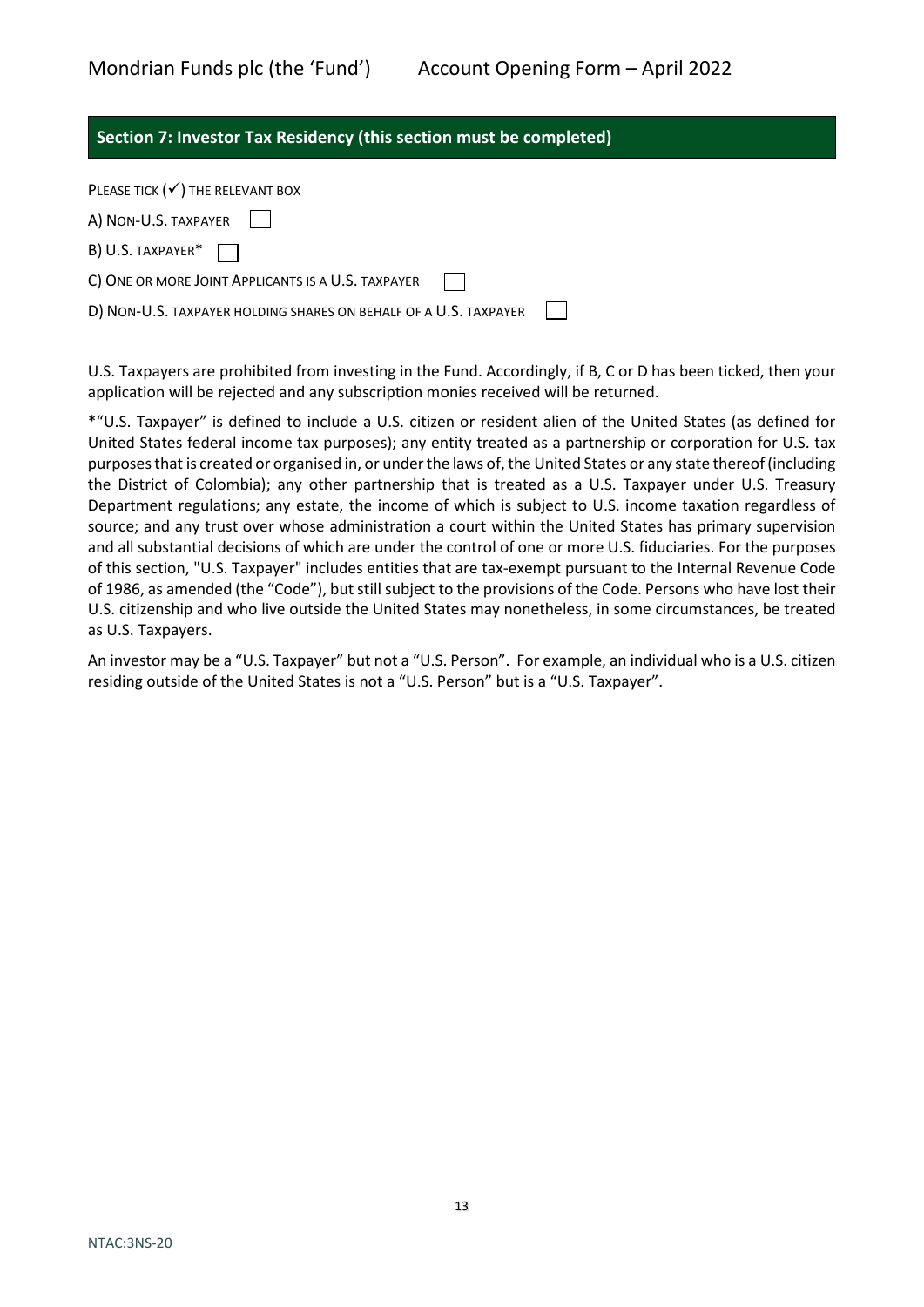# **Investment Undertaking Tax - Declaration of Residence**

### **Declaration of Residence inside or outside Ireland (OWN BEHALF ONLY)**

### Please tick (i), (ii) or (iii) as appropriate

#### **(i) Irish residents**

I am/we are an Irish resident who will cause the Fund to have an obligation to deduct and pay tax to the Irish Revenue Commissioners. *Irish resident companies entitled to the lower rate of Investment Undertaking Tax are required to provide a statement on its letterhead confirming that the company is within the charge of corporation tax.*

**OR**

### **(ii) Exempt Irish residents**

I am/we are an Irish resident who will not cause the Fund to have an obligation to deduct and pay tax to the Irish Revenue Commissioners. *If this box is ticked, please also complete the declaration of exempt Irish residents below.*

**OR**

# **(iii) Non-Irish residents**

I am/we are not currently resident or ordinarily resident who will not cause the Fund to have an obligation to deduct and pay tax to the Irish Revenue Commissioners. *If this box is ticked, please also complete the declaration of residence outside Ireland below.*

# **Declaration of Residence for the beneficial owner inside or outside Ireland (INTERMEDIARIES ONLY)**

### Please tick (i), (ii) or (iii) as appropriate

#### **(i) Irish residents**

As an Intermediary, I/we declare that the person who will be beneficially entitled to the Shares is an Irish resident who will cause the Fund to have an obligation to deduct and pay tax to the Irish Revenue Commissioners. *Irish resident companies entitled to the lower rate of Investment Undertaking Tax are required to provide a statement on its letterhead confirming that the company is within the charge of corporation tax.*

### **OR**

# **(ii) Exempt Irish residents**

As an Intermediary, I/we declare that the person who will be beneficially entitled to the Shares is an Irish resident who will not cause the Fund to have an obligation to deduct and pay tax to the Irish Revenue Commissioners. *If this box is ticked, please also complete the declaration of exempt Irish residents below.* **OR**

#### **(iii) Non-Irish residents**

As an Intermediary, I/we declare that the person who will be beneficially entitled to the Shares is not currently resident or ordinarily resident who will not cause the Fund to have an obligation to deduct and pay tax to the Irish Revenue Commissioners. *If this box is ticked, please also complete the declaration of residence outside Ireland below.*

| Authorised signatory: __ |  |
|--------------------------|--|
| Authorised signatory: __ |  |
| Date: $/$ /              |  |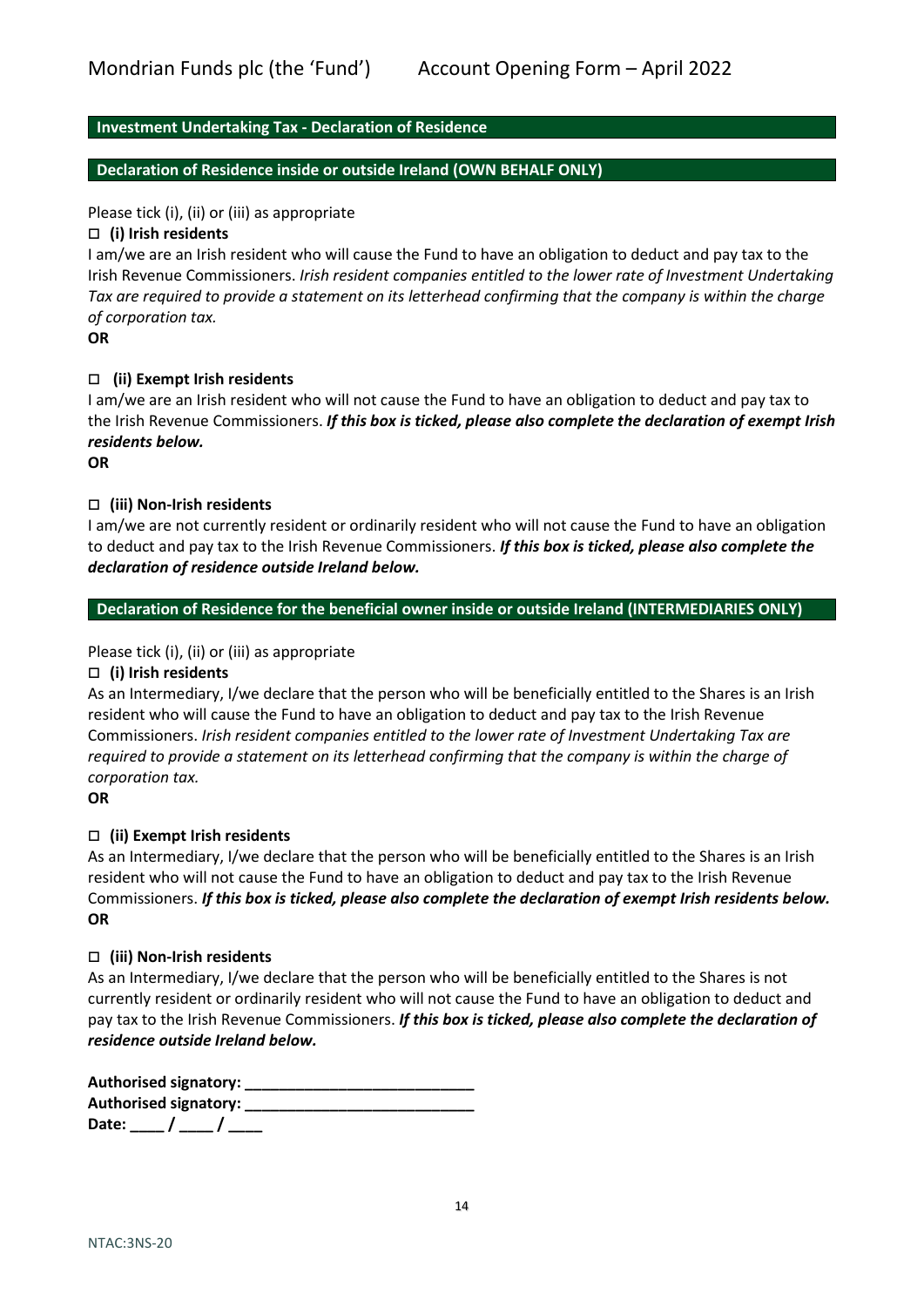# **Declaration of exempt Irish resident entities**

#### **Declaration referred to in Section 739D(6), Taxes Consolidation**

# **It is important to note that this declaration, if it is then still correct, shall apply in respect of any subsequent acquisitions of Shares.**

- I declare that the information contained in this declaration is true and correct.
- $\triangleright$  I also declare that I am applying for the Shares on behalf of the applicant named below who is entitled to the Shares in respect of which this declaration is made and is a person referred to in Section 739D(6) of the Taxes Consolidation Act, 1997, being a person who is: (*please tick as appropriate)* 
	- $\square$  a pension scheme;
	- $\Box$  a company carrying on life business within the meaning of section 706 TCA 1997;
	- $\square$  an investment undertaking;
	- $\Box$  an investment limited partnership;
	- □ a special investment scheme;
	- $\Box$  a unit trust to which section 731(5)(a) TCA 1997 applies;
	- $\Box$  a charity being a person referred to in section 739D(6)(f)(i) TCA 1997;
	- $\Box$  a qualifying management company;
	- $\Box$  entitled to exemption from income tax and capital gains tax by virtue of section 784A(2) TCA, 1997\* (see further requirement for Qualifying Fund Manager below);
	- a PRSA Administrator;
	- $\Box$  a credit union within the meaning of section 2 of the Credit Union Act 1997.

#### **Additional requirements where the declaration is completed on behalf of a Charity**

- $\triangleright$  I also declare that at the time of making this declaration, the Shares in respect of which this declaration is made are held for charitable purposes only and
	- $\circ$  form part of the assets of a body of persons or trust treated by the Revenue Commissioners as a body or trust established for charitable purposes only, or
	- o are, according to the rules or regulations established by statute, charter, decree, deed of trust or will, held for charitable purposes only and are so treated by the Revenue Commissioners.
- $\triangleright$  I undertake that, in the event that the person referred to in paragraph (7) of Schedule 2B TCA 1997 ceases to be a person referred to in Section 739D(6)(f)(i) TCA, 1997, I will, by written notice, bring this fact to the attention of the investment undertaking accordingly.

# **Additional requirements where the declaration is completed by a qualifying fund manager / PRSA Administrator**

- $\triangleright$  I/we\* also declare that at the time this declaration is made, the Shares in respect of which this declaration is made
	- $\triangleright$  are assets of \*an approved retirement fund/an approved minimum retirement fund or a PRSA, and
	- $\triangleright$  are managed by the Declarant for the individual named below who is beneficially entitled to the Shares.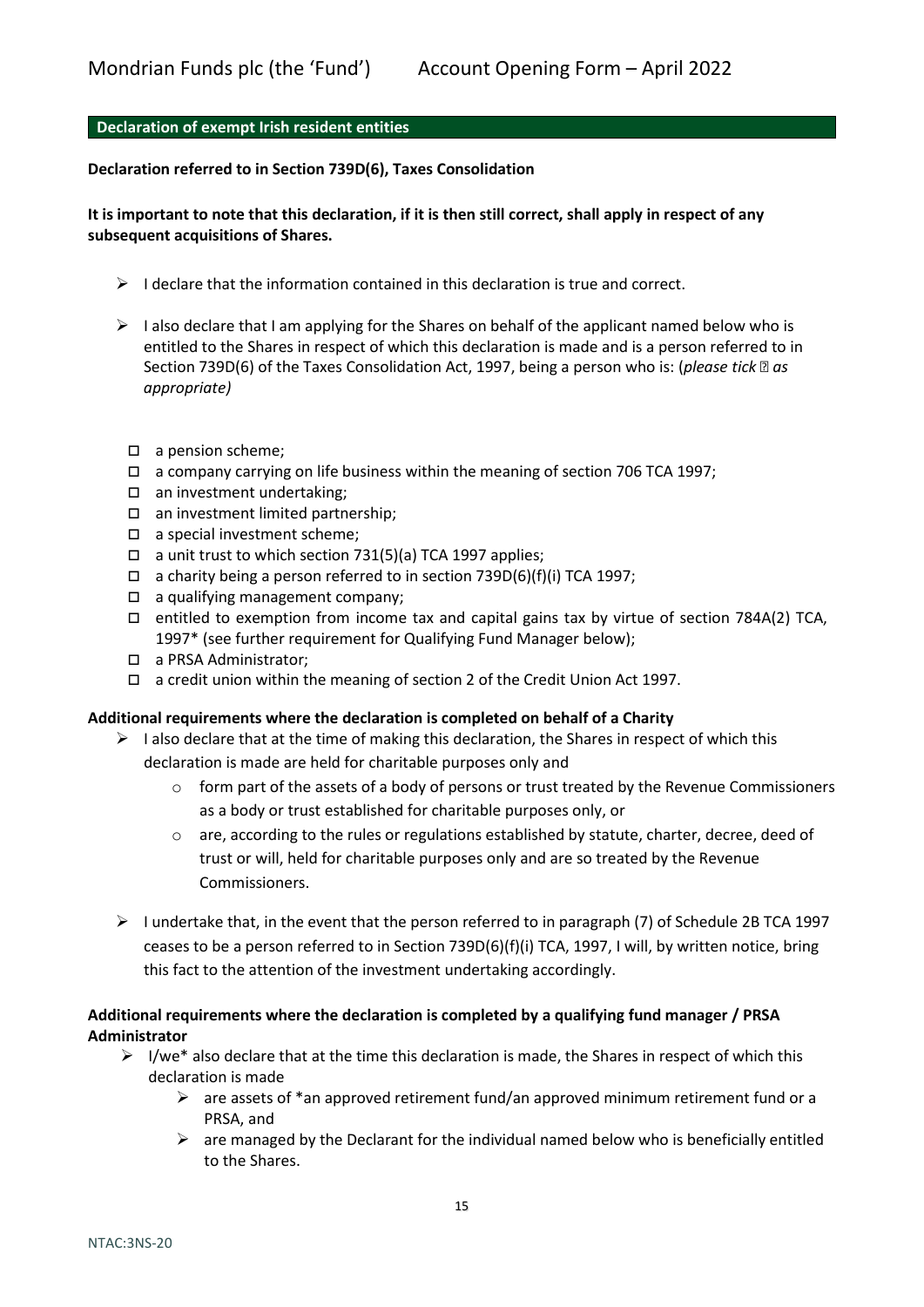$\triangleright$  I/we\* undertake that, if the Shares cease to be assets of \*the approved retirement fund/the approved minimum retirement fund or the PRSA, including a case where the Shares are transferred to another such fund or account, I/we\* will, by written notice, bring this fact to the attention of the investment undertaking accordingly.

\*Delete as appropriate

# **Additional requirements where the declaration is completed by an Intermediary**

- $\triangleright$  I/we\* also declare that I am/we are\* applying for Shares on behalf of persons who
	- $\triangleright$  to the best of my/our\* knowledge and belief, have beneficial entitlement to each of the Shares in respect of which this declaration is made, and
	- $\triangleright$  is a person referred to in section 739D(6) TCA 1997.
- $\triangleright$  I/we\* further declare that
	- $\triangleright$  Unless I/we\* specifically notify you to the contrary at the time of application, all applications for Shares made by me/us\* from the date of this application will be made on behalf of persons referred to in section 739D TCA 1997, and
	- $\triangleright$  I/we\* will inform you in writing if I/we\* become aware that any person ceases to be a person referred to in section 739D(6) TCA 1997.

\* Delete as appropriate

| Authorised signatory: _______________________________(declarant) |  |
|------------------------------------------------------------------|--|
|                                                                  |  |
| Authorised signatory: _______________________________(declarant) |  |
|                                                                  |  |

**Date: \_\_\_\_ / \_\_\_\_ / \_\_\_\_**

# **IMPORTANT NOTES**

1. This is a form authorised by the Revenue Commissioners which may be subject to inspection. It is an offence to make a false declaration.

2. Tax reference number in relation to a person has the meaning assigned to it by Section 885 TCA, 1997 in relation to a "specified person" within the meaning of that section. In the case of a charity, quote the Charity Exemption Number (CHY) as issued by Revenue. In the case of a qualifying fund manager, quote the tax reference number of the beneficial owner of the Shares.

3. In the case of, (i) an exempt pension scheme, the administrator must sign the declaration; (ii) a retirement annuity contract to which Section 784 or 785 applies, the person carrying on the business of granting annuities must sign the declaration; (iii) a trust scheme, the trustees must sign the declaration. In the case of a charity, the declaration must be signed by the trustees or other authorised officer of a body of persons or trust established for charitable purposes only within the meaning of Sections 207 and 208 TCA 1997. In the case of an approved retirement fund/an approved minimum retirement fund or a PRSA, it must be signed by a qualifying fund manager or PRSA administrator. In the case of an intermediary, the declaration must be signed by the intermediary. In the case of a company, the declaration must be signed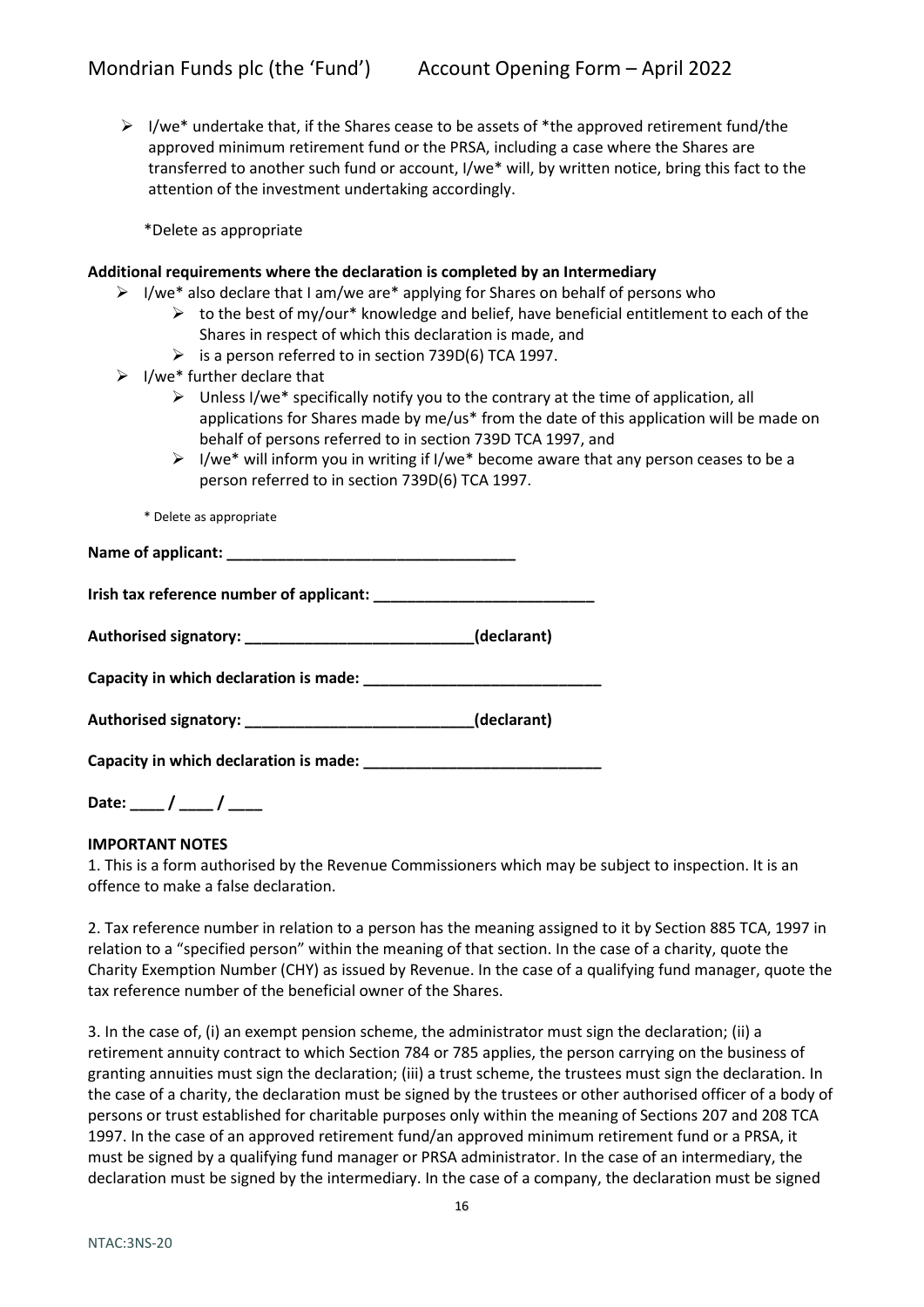by the company secretary or other authorised officer. In the case of a unit trust it must be signed by the trustees. In any other case it must be signed by an authorised officer of the entity concerned or a person who holds a power of attorney from the entity. A copy of the power of attorney should be furnished in support of this declaration.

### **Declaration of residence outside Ireland**

It is important to note that this declaration, if it is then still correct, shall apply in respect of any subsequent acquisitions of Shares. Terms used in this declaration are defined in the Prospectus.

### **Declaration on own behalf**

I/we\* declare that I am/we are\* applying for the Shares on my own/our own behalf/on behalf of a company\* and that I am/we are/the company\* is entitled to the Shares in respect of which this declaration is made and that

- $\triangleright$  I am/we are/the company is\* not currently resident or ordinarily resident in Ireland, and
- $\triangleright$  Should I/we/the company\* become resident in Ireland I will/we will\* so inform you, in writing, accordingly.

\*Delete as appropriate

### **Declaration as Intermediary**

I/we\* declare that I am/we are\* applying for Shares on behalf of persons:

- $\triangleright$  who will be beneficially entitled to the Shares; and
- $\triangleright$  who, to the best of my/our\* knowledge and belief, are neither resident nor ordinarily resident in Ireland.

I/we\* also declare that:

- $\triangleright$  unless I/we\* specifically notify you to the contrary at the time of application, all applications for Shares be made by me/us\* from the date of this application will be made on behalf of such persons; and
- $\triangleright$  I/we\* will inform you in writing if I/we\* become aware that any person, on whose behalf I/we\* hold Shares becomes resident in Ireland.

\*Delete as appropriate

| Name and address of applicant: |  |
|--------------------------------|--|
|                                |  |

\_\_\_\_\_\_\_\_\_\_\_\_\_\_\_\_\_\_\_\_\_\_\_\_\_\_\_\_\_\_\_\_\_\_\_\_\_\_\_\_\_\_\_\_\_\_\_\_\_\_\_\_\_\_\_\_\_\_\_\_\_\_\_\_\_\_

**Signature of applicant or authorised signatory**:\_\_\_\_\_\_\_\_\_\_\_\_\_\_\_\_\_\_\_ (declarant) **Capacity of authorised signatory (if applicable):**\_\_\_\_\_\_\_\_\_\_\_\_\_\_\_\_\_\_\_

**Date:** \_\_\_\_ / \_\_\_\_ / \_\_\_\_

| Joint Applicants: |             |
|-------------------|-------------|
| Names:            | Signatures: |

\_\_\_\_\_\_\_\_\_\_\_\_\_\_\_\_\_\_\_\_\_\_\_\_\_\_\_\_\_\_ \_\_\_\_\_\_\_\_\_\_\_\_\_\_\_\_\_\_\_\_\_\_\_\_\_\_\_

IMPORTANT NOTES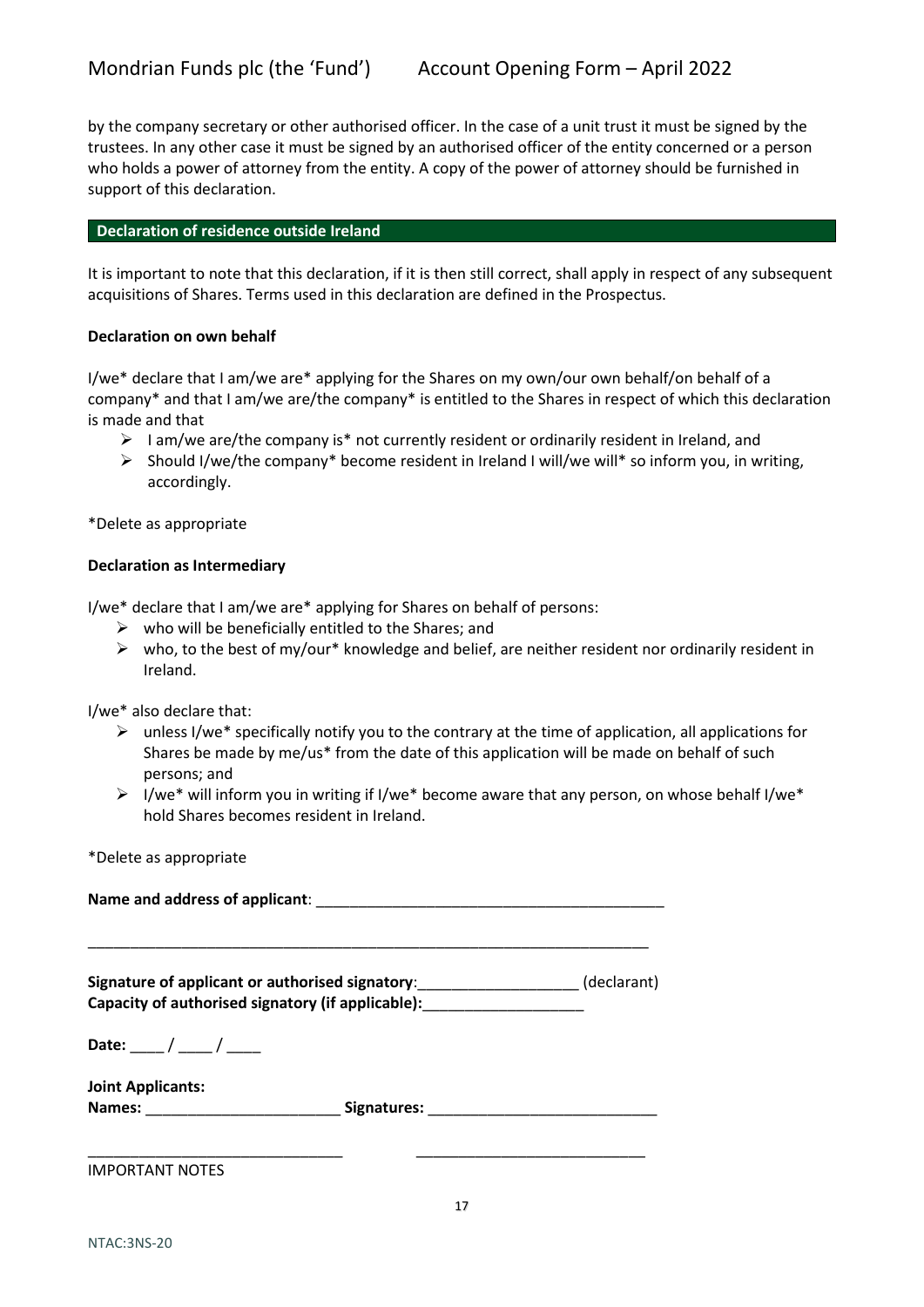1. Non-resident declarations are subject to inspection by the Irish Revenue Commissioners and it is a criminal offence to make a false declaration.

2. To be valid, the application form (incorporating the declaration required by the Irish Revenue Commissioners) must be signed by the applicant. Where there is more than one applicant, each person must sign. If the applicant is a company, it must be signed by the company secretary or another authorised officer.

3. If the application form (incorporating the declaration required by the Revenue Commissioners) is signed under power of attorney, a copy of the power of attorney must be furnished in support of the declaration.

# **Return of Values (Investment Undertakings) Regulations 2013[2](#page-17-0)**

The Fund must collect additional information in order to satisfy Return of Values (Investment Undertakings) Regulations 2013 (S.I. 245 of 2013). Therefore any individual, company or any unincorporated body of persons which are an Irish resident or ordinarily Irish resident (other than an Irish resident exempt investor in accordance with section 739D(6) of the Taxes Consolidation Act, 1997) must provide the following additional information:

| Tax Identification Number (TIN) / PPS Number |  |
|----------------------------------------------|--|
|----------------------------------------------|--|

Any *one* of the following additional documents is required to verify the TIN or PPS Number (either a copy or the original is sufficient)

P60 P45 P21 Balancing Statement Payslip (where employer is identified by name or tax number) Drug Payment Scheme Card European Health Insurance Card Tax Assessment Tax Return Form PAYE Notice of Tax Credits Child Benefit Award Letter /Book Pension Book Social Services Card Public Services Card

In addition, any printed documentation issued by the Revenue Commissioners or by the Department of Social Protection which contain your name, address and tax reference number will also be acceptable. In the case of joint shareholders, the additional documentation is required for each applicant.

*Your personal information will be handled by the Administrator or it's duly appointed delegates as Data Processor for the Company in accordance with the Data Protection Legislation. Your information provided herein will be processed for the purposes of complying with the Return of Values (Investment Undertakings) Regulations 2013 and this may include disclosure to the Irish Revenue Commissioners.*

<span id="page-17-0"></span><sup>2</sup> Only for Irish IUTs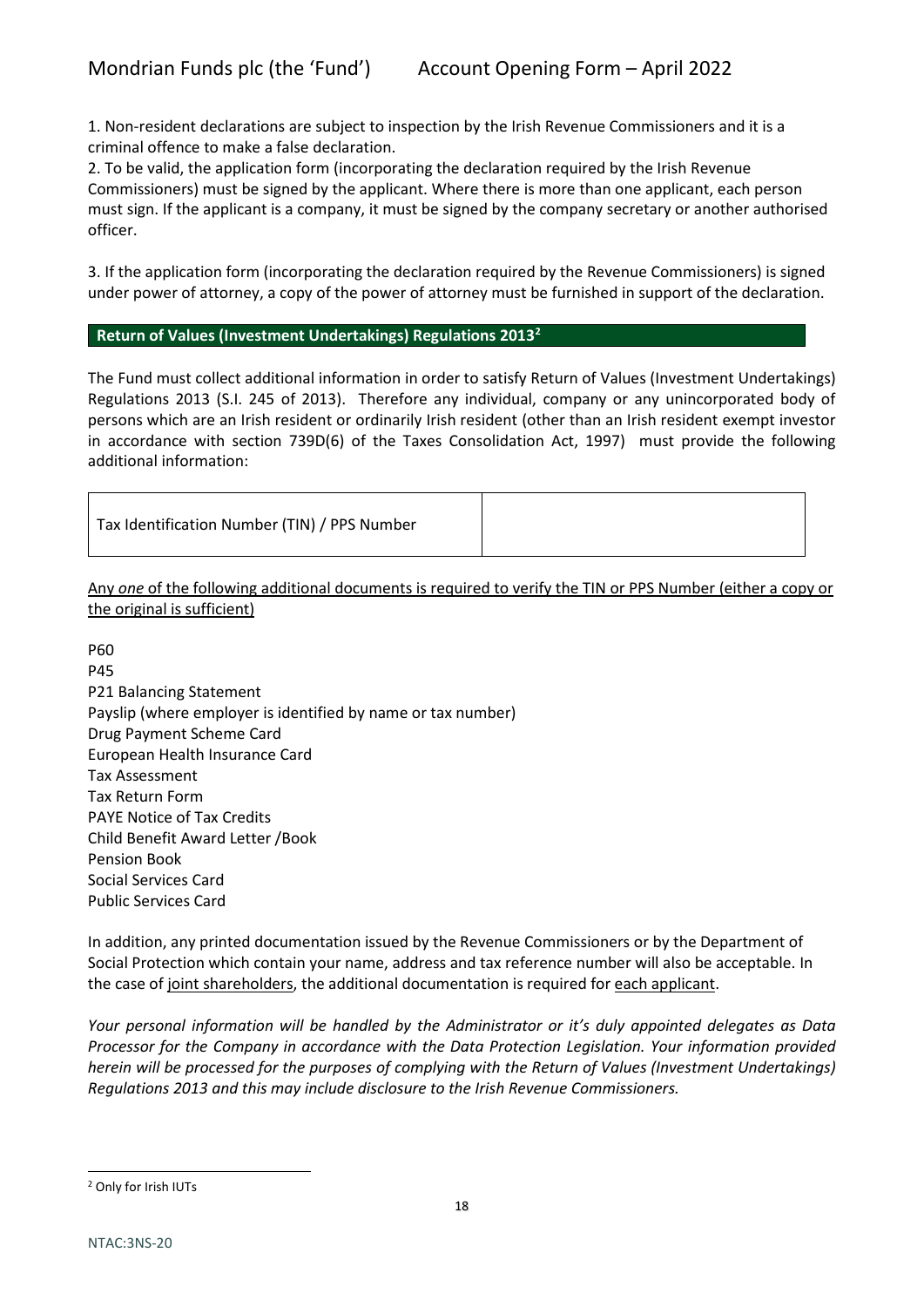# <span id="page-18-0"></span>**Section 8: FATCA & CRS (this section must be completed by all applicants)**

# **Entity Self-Certification for FATCA and CRS**

# **Instructions for completion and Data Protection notice.**

*We are obliged under Section 891E, Section 891F, and Section 891G of the Taxes Consolidation Act 1997 (as amended) and regulations made pursuant to those sections to collect certain information about each shareholder's tax arrangements. Please complete the sections below as directed and provide any additional information that is requested. Please note that by completing this Account Opening Form you are providing personal information, which may constitute personal data within the meaning of the General Data Protection Regulation (697/2016/EU) (the "GDPR") and applicable Irish data protection legislation (currently the Irish Data Protection Acts 1988 to 2018. Please note that in certain circumstances we may be legally obliged to share this information, and other financial information with respect to an shareholder's interests in the Fund, with the Irish tax authorities, the Revenue Commissioners. They in turn may exchange this information, and other financial information with foreign tax authorities, including tax authorities located outside the EU.* 

If you have any questions about this form or defining the shareholder's tax residency status, please speak to a tax adviser or local tax authority.

For further information on FATCA or CRS please refer to the Irish Revenue or the OECD website at: *<http://www.revenue.ie/en/business/aeoi/index.html> <http://www.oecd.org/tax/automatic-exchange/>* in the case of CRS only.

*If any of the information below about the shareholder's tax residence or FATCA/CRS classification changes in the future, please ensure that we are advised of these changes promptly.*

# *Shareholdersthat are Individuals or Controlling Persons should not complete this form and should complete the form entitled "Individual (including Controlling Persons) Self-Certification for FATCA and CRS".*

**(Mandatory fields are marked with an \*)**

| *Section 1: Shareholder Identification     |  |  |  |
|--------------------------------------------|--|--|--|
|                                            |  |  |  |
| *Current (Resident or Registered) Address: |  |  |  |
|                                            |  |  |  |
|                                            |  |  |  |
|                                            |  |  |  |
| Mailing address (if different from above): |  |  |  |
|                                            |  |  |  |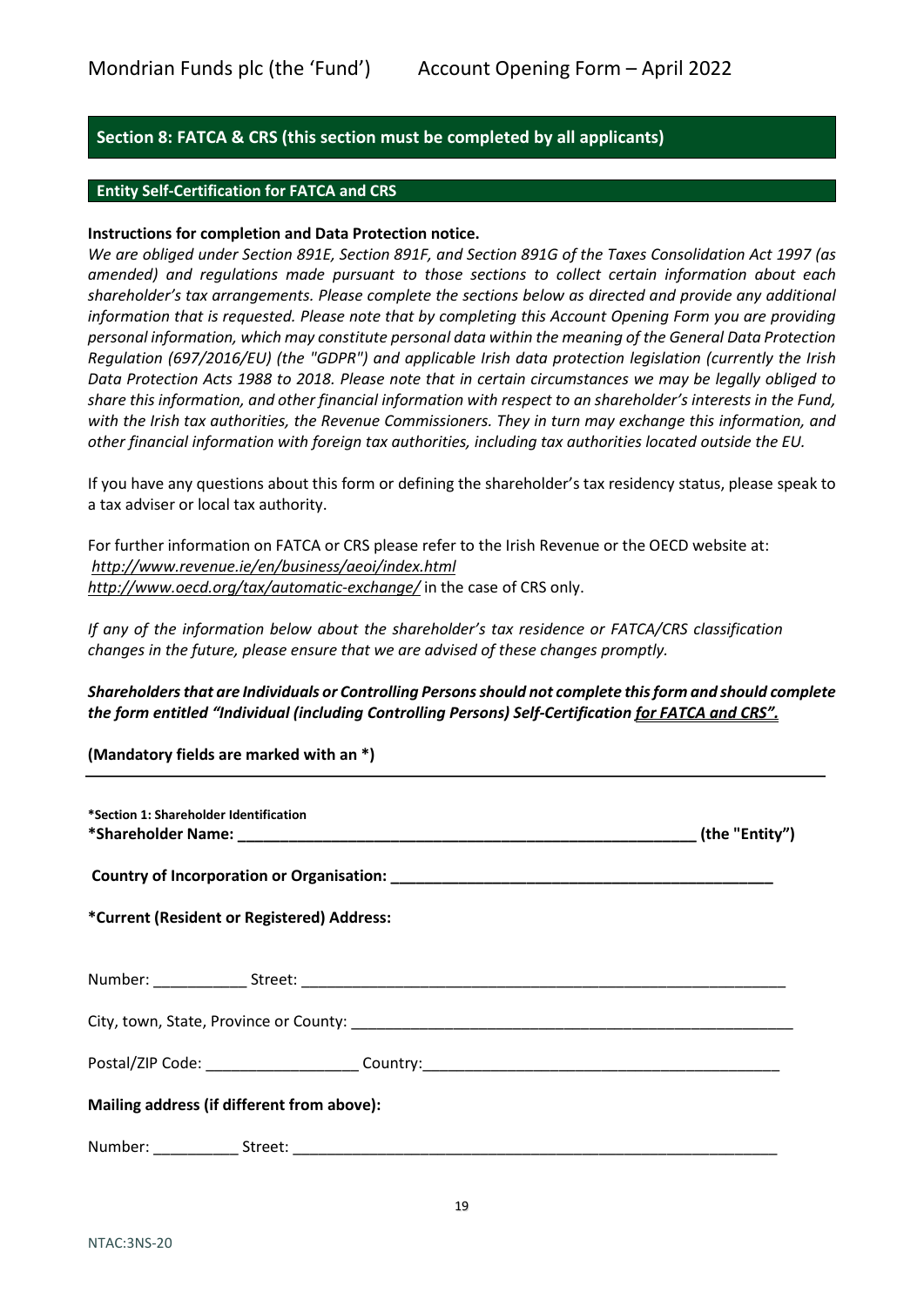|  | Mondrian Funds plc (the 'Fund') |  |  |  |
|--|---------------------------------|--|--|--|
|--|---------------------------------|--|--|--|

|                                                                                                         | City, town, State, Province or County: New York City, town, New York City, New York City, New York City, New York City, New York City, New York City, New York City, New York City, New York City, New York City, New York Cit |  |
|---------------------------------------------------------------------------------------------------------|--------------------------------------------------------------------------------------------------------------------------------------------------------------------------------------------------------------------------------|--|
|                                                                                                         | Postal/ZIP Code: ______________________Country: ________________________________                                                                                                                                               |  |
| *Section 2: FATCA Declaration:<br>Please tick either (a), (b) or (c) below and complete as appropriate. |                                                                                                                                                                                                                                |  |
| as follows:                                                                                             | a) The Entity is a Specified U.S. Person and the Entity's U.S. Federal Taxpayer Identifying number (U.S. TIN) is                                                                                                               |  |
|                                                                                                         |                                                                                                                                                                                                                                |  |
| 0r                                                                                                      |                                                                                                                                                                                                                                |  |
|                                                                                                         | b) The Entity is not a Specified U.S. Person (Please also complete Sections 3, 4 and 5)                                                                                                                                        |  |
| 0r                                                                                                      |                                                                                                                                                                                                                                |  |
| Sections 4 and 5)                                                                                       | c) The Entity is a US person but not a Specified U.S. Person (Please also complete                                                                                                                                             |  |
| Indicate exemption:                                                                                     |                                                                                                                                                                                                                                |  |

**\*Section 3: Entity's FATCA Classification** (the information provided in this section is for FATCA, please note your FATCA classification may differ from your CRS classification in Section 5):

# **3.1 Financial Institutions under FATCA:**

If the Entity is a *Financial Institution*, please tick one of the below categories and provide the Entity's GIIN at 3.2 or indicate at 3.3 the reason why you are unable to provide a GIIN.

|      | Irish Financial Institution or a Partner Jurisdiction Financial Institution |  |
|------|-----------------------------------------------------------------------------|--|
|      | Registered Deemed Compliant Foreign Financial Institution                   |  |
| III. | Participating Foreign Financial Institution                                 |  |

3.2 Please provide the Entity's *Global Intermediary Identification number (GIIN)* ⎕⎕⎕⎕⎕⎕.⎕⎕⎕⎕⎕.⎕⎕.⎕⎕⎕

**3.3 If the Entity is a** *Financial Institution* **but unable to provide a** *GIIN***, please tick one of the below reasons:**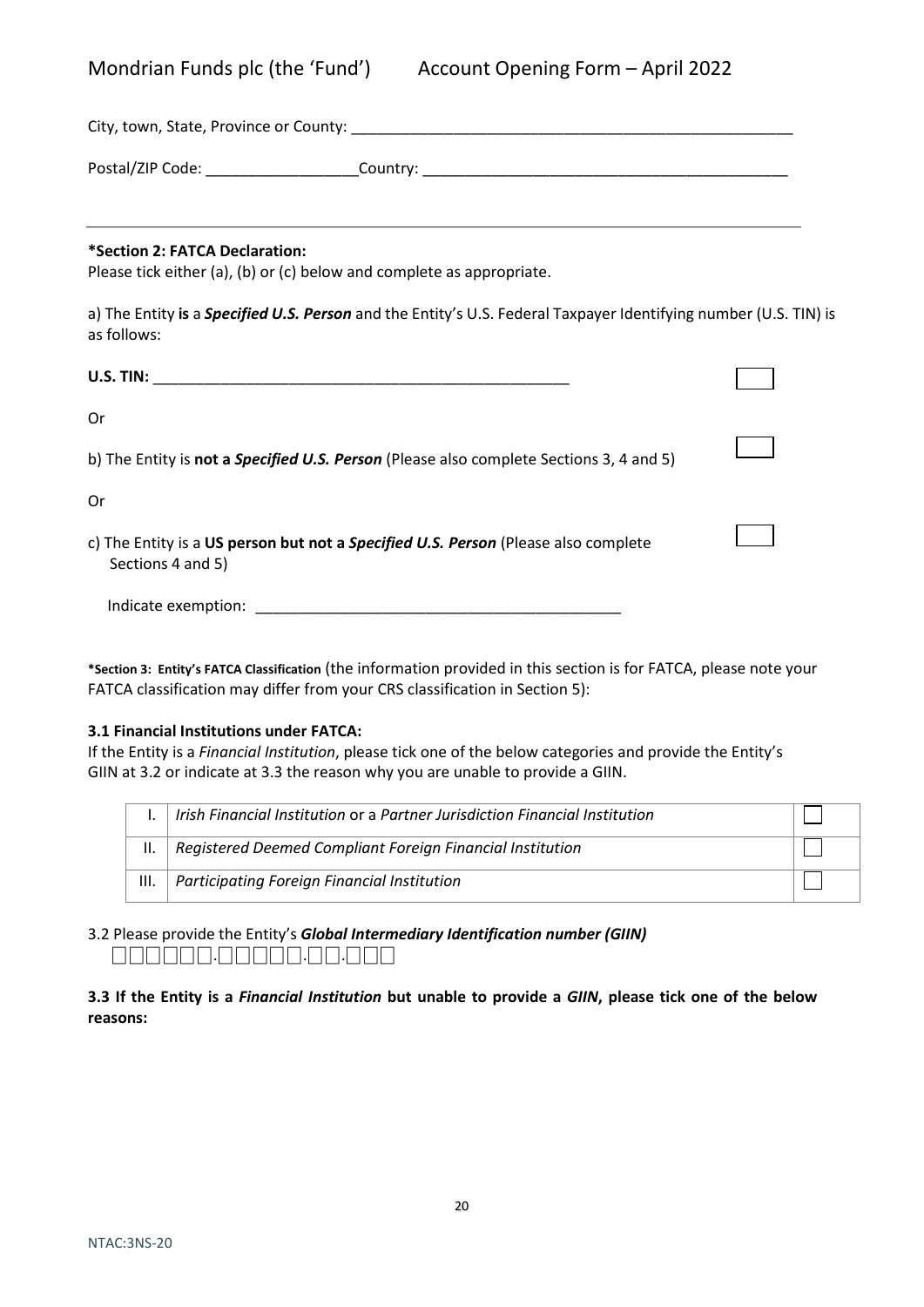| I.   | The Entity has not yet obtained a GIIN but is sponsored by another entity which does<br>have a GIIN. Please provide the sponsor's name and sponsor's GIIN :                                                                                                                                               |  |
|------|-----------------------------------------------------------------------------------------------------------------------------------------------------------------------------------------------------------------------------------------------------------------------------------------------------------|--|
|      | <b>Sponsor's Name:</b>                                                                                                                                                                                                                                                                                    |  |
|      | Sponsor's GIIN: $\Box$                                                                                                                                                                                                                                                                                    |  |
|      | NOTE: this option is only available to Sponsored Investment Entities in Model 1 IGA<br>jurisdictions. Sponsored Investment Entities that do not have U.S. reportable accounts<br>are not required to register and obtain a GIIN with the IRS unless and until U.S.<br>reportable accounts are identified. |  |
| ΙΙ.  | The Entity is an Exempt Beneficial Owner,                                                                                                                                                                                                                                                                 |  |
|      | Please tick and confirm the category of Exempt Beneficial Owner;<br>Government Entity<br>$\blacktriangleright$<br>International Organisation<br>➤<br>Foreign Central Bank<br>➤<br><b>Exempt Retirement Fund</b><br>$\blacktriangleright$<br>↘                                                             |  |
|      | Collective Investment Vehicle Wholly Owned by Exempt Beneficial Owners.                                                                                                                                                                                                                                   |  |
| III. | The Entity is a Certified Deemed Compliant Foreign Financial Institution (including a<br>deemed compliant Financial Institution under Annex II of the IGA Agreement)                                                                                                                                      |  |
|      | Indicate exemption:                                                                                                                                                                                                                                                                                       |  |
| IV.  | The Entity is a Non-Participating Foreign Financial Institution                                                                                                                                                                                                                                           |  |
| V.   | The Entity is an Excepted Foreign Financial Institution                                                                                                                                                                                                                                                   |  |
| VI.  | The Entity is a Trustee Documented Trust.                                                                                                                                                                                                                                                                 |  |
|      | Please provide your Trustee's name and GIIN<br>Trustee's Name: Trustee's Name:                                                                                                                                                                                                                            |  |
|      | Trustee's GIIN:                                                                                                                                                                                                                                                                                           |  |

# **3.4. Non-Financial Institutions (Non-Financial Foreign Entity/NFFE) under FATCA:**

If the Entity is **not a Financial Institution**, please confirm the Entity's FATCA classification below by ticking one of the below categories

| $\vert$ .   Active (NFFE) |  |
|---------------------------|--|
|                           |  |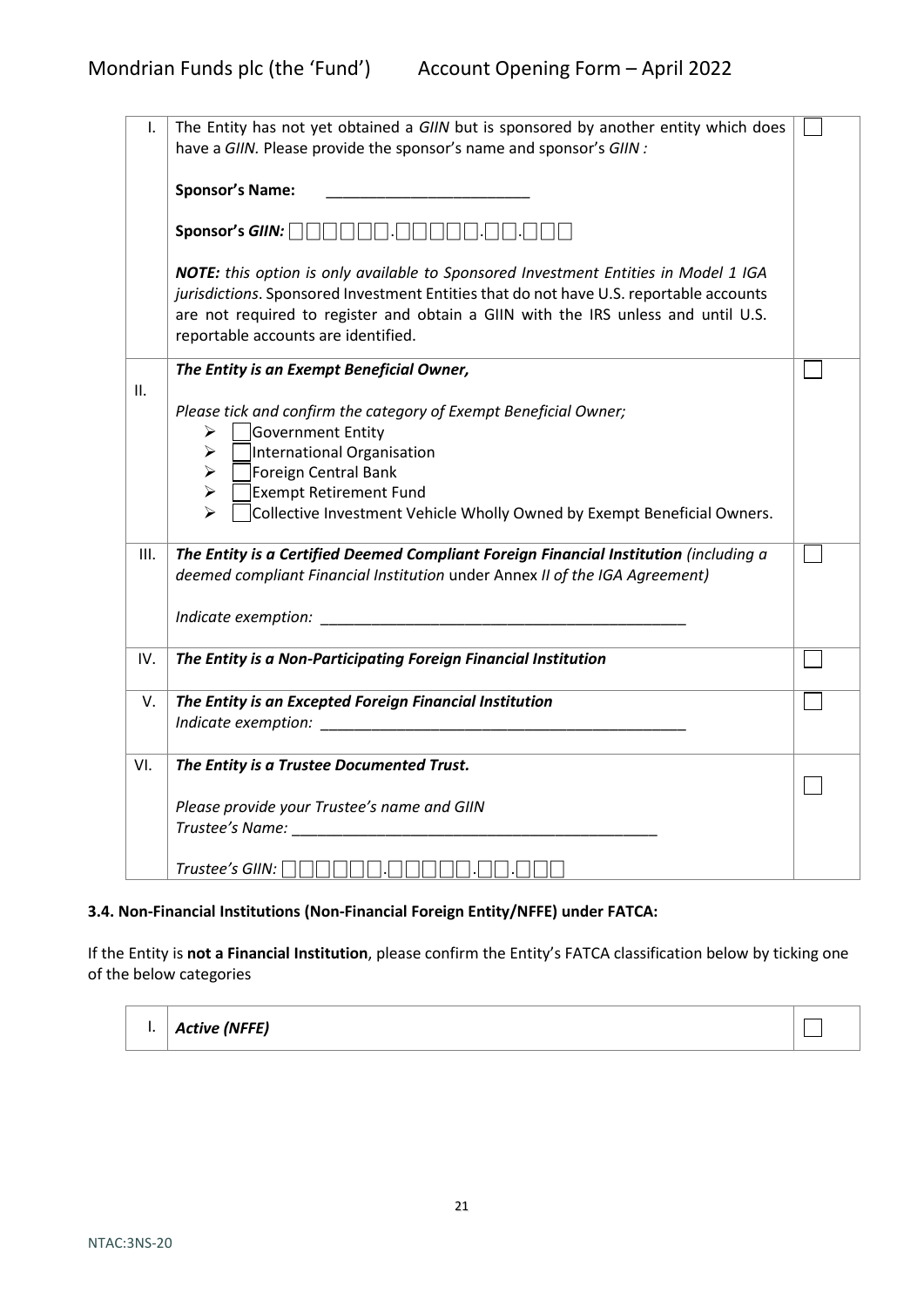|      |     | <b>Passive (NFFE)</b><br>(Please tick the box that applies)                                                                                                                                                                                                                                                                                                         |  |
|------|-----|---------------------------------------------------------------------------------------------------------------------------------------------------------------------------------------------------------------------------------------------------------------------------------------------------------------------------------------------------------------------|--|
|      | Ι.  | Passive (NFFE) with no Controlling Persons that are specified U.S<br>Persons.                                                                                                                                                                                                                                                                                       |  |
| II.  | II. | Passive (NFFE) with Controlling Persons that are specified U.S Persons. (If this<br>box is ticked, please also complete section 6.1 for each of the Controlling<br>Person(s) of the Entity and complete an "Individual (Including Controlling<br>Person(s) Self-certification for FATCA and CRS" form for each Controlling<br>Person(s) as outlined in section 6.2. |  |
| III. |     | <b>Excepted (NFFE)</b>                                                                                                                                                                                                                                                                                                                                              |  |
| IV.  |     | <b>Direct Reporting (NFFE)</b><br>Please provide your GIIN                                                                                                                                                                                                                                                                                                          |  |

# **\*Section 4: Common Reporting Standard ("CRS") Declaration of Tax Residency**

(Note that Entities may have more than one country of Tax Residence)

Please indicate the Entity's country of tax residence for CRS purposes, (if resident in more than one country please detail all countries of tax residence and associated tax identification numbers ("TIN")). Please refer to the OECD CRS Web Portal for AEOI for more information on Tax Residence and TIN's. *[http://www.oecd.org/tax/automatic-exchange/crs-implementation-and-assistance/tax-identification](http://www.oecd.org/tax/automatic-exchange/crs-implementation-and-assistance/tax-identification-numbers/#d.en.347759)[numbers/#d.en.347759](http://www.oecd.org/tax/automatic-exchange/crs-implementation-and-assistance/tax-identification-numbers/#d.en.347759)*

If the Entity is not tax resident in any jurisdiction (e.g., because it is fiscally transparent), please indicate that below and provide its place of effective management or country in which its principal office is located.

**NOTE:** Under the Irish legislation implementing the CRS, provision of a Tax ID number (TIN) is required to be provided unless:

**a)** You are tax resident in a Jurisdiction that does not issue a (TIN) **Or**

**b)** You are tax resident in a non-reportable Jurisdiction (i.e. Ireland or the USA)

| Country of Tax<br>Residency | <b>Tax ID Number</b> | If TIN unavailable Select (A,<br><b>B</b> or C) and check box below |
|-----------------------------|----------------------|---------------------------------------------------------------------|
|                             |                      |                                                                     |
|                             |                      |                                                                     |
|                             |                      |                                                                     |

**If a TIN is unavailable**, please provide the appropriate reason A, B or C where indicated below: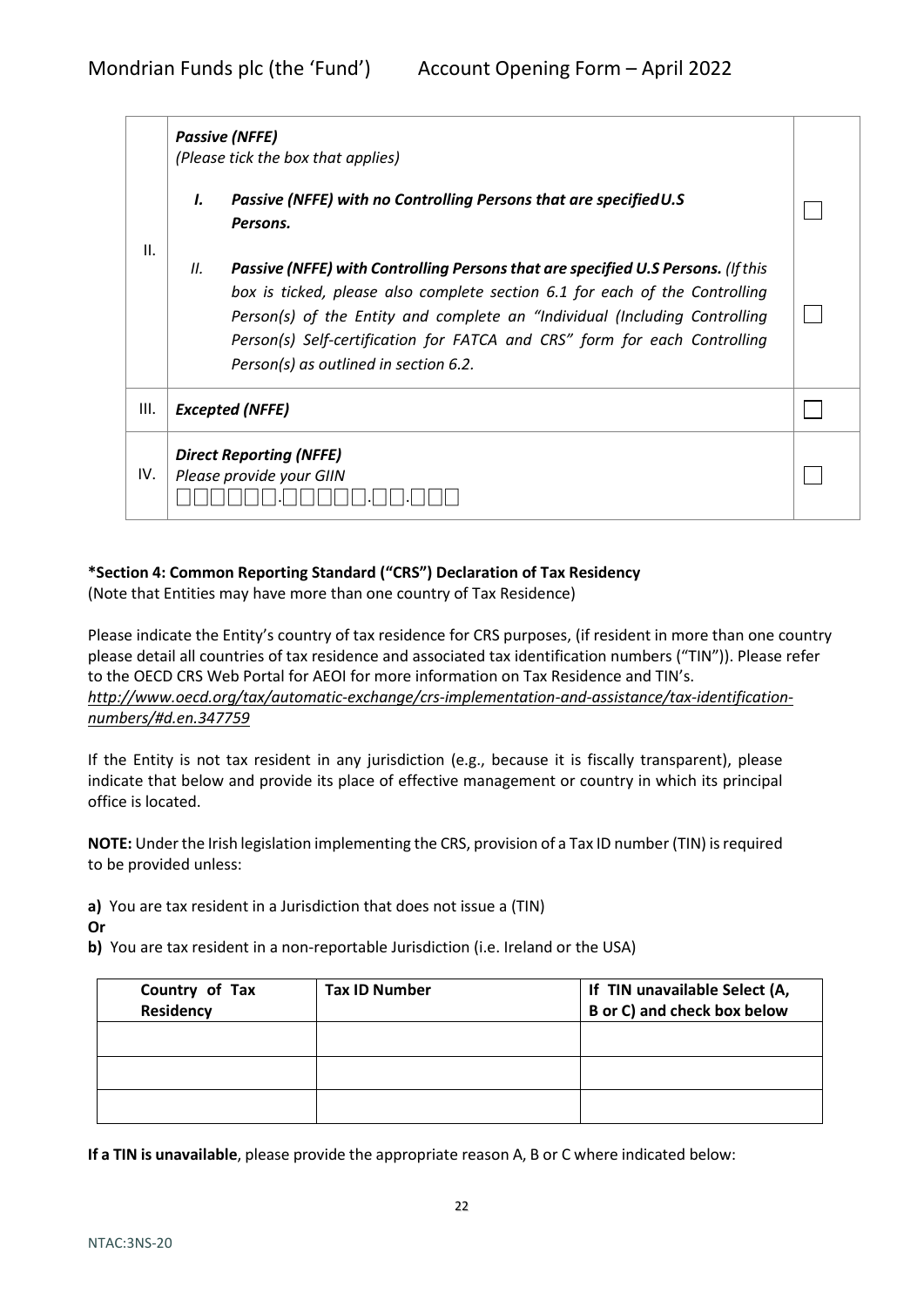*Reason A -* The country/jurisdiction where the Shareholder is resident does not issue TINs or TIN equivalents to its residents

 *Reason B -* The Shareholder is otherwise unable to obtain a TIN *(Please explain why you are unable to obtain a TIN if you selected Reason B)*

*\_\_\_\_\_\_\_\_\_\_\_\_\_\_\_\_\_\_\_\_\_\_\_\_\_\_\_\_\_\_\_\_\_\_\_\_\_\_\_\_\_\_\_\_\_\_\_\_\_\_\_\_\_\_\_\_\_\_\_\_\_\_\_\_\_\_\_\_\_\_\_\_\_\_\_\_\_\_\_\_\_\_\_\_\_\_\_* 

**Reason C** - No TIN is required. (Note: Only select this reason if the domestic law of the relevant country/jurisdiction does not require the collection of the TIN issued by such country/jurisdiction)

### **\*Section 5: Entity's CRS Classification**

(The information provided in this section is for CRS. Please note an Entity's CRS classification may differ from its FATCA classification in Section 3 above).

*\_\_\_\_\_\_\_\_\_\_\_\_\_\_\_\_\_\_\_\_\_\_\_\_\_\_\_\_\_\_\_\_\_\_\_\_\_\_\_\_\_\_\_\_\_\_\_\_\_\_\_\_\_\_\_\_\_\_\_\_\_\_\_\_\_\_\_\_\_\_\_\_\_\_\_\_\_\_\_\_\_\_\_\_\_\_*

In addition please note that the information that the Entity has to provide may differ depending on whether they are resident in a participating or non-participating CRS Jurisdiction. For more information please see the OECD CRS Standard and associated commentary. <http://www.oecd.org/tax/automatic-exchange/common-reporting-standard/>

# **5.1 Financial Institutions under CRS:**

If the Entity is a *Financial Institution*, **Resident in either a Participating or Non-Participating CRS Jurisdiction** please review and tick one of the below categories that applies and specify the type of Financial Institution below.

*Note: Please check the Irish Revenue AEOI portal at the time of completion of this form to confirm whether your country of Tax Jurisdiction is considered Participating or Non-Participating for the purposes of CRS Due-Diligence in Ireland.* 

*<http://www.revenue.ie/en/business/aeoi/participating-jurisdictions.pdf>*

| A Reporting Financial Institution resident in a participating CRS jurisdiction                                                                                                                                                                                                                                                            |  |
|-------------------------------------------------------------------------------------------------------------------------------------------------------------------------------------------------------------------------------------------------------------------------------------------------------------------------------------------|--|
| II. A Financial Institution Resident in a Non-Participating Jurisdiction<br>(Please also tick the box that applies)                                                                                                                                                                                                                       |  |
| An Investment Entity resident in a Non-Participating Jurisdiction and managed by<br>another Financial Institution (If this box is ticked, please indicate the name of any<br>Controlling Person(s) of the Entity in section 6 below and complete a separate individual<br>self-certification forms for each of your Controlling Persons") |  |
| An Investment Entity resident in a Non-Participating Jurisdiction that is not<br>managed by another Financial Institution                                                                                                                                                                                                                 |  |
| Other Financial Institution, including a Depository Financial Institution, Custodial<br>Institution or Specified Insurance Company                                                                                                                                                                                                        |  |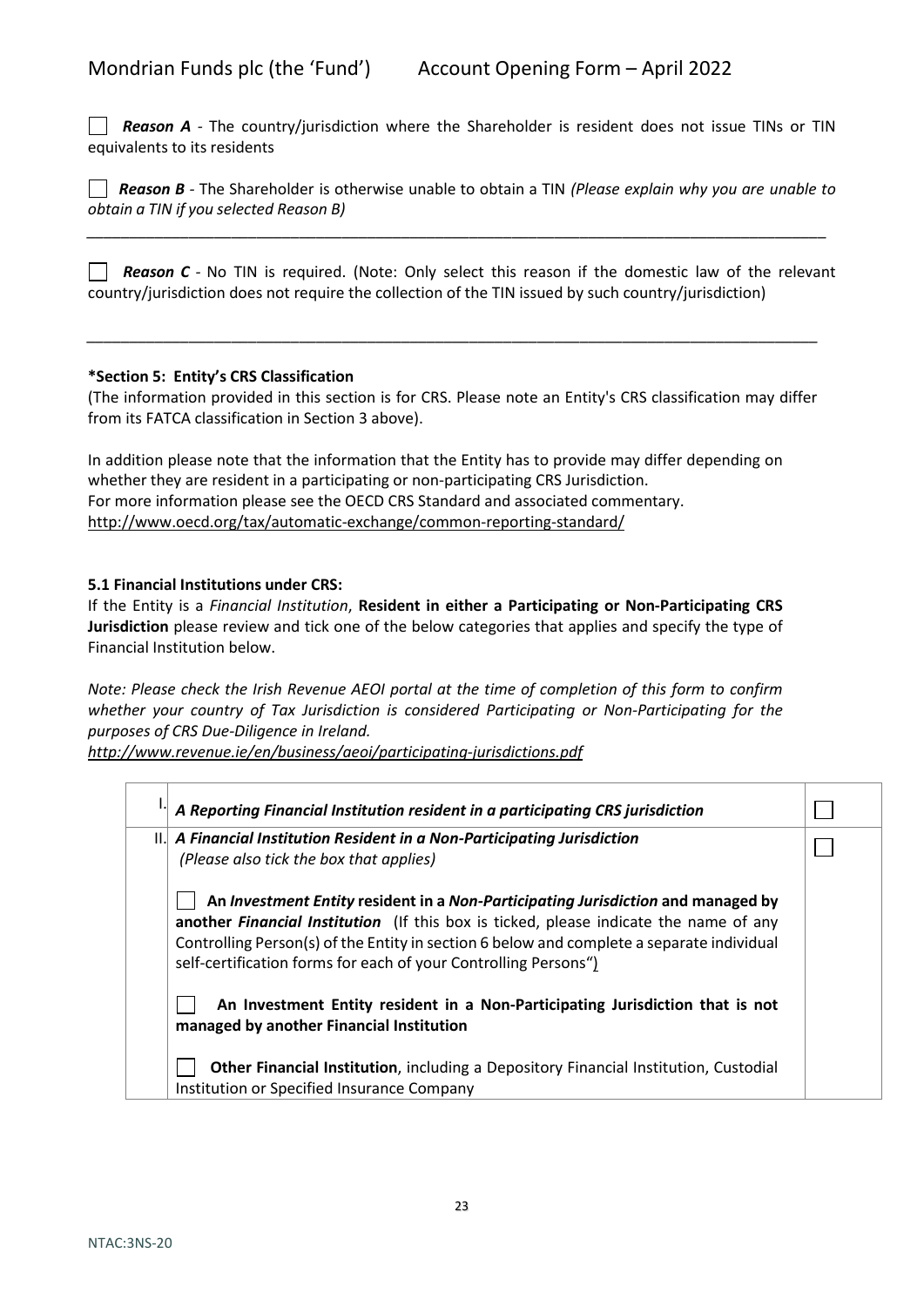| Specify the type of Non-Reporting Financial Institution below:                                                                                                                                                                                                                                                                                                                                                                                                                                                                                                                                                                       |  |
|--------------------------------------------------------------------------------------------------------------------------------------------------------------------------------------------------------------------------------------------------------------------------------------------------------------------------------------------------------------------------------------------------------------------------------------------------------------------------------------------------------------------------------------------------------------------------------------------------------------------------------------|--|
| <b>Governmental Entity</b><br>International Organization<br><b>Central Bank</b><br><b>Broad Participation Retirement Fund</b><br>Narrow Participation Retirement Fund<br>Pension Fund of a Governmental Entity, International Organization, or Central Bank<br><b>Exempt Collective Investment Vehicle</b><br>Trust whose trustee reports all required information with respect to all CRS<br><b>Reportable Accounts</b><br><b>Qualified Credit Card Issuer</b><br>Other Entity defined under the domestic law as low risk of being used to evade tax.<br>provided<br>in<br>domestic<br><b>Specify</b><br>the<br>the<br>law:<br>type |  |

# **5.2 Non Financial Institution ("NFE") under CRS:**

If the Entity is a *not defined as a Financial Institution under CRS then*, please tick one of the below categories confirming if you are an Active or Passive NFE.

| Ι.  | <b>Active NFE</b> – a corporation the stock of which is regularly traded on an established<br>securities market.<br>Please provide the name if the established securities market on which the corporation<br>is regularly traded: |  |
|-----|-----------------------------------------------------------------------------------------------------------------------------------------------------------------------------------------------------------------------------------|--|
| Ш.  | <b>Active NFE</b> $-$ if you are a Related Entity of a regularly traded corporation.<br>Please provide the name of the regularly traded corporation that the Entity is a Related<br>Entity of:                                    |  |
|     | Please provide details of the securities market that the entity is listed on :                                                                                                                                                    |  |
| Ш.  | <b>Active NFE</b> - a Government Entity or Central Bank                                                                                                                                                                           |  |
| IV. | <b>Active NFE</b> – an International Organisation                                                                                                                                                                                 |  |
| V.  | Active NFE - other than those listed in I, II, III or IV above.                                                                                                                                                                   |  |
|     | (for example a start-up NFE or a non-profit NFE)                                                                                                                                                                                  |  |
| VI. | <b>Passive NFE</b> - (if this box is ticked, please also complete Section 6.1 below and indicate                                                                                                                                  |  |
|     | the name of all natural Controlling Person(s) of the Entity and complete a separate                                                                                                                                               |  |
|     | Individual Self-Certification Form for each of your Controlling Person(s)                                                                                                                                                         |  |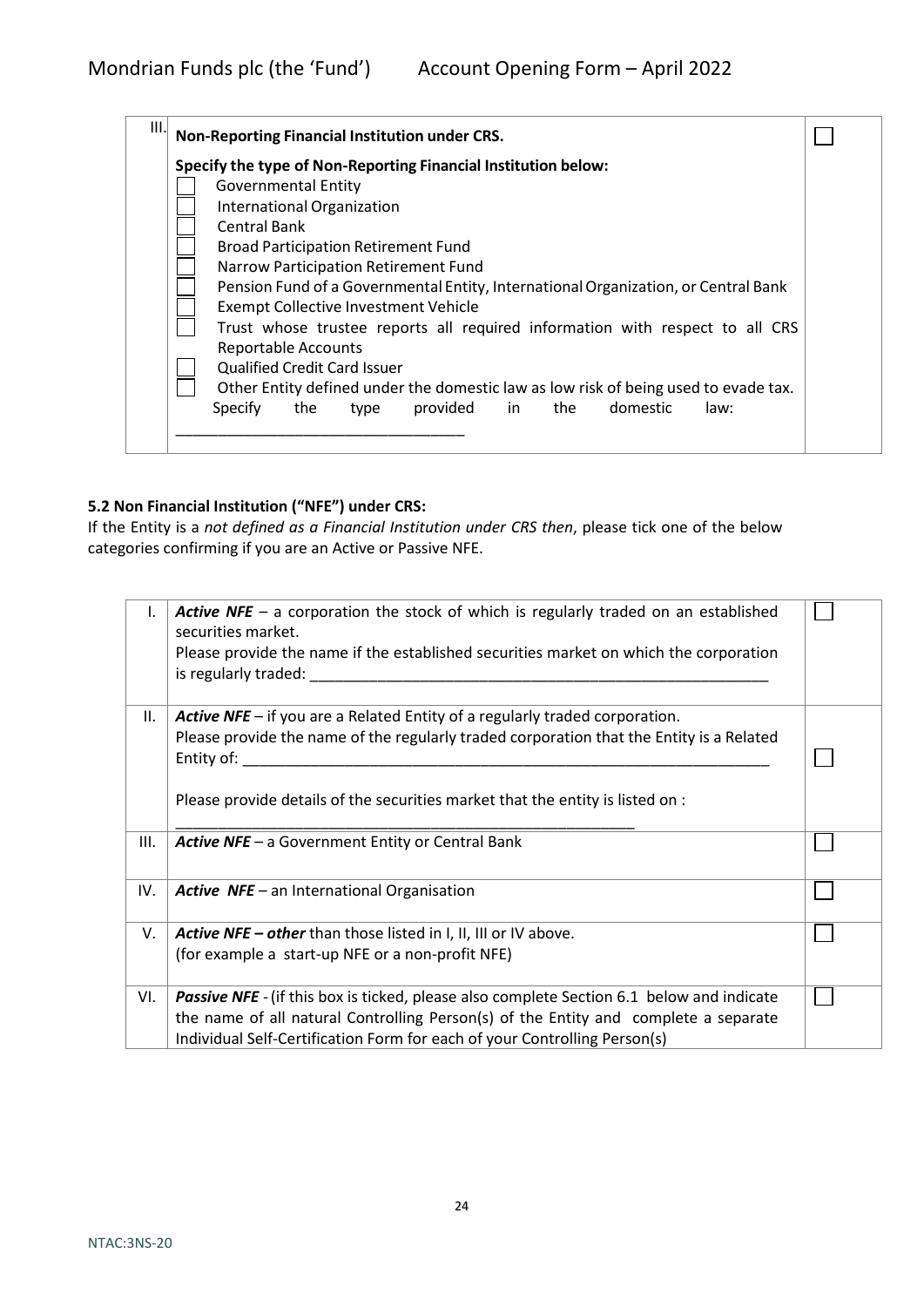# **Section 6: Controlling Persons**

**NB: Please note that each Controlling Person must complete a separate** *"Individual (including Controlling Persons) FATCA and CRS Self-Certification"* **form.** 

**If there are no natural person(s) who exercise control of the Entity then the Controlling Person will be the natural person(s) who hold the position of senior managing official of the Entity.** 

*For further information on Identification requirements under CRS for Controlling Persons, see the Commentary to Section VIII of the CRS Standard. <http://www.oecd.org/tax/automatic-exchange/common-reporting-standard/>*

# **6.1 Controlling Person(s) of the Shareholder:**

If you have ticked a Passive NFE with Controlling Persons in **either the FATCA or CRS Classification sections above**, then please also complete this section for each of the Controlling Person(s) of the shareholder and provide a separate *"Individual (including Controlling Persons) FATCA and CRS Self-Certification"* form for each Controlling person as per 6.2 below:

### **Indicate the name of all Controlling Person(s) of the Shareholder:**

| Ш. |  |
|----|--|

**Note: In case of a trust**, Controlling Persons means the settlor(s), the trustee(s), the protector(s) (if any), the beneficiary (ies) or class(es) of beneficiary(ies), AND any other natural person(s) exercising ultimate effective control over the trust. With respect to an Entity that is a legal person, if there are no natural person(s) who exercise control over the Entity, then the Controlling Person will be the natural person who holds the position of senior managing official of the Entity.

# **6.2 Complete a separate Individual (Controlling Person's) Self-Certification for FATCA and CRS for each Controlling Person listed in Section 6.1.**

#### **\*Section 7: Declarations and Undertakings**

**I/We** declare (as an authorised signatory of the Entity) that the information provided in this form is, to the best of my/our knowledge and belief, accurate and complete.

**I/We** acknowledge and consent to the fact that the information contained in this form and information regarding the Shareholder may be reported to the tax authorities of the country in which this account(s) is/are maintained and exchanged with tax authorities of another country or countries in which the Shareholder may be tax resident where those countries (or tax authorities in those countries) have entered into Agreements to exchange financial account information.

**I/We** on behalf of the Entity undertake to advise the recipient promptly and provide an updated Self-Certification form within 30 days where any change in circumstance (for guidance refer to Irish Revenue or OECD website) occurs which causes any of the information contained in this form to be incorrect.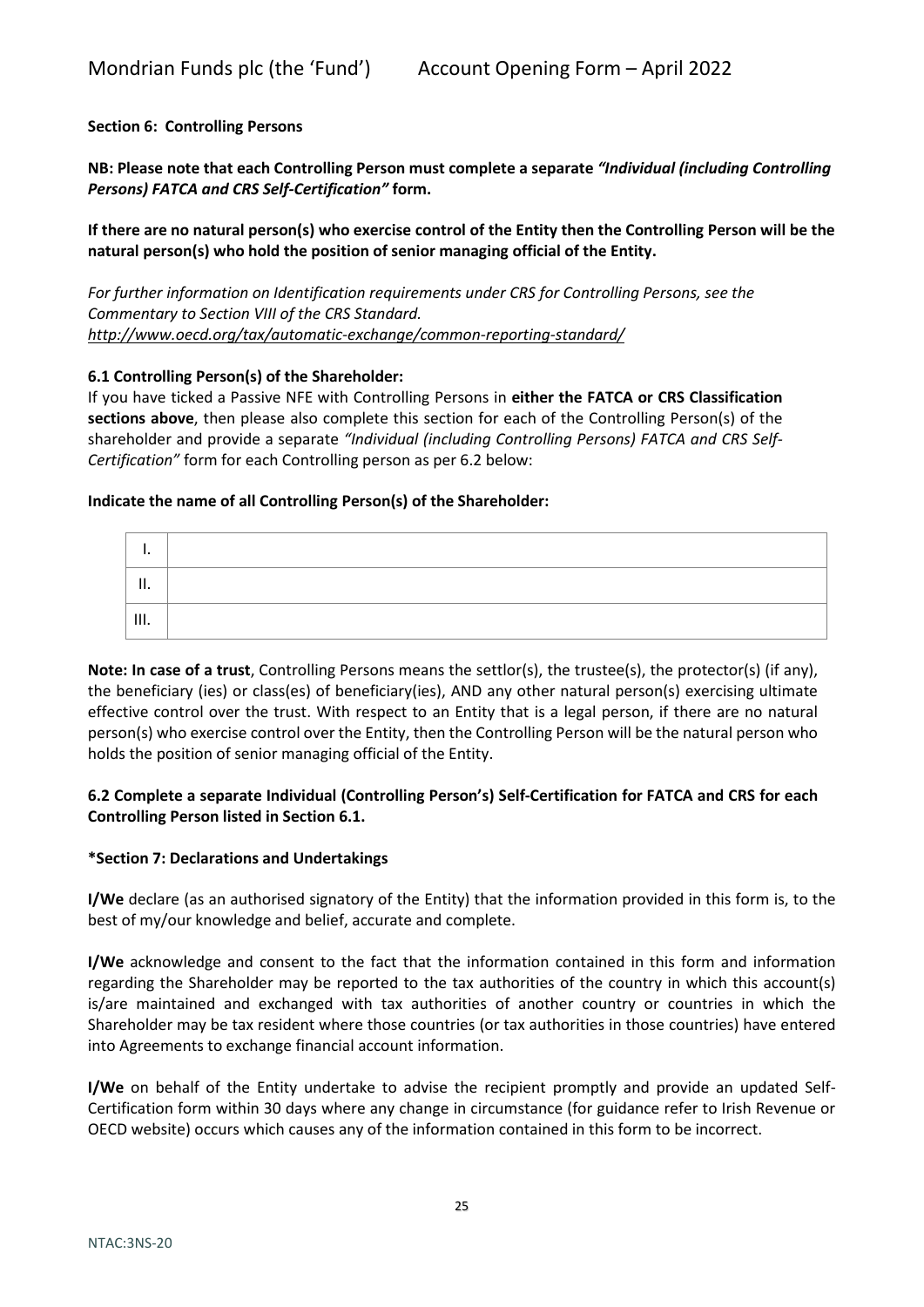**\*Authorised Signature(s):** 

| *Authorised Signature(s):               |  |
|-----------------------------------------|--|
| *Print Name(s):                         |  |
| *Capacity in which declaration is made: |  |

**\*Date: (dd/mm/yyyy):** \_\_\_\_\_\_\_\_\_\_\_\_\_\_\_\_\_\_\_\_\_\_\_\_\_\_\_\_\_\_\_

# **Individual (including Controlling Persons) Self-Certification for FATCA and CRS**

# **Instructions for completion and Data Protection Notice**

*We are obliged under Section 891E, Section 891F and Section 891G of the Taxes Consolidation Act 1997 (as amended) and regulations made pursuant to those sections to collect certain information about each shareholder's tax arrangements. Please complete the sections below as directed and provide any additional*  information that is requested. Please note that by completing this form you are providing personal *information which may constitute personal data within the meaning of the General Data Protection Regulation (697/2016/EU) (the "GDPR") and applicable Irish data protection legislation (currently the Irish Data Protection Acts 1988 to 2018. Please note that in in certain circumstances we may be legally obliged to share this information, and other financial information with respect to an shareholder's interests in the Fund, with the Irish tax authorities, the Revenue Commissioners. They may in turn exchange this information, and other financial information with foreign tax authorities, including tax authorities outside the EU.* 

\_\_\_\_\_\_\_\_\_\_\_\_\_\_\_\_\_\_\_\_\_\_\_\_\_\_\_\_\_\_\_\_\_\_\_\_\_ \_\_\_\_\_\_\_\_\_\_\_\_\_\_\_\_\_\_\_\_\_\_\_\_\_\_\_\_\_\_\_\_\_\_\_\_\_\_\_

If you have any questions about this form or defining the shareholder's tax residency status, please speak to a tax adviser or local tax authority.

For further information on FATCA or CRS please refer to the Irish Revenue or OECD websites at: *<http://www.revenue.ie/en/business/aeoi/index.html> <http://www.oecd.org/tax/automatic-exchange/>* in the case of CRS only.

*If any of the information below about the shareholder's tax residence or FATCA/CRS classification changes in the future, please advise of these changes promptly.* 

*Please note that where there are joint shareholders each shareholder is required to complete a separate Self-Certification form.*

*Section 1, 2, 3 and 5 must be completed by all Shareholders or Controlling Persons. Section 4 should only be completed by any individual who is a Controlling Person of an entity shareholder which is a Passive Non-Financial Entity, or a Controlling Person of an Investment Entity located in a Non-Participating Jurisdiction and managed by another Financial Institution.*

**(Mandatory fields are marked with an \*)**

**\*Section 1: Shareholder/Controlling Person Identification**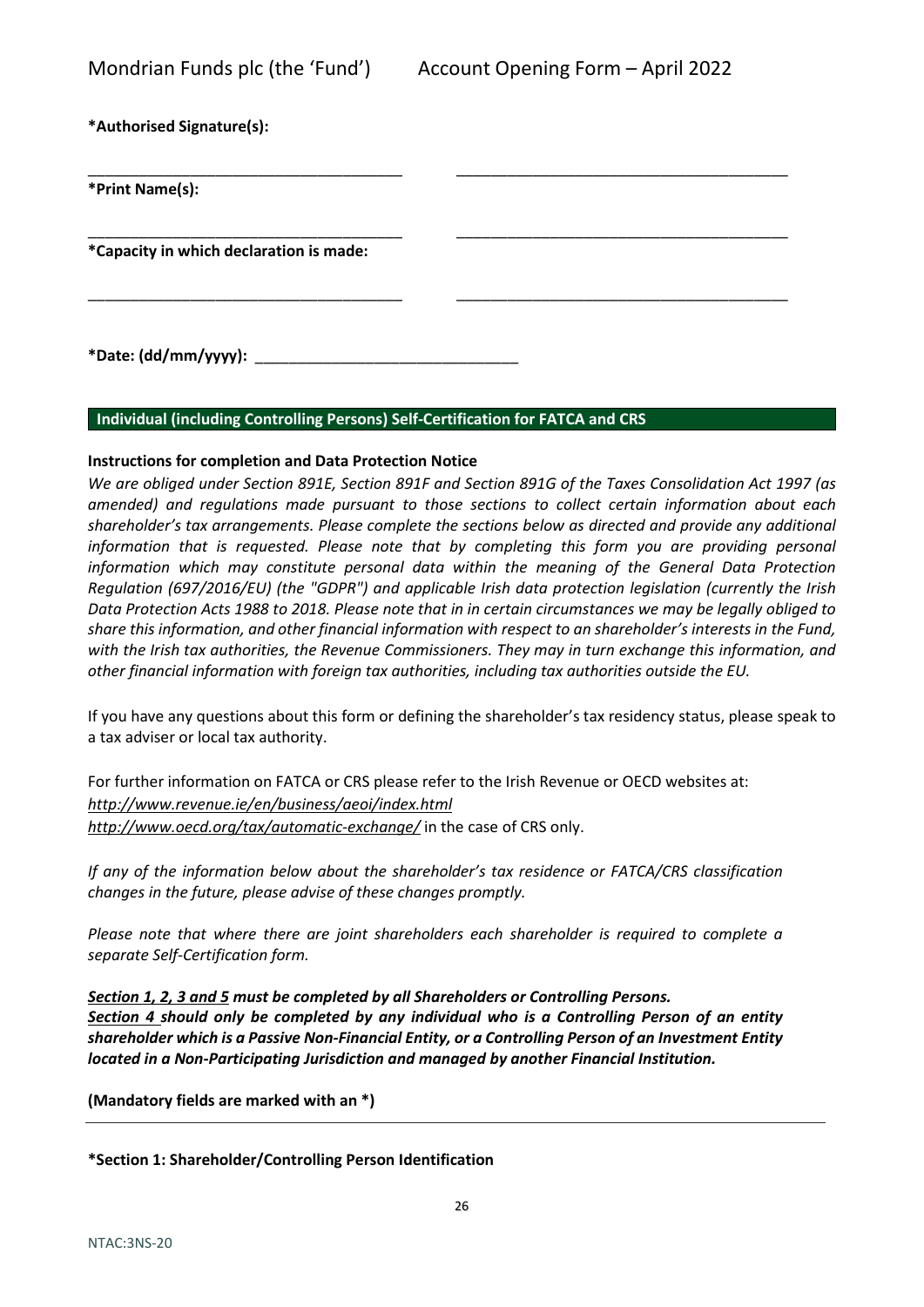| *Current Residential Address:              |                                                                                                      |
|--------------------------------------------|------------------------------------------------------------------------------------------------------|
|                                            |                                                                                                      |
|                                            |                                                                                                      |
|                                            |                                                                                                      |
| Mailing address (if different from above): |                                                                                                      |
|                                            |                                                                                                      |
|                                            |                                                                                                      |
|                                            |                                                                                                      |
| *Place and Date Of Birth                   |                                                                                                      |
|                                            | *Town or City of Birth: ________________________________*Country of Birth: _________________________ |
| *Date of Birth: _____________________      |                                                                                                      |

# **\*Section 2: FATCA Declaration of U.S. Citizenship or U.S. Residence for Tax purposes:**

Please tick either (a) or (b) and complete as appropriate.

- (a) I confirm that **I am** a U.S. citizen and/or resident in the U.S. for tax purposes and my U.S. federal taxpayer identifying number (U.S. TIN) is as follows: \_\_\_\_\_\_\_\_\_\_\_\_\_\_\_\_\_\_\_\_\_\_\_\_\_\_\_\_\_\_\_\_\_\_\_\_\_\_\_\_\_\_\_\_\_\_ **OR**
- (b) I confirm that **I am not** a U.S. citizen or resident in the U.S. for tax purposes.

U.S. Taxpayers are prohibited from investing the Fund. Accordingly, if (a) has been ticked, then your application will be rejected and any subscription monies received will be returned.

**\*Section 3: Common Reporting Standard (CRS) Declaration of Tax Residency/Residencies (please confirm all Tax Residencies)** Please indicate your country of tax residence (if resident in more than one country please detail all countries of tax residence and associated tax identification numbers ("TINs")).

For further guidance on Tax Residence and TINs, please refer to the OECD CRS Information Portal *http://www.oecd.org/tax/automatic-exchange/crs-implementation-and-assistance/taxidentification-numbers/#d.en.347759*

**NOTE:** Under the Irish legislation implementing the CRS, provision of a Tax ID number (TIN) is required to be provided unless:

- a) You are tax resident in a Jurisdiction that does not issue a (TIN), **Or,**
- b) You are tax resident in a non-reportable Jurisdiction (i.e. Ireland or the USA)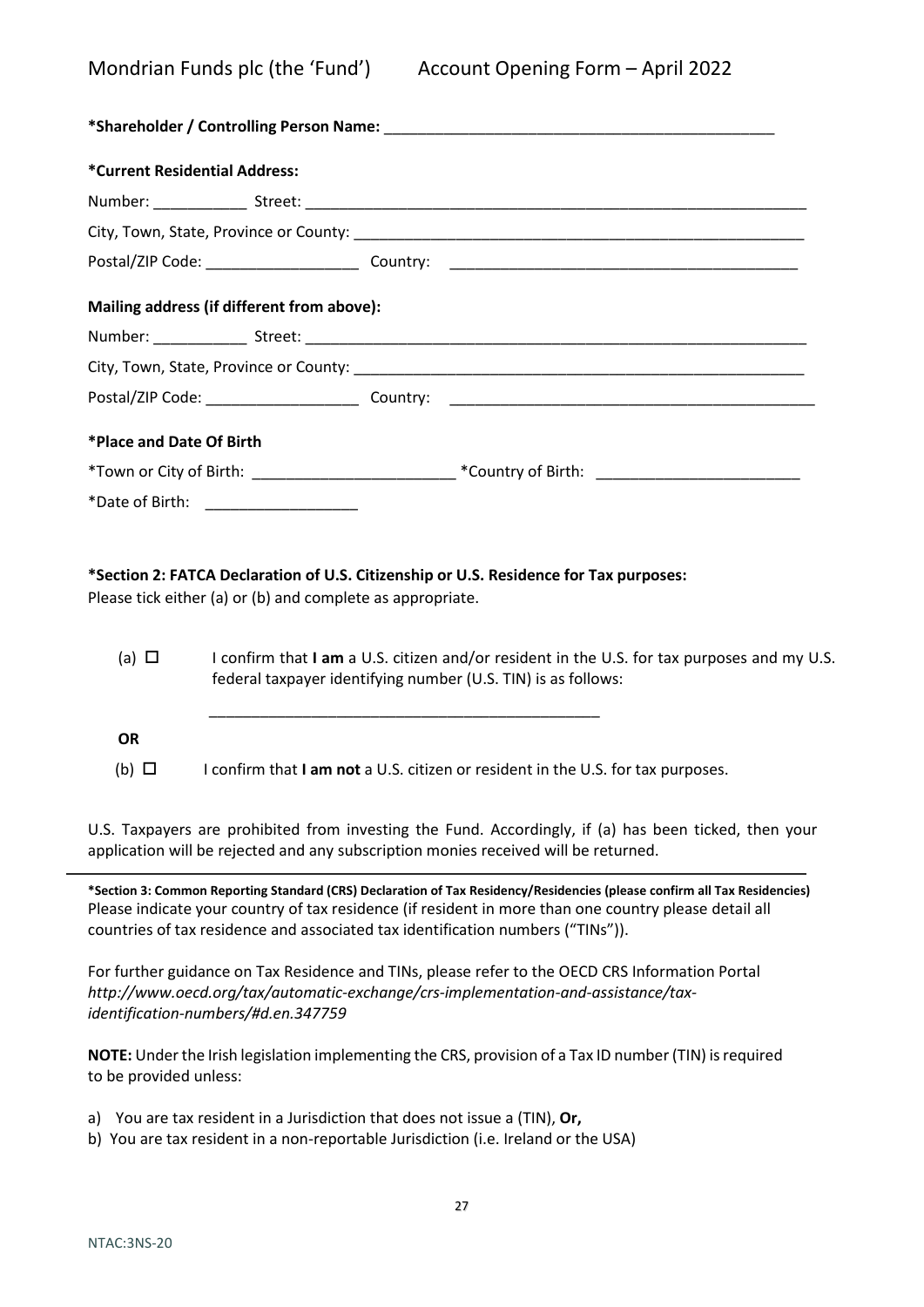| <b>Country of Tax Residency</b> | <b>Tax ID Number</b> | unavailable<br>-lf<br>TIN<br>Select (A, B or C) and<br>check box below |  |
|---------------------------------|----------------------|------------------------------------------------------------------------|--|
|                                 |                      |                                                                        |  |
|                                 |                      |                                                                        |  |
|                                 |                      |                                                                        |  |

**If a TIN is unavailable**, please tick the appropriate box as follows;

*Reason A* - The country/jurisdiction where the Shareholder is resident does not issue TINs or TIN equivalents to its residents

**Reason B** - No TIN is required. (Note: Only select this reason if the domestic law of the relevant country/jurisdiction does not require the collection of the TIN issued by such country/jurisdiction)

 *Reason C -* The Shareholder is otherwise unable to obtain a TIN *(Please explain why you are unable to obtain a TIN if you selected Reason C)*

*\_\_\_\_\_\_\_\_\_\_\_\_\_\_\_\_\_\_\_\_\_\_\_\_\_\_\_\_\_\_\_\_\_\_\_\_\_\_\_\_\_\_\_\_\_\_\_\_\_\_\_\_\_\_\_\_\_\_\_\_\_\_\_\_\_\_\_\_\_\_\_\_*

# **Section 4 – Type of Controlling Person**

(ONLY to be completed by an individual who is a Controlling Person of an entity which is a Passive NFE or an Investment Entity located in a Non-Participating Jurisdiction and managed by another Financial Institution)

For Joint or multiple Controlling Person(s) please complete a separate *"Individual (Including Controlling Persons) Self-Certification for FATCA and CRS* form for each Controlling Person.

| Please Confirm the type of Controlling Person applicable under CRS that Please<br>plies to you/the Shareholder by ticking the appropriate box | <b>Tick</b> | <b>Entity Name</b> |
|-----------------------------------------------------------------------------------------------------------------------------------------------|-------------|--------------------|
|                                                                                                                                               |             |                    |
| Controlling Person of a legal person - control by ownership                                                                                   |             |                    |
| Controlling Person of a legal person - control by other means                                                                                 |             |                    |
| Controlling Person of a legal person - senior managing official                                                                               |             |                    |
| Controlling Person of a trust – settlor                                                                                                       |             |                    |
| Controlling Person of a trust - trustee                                                                                                       |             |                    |
| Controlling Person of a trust - protector                                                                                                     |             |                    |
| Controlling Person of a trust – beneficiary                                                                                                   |             |                    |
| Controlling Person of a trust - other                                                                                                         |             |                    |
| Controlling Person of a legal arrangement (non-trust) – settlor-equivalent                                                                    |             |                    |
| Controlling Person of a legal arrangement (non-trust) – trustee-equivalent                                                                    |             |                    |
| Controlling Person of a legal arrangement (non-trust) – protector-equivalent                                                                  |             |                    |
| Controlling Person of a legal arrangement (non-trust) – beneficiary equivalent                                                                |             |                    |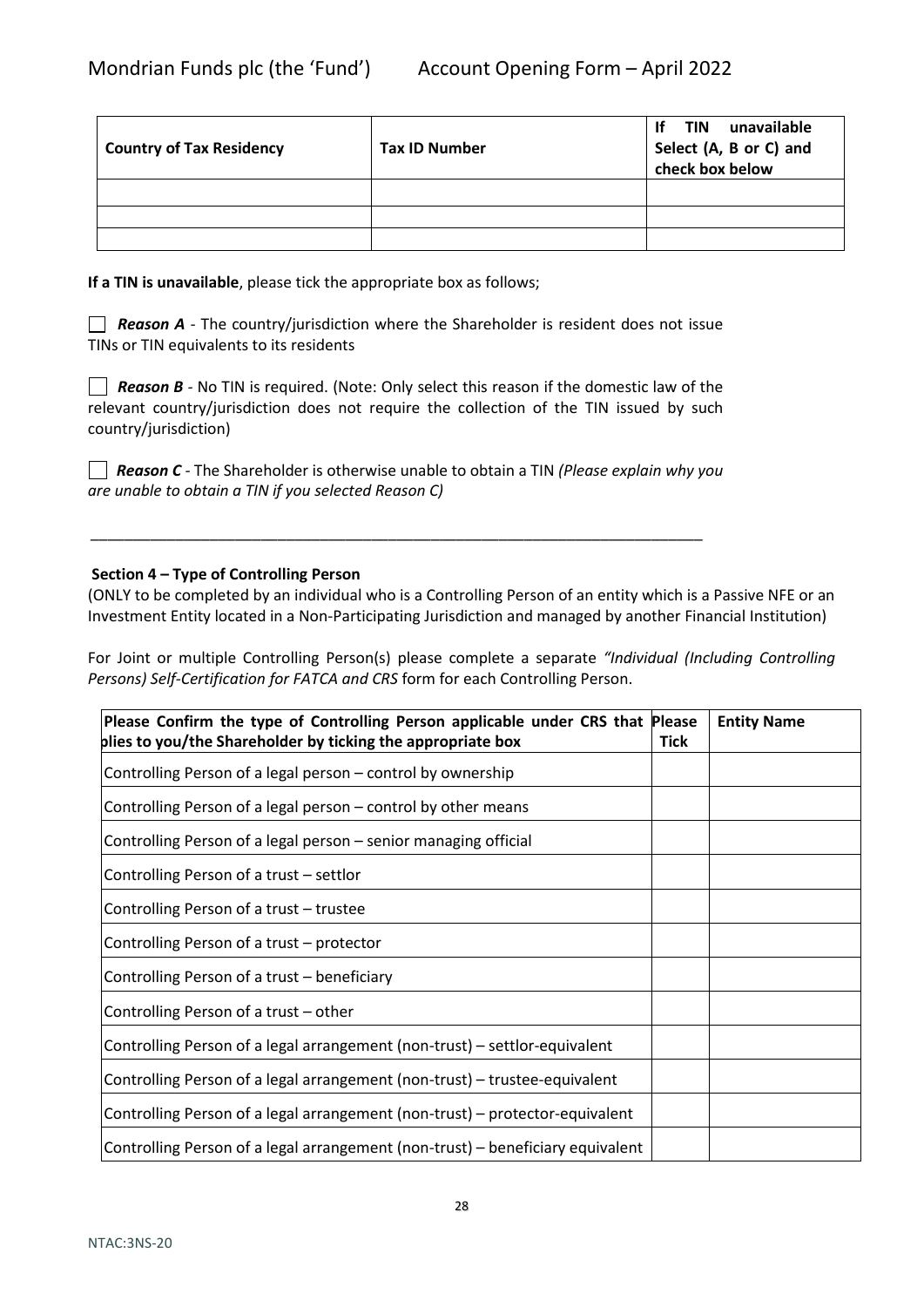| Controlling Person of a legal arrangement (non-trust) – other-equivalent |  |  |
|--------------------------------------------------------------------------|--|--|
|--------------------------------------------------------------------------|--|--|

# **\*Section 5: Declaration and Undertakings:**

I declare that the information provided in this form is, to the best of my knowledge and belief, accurate and complete.

I acknowledge and consent to the fact that the information contained in this form and information regarding the Shareholder may be reported to the tax authorities of the country in which this account(s) is/are maintained and exchanged with tax authorities of another country or countries in which the Shareholder may be tax resident where those countries (or tax authorities in those countries) have entered into Agreements to exchange financial account information.

I undertake to advise the recipient promptly and provide an updated Self-Certification form within 30 days where any change in circumstances occurs which causes any of the information contained in this form to be incorrect.

# **Data Protection - Customer Information Notice:**

The Common Reporting Standard (CRS), formally referred to as the Standard for Automatic Exchange of Financial Account Information, is an information standard for the automatic exchange of information (AEOI), developed in the context of the Organisation for Economic Co-operation and Development (OECD).

The standard requires that Financial Institutions in participating jurisdictions gather certain information from shareholders(and, in particular situations, also collect information in relation to relevant Controlling Persons of such shareholders).

Under CRS shareholder information (and, in particular situations, information in relation to relevant Controlling Persons of such shareholders) is to be reported to the relevant tax authority where the account is held, which, if a different country to that in which the shareholder resides, will be shared with the relevant tax authority of the shareholder's resident country, if that is a CRS-participating jurisdiction.

Information that may be reported includes name, address, date of birth, place of birth, account balance, any payments including redemption and dividend/interest payments, Tax Residency(ies) and TIN(s).

*// / / /* 

| *Authorised Signature:             |  |
|------------------------------------|--|
| *Print Name:                       |  |
| *Date: (dd/mm/yyyy):               |  |
| *Capacity (if Controlling Person): |  |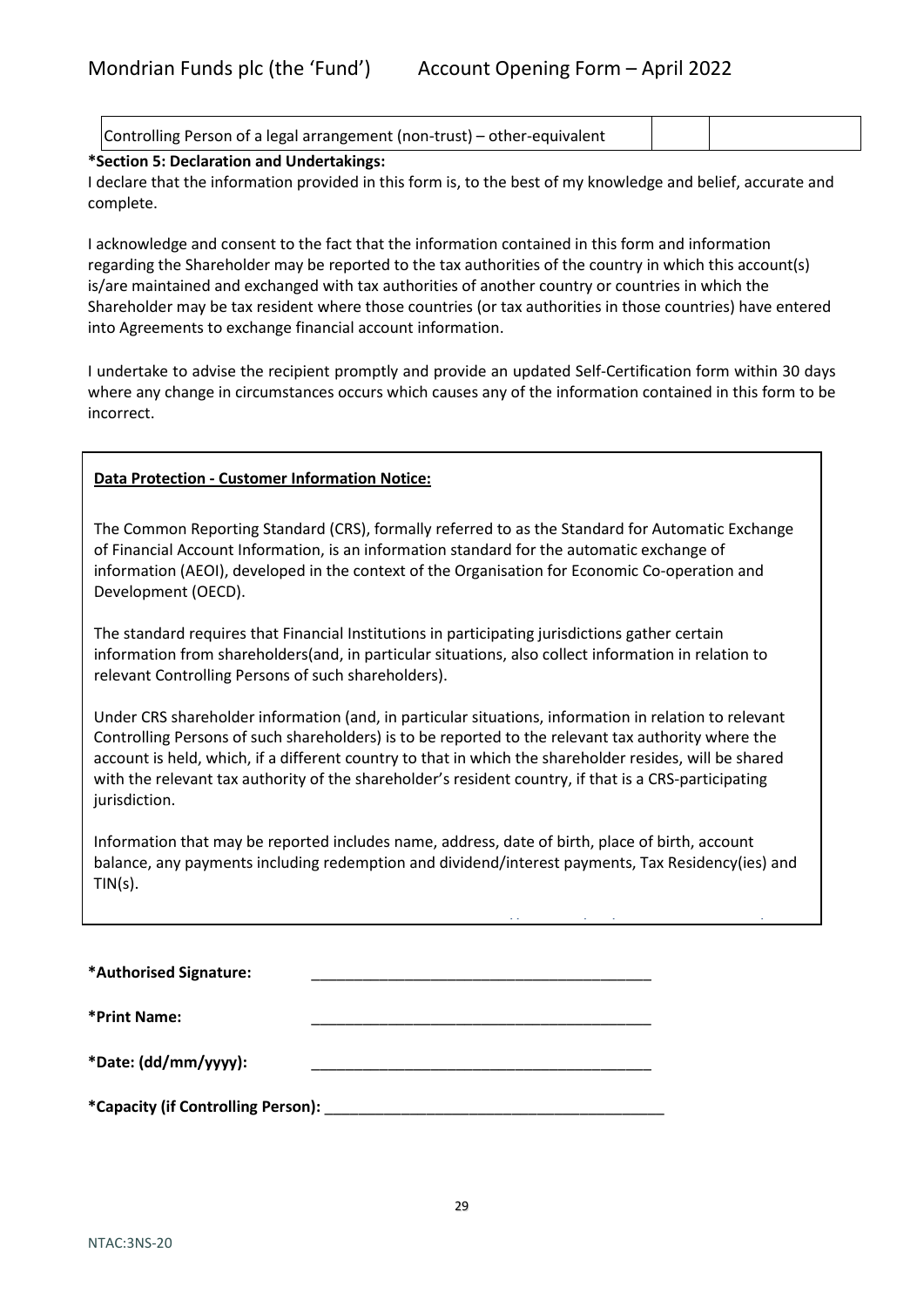# <span id="page-29-0"></span>**Section 9: Representations and Warranties (this section must be completed by all applicants)**

- $\triangleright$  I/We confirm that I am/we are 18 years of age or over.
- $\triangleright$  I/We, having received and considered a copy of the current Prospectus, any relevant supplements thereto, the KIID and the most recent annual and/or semi-annual report of the Fund (if any), hereby confirm and declare that this application is based solely on the information contained in such documentation and is made pursuant to the terms of this Account Opening Form. In addition, I/We confirm that I/We have received and read the information contained in this form and confirm that a copy of the Key Investor Information Document has been supplied to me/us. I/We confirm that I/We have read the Key Investor Information Document and that any future investments to any other sub-fund or share class of the umbrella fund can also be transacted based on this confirmation. I/We hereby acknowledge and agree that the updated KIID for each Share Class is available at the Investment Manager's website at [www.mondrian.com/ucits-funds/](http://www.mondrian.com/ucits-funds/) and that I/we will read and review the most upto-date version of the relevant KIID prior to making any subsequent application for Shares in the Fund. I/We request and authorise the Administrator to act in accordance with my/our instructions. Only applies to UCITS Funds.
- $\triangleright$  Requests for redemption or distribution payments to be made by telegraphic transfer will be subject to bank charges. Such charges will normally be payable by the Shareholder although the Fund has the discretion to determine that these charges should be borne by the Fund or the relevant Sub-Fund.
- $\triangleright$  I/We agree that the issue and allotment to me/us of the Shares is subject to the provisions of the Prospectus, that subscription for Shares will be governed and construed in accordance with Irish law and I/we confirm that by subscribing for Shares, I/we are not relying on any information or representation other than such as may be contained in the Prospectus, the KIID and the most recent annual or semiannual report (if available) thereto.
- $\triangleright$  I/We certify that I am a/we are eligible to invest in the Fund and I am/we are not acquiring Shares for or on behalf of, or for the benefit of, any person or entity who/which is not eligible to invest in the Fund nor do I/we intend transferring any Shares which I/we may purchase to any person or entity who/which is not eligible to invest in the Fund. I/We confirm that I/we are aware of the risks involved in the proposed investment and of the fact that inherent in such investment is the potential to lose the entire sum invested.
- $\triangleright$  I/We agree to notify the Fund or the Administrator immediately if I/we become aware that any of the representations, declarations or warranties given by me/usin this Account Opening Form is/are no longer accurate and complete in all respects and agree immediately to take such action as the Fund may direct, including where appropriate, redemption of my/our entire holding.
- $\triangleright$  I/We agree to indemnify the Administrator, on its own behalf and as agent of the Fund and agree to keep the Administrator, the Manager and the Fund indemnified against any loss of any nature whatsoever arising to any of them as a result of any breach of any of the representations, warranties or declarations given by me/us in this Account Opening Form.
- $\triangleright$  I/We have such knowledge and experience in business and financial matters or have obtained advice from a professional adviser such that I am/we are capable of evaluating the merits, and the risks, of an investment by me/us in the Fund.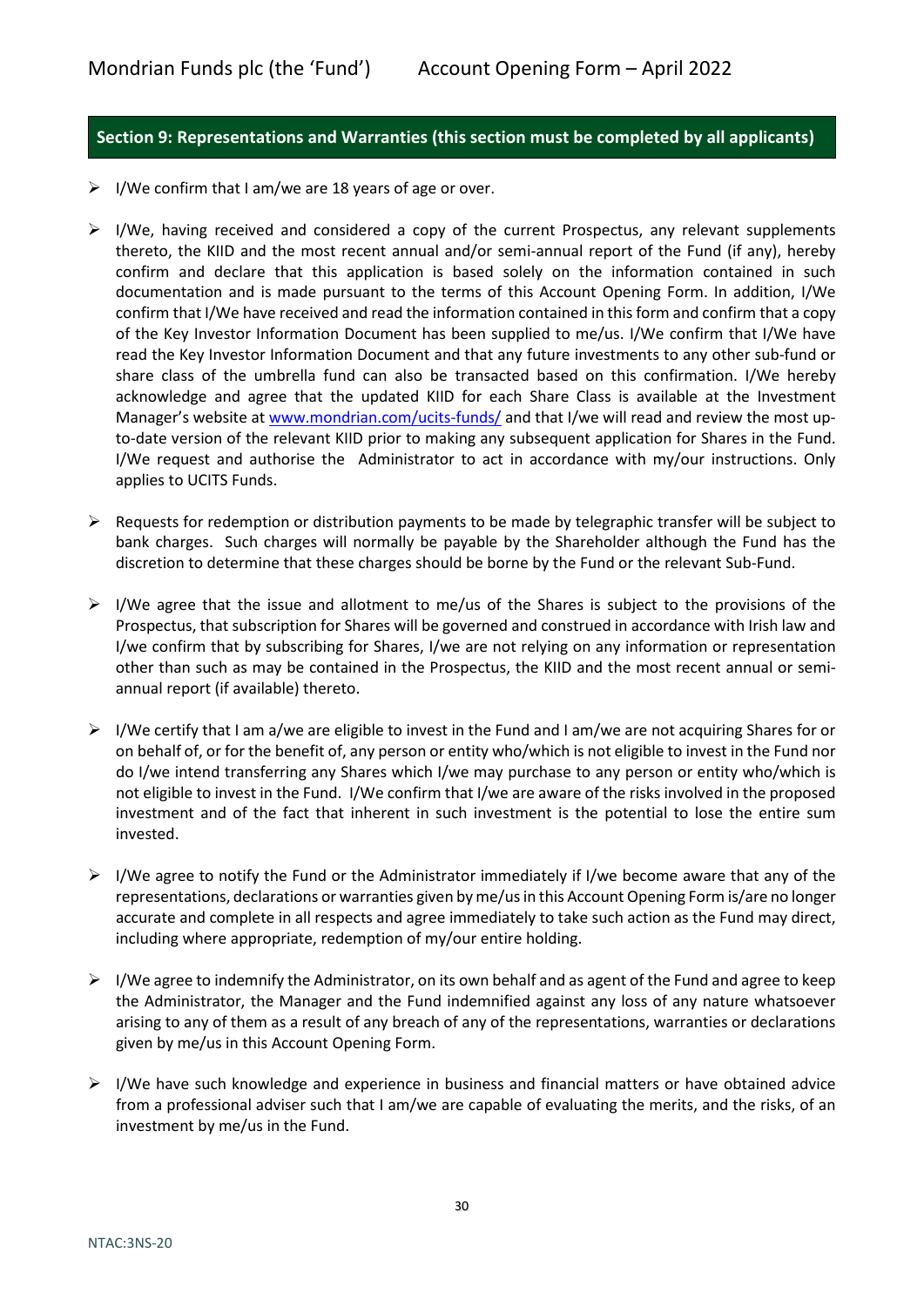- $\triangleright$  I/We understand that the tax disclosure set forth in the Prospectus is of a general nature and may not cover the jurisdiction in which I am /we are subject to taxation and that the tax consequences of my/our purchase of Shares depend on my/our individual circumstances.
- $\triangleright$  I/We acknowledge the right of Fund at any time to require the mandatory redemption of Shares in the circumstances provided for in the Prospectus.
- Please tick  $(\checkmark)$  as appropriate:-[3](#page-30-0)
- (a)  $\vert$  I am a U.S. Person (as defined in the Prospectus) and have completed the Account Opening Form<sup>[4](#page-30-1)</sup> for applicants who are U.S. Persons; or
- (b) I/We hereby certify that the Shares are not being acquired for the benefit of, directly or indirectly, any U.S. Person nor in violation of any applicable law, and that I/we will not, subject to the conditions set forth in the Prospectus, sell or offer to sell or transfer Shares in the United States or to or for the benefit of a U.S. Person.

In particular: (a) I/we understand that the Fund has not been and will not be registered under the United States Investment Company Act of 1940, as amended, that the Shares have not been registered and will not be registered under the United States Securities Act of 1933, as amended, and that the Shares have not been qualified under the securities laws of any state of the United States and may not be offered, sold or transferred in the United States or

 to or for the benefit of, directly or indirectly, any U.S. Person; (b) I am not/none of us is a U.S. Person; and (c) I am not/none of us is acquiring the Shares for the account or benefit, directly or indirectly, of any U.S. Person or with a view to their offer, sale or transfer within the United States or to or for the account or benefit, directly or indirectly, of any U.S. Person.

 $\triangleright$  I/We will hold Shares on behalf of a U.S. Taxpayer (as defined below):

Yes  $\Box$  No  $\Box$  (please tick the appropriate box)

If the "yes" box is ticked, then your application will be rejected and any subscription monies received will be returned. U.S. Taxpayers are prohibited from investing the Fund.

\*"U.S. Taxpayer" is defined to include a U.S. citizen or resident alien of the United States (as defined for United States federal income tax purposes); any entity treated as a partnership or corporation for U.S. tax purposes that is created or organised in, or under the laws of, the United States or any state thereof (including the District of Colombia); any other partnership that is treated as a U.S. Taxpayer under U.S. Treasury Department regulations; any estate, the income of which is subject to U.S. income taxation regardless of source; and any trust over whose administration a court within the United States has primary supervision and all substantial decisions of which are under the control of one or more U.S. fiduciaries. For the purposes of this section, "U.S. Taxpayer" includes entities that are tax-exempt pursuant to the Internal Revenue Code of 1986, as amended (the "Code"), but still subject to the provisions of the Code. Persons who have lost their U.S. citizenship and who live outside the United States may nonetheless, in some circumstances, be treated as U.S. Taxpayers.

An investor may be a "U.S. Taxpayer" but not a "U.S. Person". For example, an individual who is a U.S. citizen residing outside of the United States is not a "U.S. Person" but is a "U.S. Taxpayer".

<span id="page-30-0"></span><sup>&</sup>lt;sup>3</sup> Client Client's US counsel to review.

<span id="page-30-1"></span><sup>4</sup> Client's US counsel to provide US Person specific Application Form.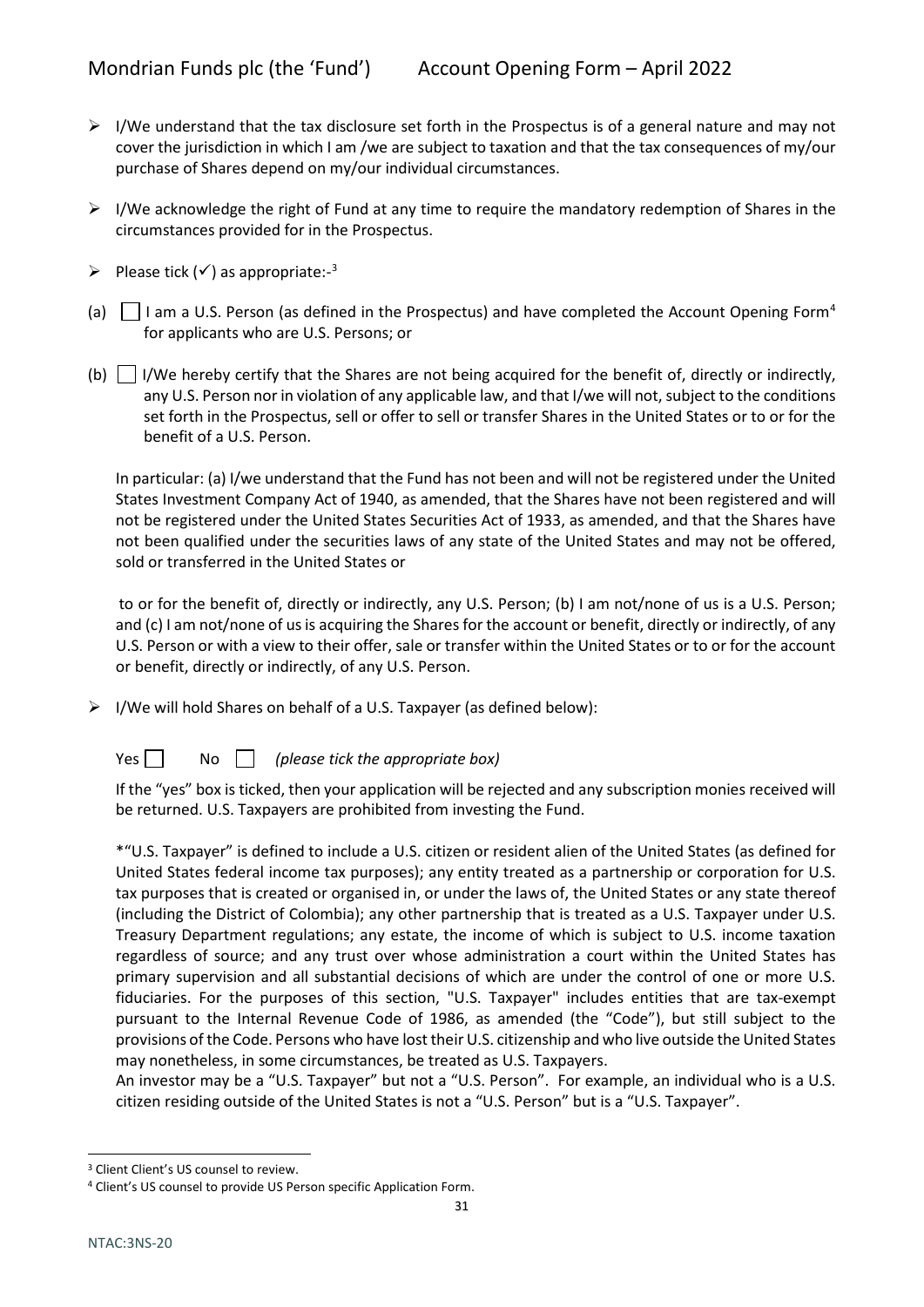- $\triangleright$  I/We declare that the entity hereby subscribing for Shares is neither a Benefit Plan Investor nor investing on behalf of or with any assets of a Benefit Plan Investor as defined below. (Benefit Plan Investors should contact the Fund.) "Benefit Plan Investor" is used as defined in U.S. Department of Labor ("DOL") Regulation § 2510.3-101(f)(2), and includes (i) any employee benefit plan (as defined in Section 3(3) of the Employee Retirement Income Security Act of 1974, as amended ("ERISA")), whether or not such plan is subject to Title I of ERISA (which includes both U.S. and non-U.S. plans, plans of governmental entities as well as private employers, church plans, and certain assets held in connection with nonqualified deferred compensation plans); (ii) any plan described in Section 4975(e)(1) of the Internal Revenue Code of 1986, as amended, (the "Code") (which includes a trust described in Code Section 401(a)) which forms a part of a plan, which trust or plan is exempt from tax under Code Section 501(a), a plan described in Code Section 403(a), an individual retirement account described in Code Section 408 or 408A or an individual retirement annuity described in Code Section 408(b), a medical savings account described in Code Section 220(d) and an education savings account described in Code Section 530); and (iii) any entity whose underlying assets include plan assets by reason of a plan's investment in the entity (generally because 25 per cent. or more of a class of interests in the entity is owned by plans). Benefit Plan Investors also include that portion of any insurance company's general account assets that are considered "plan assets" and (except if the entity is an investment company registered under the 1940 Act) the assets of any insurance company separate account or bank common or collective trust in which plans invest.
- $\triangleright$  If I am/we are a commodity pool, my/our investment is directed by an entity which (i) is not required to be registered in any capacity with the CFTC or to be a member of the National Futures Association ("NFA"), (ii) is exempt from registration or (iii) is duly registered with the CFTC in an appropriate capacity or capacities and is a member in good standing of the NFA.
- $\triangleright$  Investment Company Representations:
- (a)  $\vert$  I am/We are neither an investment company required to be registered under the Investment Company Act of 1940, as amended (the "1940 Act"), nor an issuer that, but for an exception from the definition of "investment company" under the 1940 Act, would be an investment company,
- (b)  $\Box$  I am/We are an investment company subject to registration or would be an investment company but for an exception under the 1940 Act.
	- I/We have \_\_\_\_\_ U.S. Person beneficial owner(s).
- *(State the number, not the percentage, of U.S. Person beneficial owners. Investment companies with U.S. Person beneficial owners must contact the Administrator.)*
- $\triangleright$  I/We, if not a natural person, am/are duly organised, validly existing and in good standing under the laws of the jurisdiction in which I am/we are organised and I/we have the power and authority to enter into and perform my/our obligations under this Account Opening Form.
- $\triangleright$  I am/we are able to bear the economic risk of an investment in the Shares, including, without limitation, the risk of loss of all or a part of my/our investment. I/we do not have an overall commitment to investments which are not readily marketable that is disproportionate to my/our net worth, and my/our investment in the Shares will not cause such overall commitment to be excessive.
- $\triangleright$  The Administrator and the Fund are each hereby authorised and instructed to accept and execute any instructions in respect of the Shares to which this application relates given by me/us in written form or by facsimile. I/We hereby agree to indemnify the Administrator, on its own behalf and as agent of the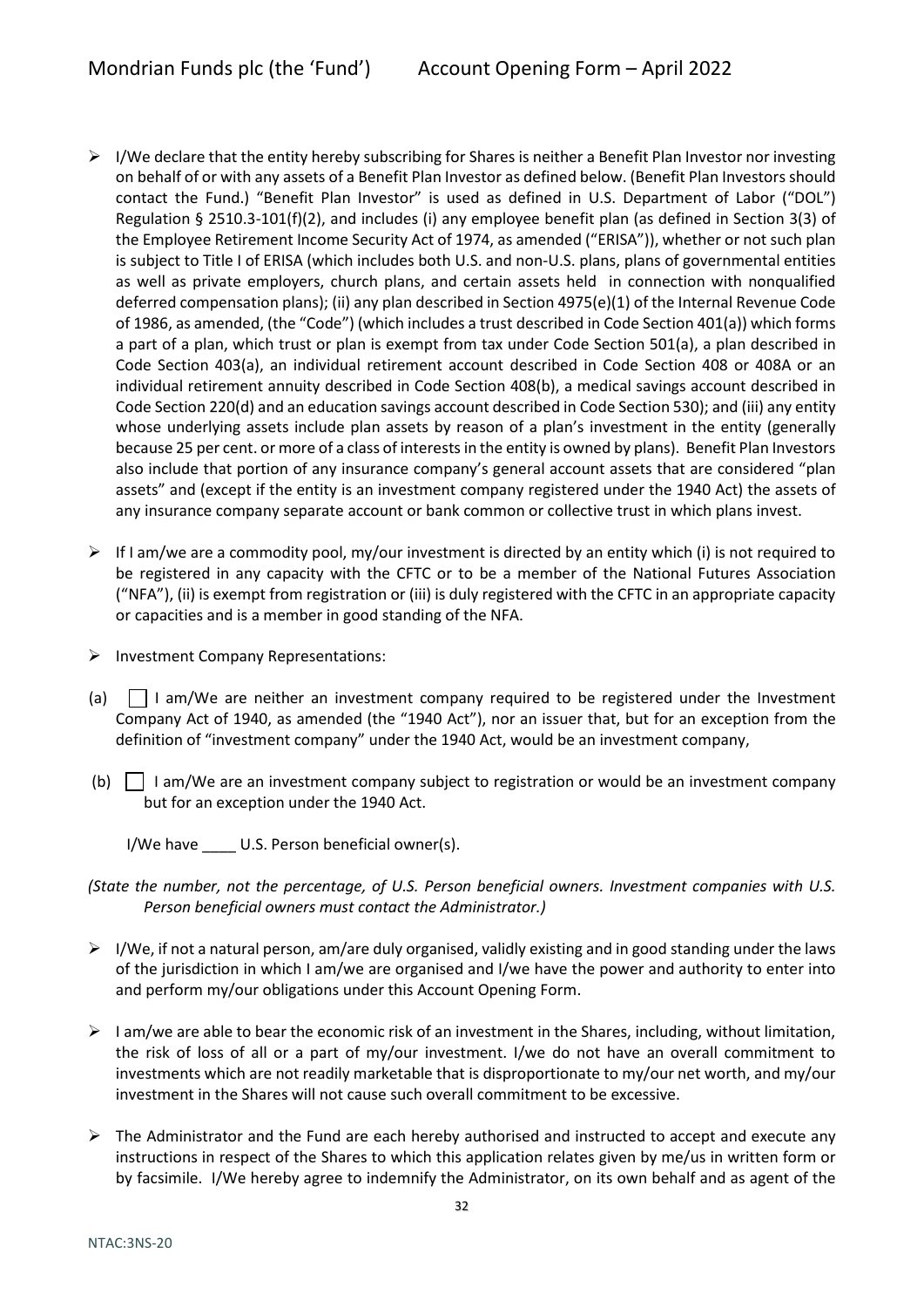Fund and agree to keep the Administrator indemnified against any loss of any nature whatsoever arising as a result of the Administrator acting upon facsimile instructions. The Administrator may rely conclusively upon and shall incur no liability in respect of any action taken upon any notice, consent, request, instruction or other instrument believed in good faith to be genuine or to be signed by properly authorised persons.

- $\triangleright$  I/We acknowledge that due to anti-money laundering requirements operating within Ireland, the Administrator or the Fund (as the case may be) may require further identification of the applicant(s) before the application can be processed and the Administrator , on its own behalf and as agent of the Fund and the Fund and the Manager shall be held harmless and indemnified against any loss arising as a result of a failure to process the application, or a delay in processing any redemption requests, if such information requested by the Administrator or the Fund has not been provided by me/us or has been provided in incomplete form.
- $\triangleright$  I/We hereby accept such lesser number of Shares, if any, than may be specified above in respect of which this application may be accepted.
- $\triangleright$  In respect of joint applicants only, we direct that on the death of one of us the Shares for which we hereby apply be held in the name of and to the order of the survivor or survivors of us or the executor or administrator of the last of such survivor or survivors.
- $\triangleright$  I/We confirm that I/we have read in detail the Data Protection Notice appended to this Account Opening Form as Appendix 5. I/We acknowledge that this document provides an outline of my/our data protection rights and the Fund's data protection obligations as they relate to my/our investment in the Fund.
- $\triangleright$  I/We shall supply the Fund with executed copies of tax forms<sup>[5](#page-32-0)</sup> (for US and Non-US Taxpayers).
- $\triangleright$  I/We agree to provide to the Fund, and the Administrator at such times as each of them may request such declarations, certificates, self-certification forms, withholding statements or documents as each of them may reasonably require (the "Tax Information") in connection with this investment (including for the purposes of tax, FATCA and/or CRS regulations and reporting requirements). Should any information furnished to any of them become inaccurate or incomplete in any way, I/we hereby agree to notify the Fund, the Manager, the Investment Manager or the Administrator immediately of any such change and further agree to request the redemption of Shares in respect of which such confirmations have become incomplete or inaccurate where requested to do so by the Fund.
- $\triangleright$  In addition to the Tax Information, I/We agree to promptly provide, and periodically update, at any times requested by the Investment Manager or the, Administrator with any information (or verification thereof) the Investment Manager of the Administrator deems necessary for the Fund to comply with tax reporting requirements, FATCA and/or CRS (including any imposed by any inter-governmental agreement (IGA) or any legislation, law, regulation or other official guidance in relation to any IGA on the implementation of FATCA or CRS). This may include such information as is required to evidence the Fund's (or any accountholder in the Fund's) status for FATCA or CRS purposes, including (not limited to) whether the Fund is a financial institution, or whether its shareholders are US persons for purposes of FATCA, or what the shareholder's country of tax residence for purposes of CRS.

<span id="page-32-0"></span><sup>5</sup> Forms W-8BEN, W-8BEN-E, W-8IMY, W-8ECI, W-8EXP, or W-9 as applicable;[A fund should generally need to collect W-8s from non-US investors only if the fund is tax-transparent; it should generally collect W-9s from US investors Note also collect the Irish Funds approved self certs.]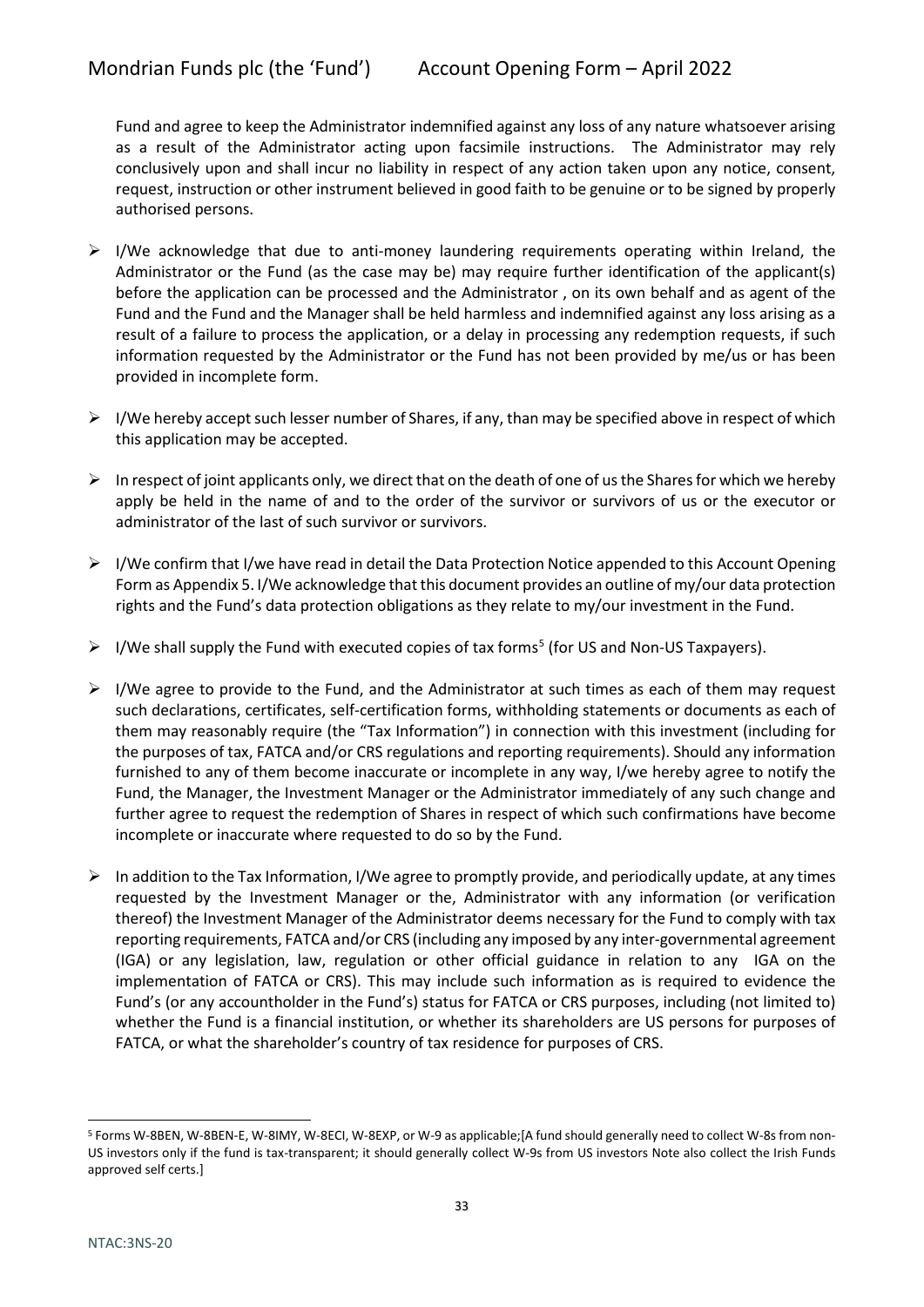- $\triangleright$  We represent and warrant the completeness and accuracy of any information (as at the date of submission) and authorise the Fund, the Manager, the Investment Manager and the Administrator to act upon such information in good faith, including, but not limited to, disclosing or submitting such information to the Irish tax authorities. I/We agree to waive any provision of foreign law that would, absent such a waiver, prevent compliance with such requirements. The Fund shall have no obligation to carry out any investigation with respect to the truth, accuracy or completeness of any information provided by us and I/We will, on demand, hold the Fund harmless from any liability resulting from the my/our failure to provide complete and accurate Information.
- $\triangleright$  I/We hereby acknowledge that if I/we fail to provide any information on a timely basis, I/We may be subject to 30% U.S. withholding tax on the investor's share of "withholdable payments" (as defined for purposes of FATCA) received by the Fund.<sup>[6](#page-33-0)</sup>
- $\triangleright$  I/We hereby acknowledge that if I/we fail to provide any information and such failure results in the Fund being unable to comply with FATCA, any IGA or CRS, the Fund may exercise its right to completely redeem an applicant (at any time upon any or no notice). I/We further acknowledge and agree to indemnify the Fund and its other investors for any losses resulting from our failure to meet its obligations under this Section, including any U.S. withholding tax imposed on the Fund.
- $\triangleright$  I/We hereby acknowledge that any notice or document may be served by the Fund or Administrator on me/us in the manner specified from time to time in the Prospectus and, for the purposes of the Electronic Commerce Act 2000, if I have provided an e-mail address to the Fund or its delegate, consent to any such notice or document being sent to me/us electronically to the e-mail address previously identified to the Fund or its delegate which I/we acknowledge constitutes effective receipt by me/us of the relevant notice or document. I/we acknowledge that I/we am/are not obliged to accept electronic communication and may at any time choose to revoke my/our agreement to receive communications electronically by notifying the Fund in writing at the above address, provided that my/our agreement to receive communications electronically shall remain in full force and effect pending receipt by the Fund of written notice of such revocation.
- $\triangleright$  Where I/we am/are investing as nominee, I/ we shall provide our client(s) with the KIID issued in respect of the Sub-Fund and/or Share Class (as the case may be) and I/we shall ensure that we do so in compliance with Commission Regulation (EU) No. 583/2010, as amended from time to time or by any supplemental legislation and in compliance with the applicable legislation in any jurisdiction in carrying out this activity. I/We shall maintain records of my/our provision of the KIID to my/our clients and shall furnish such records to the Fund, or its delegates, upon request.
- $\triangleright$  I/We acknowledge and agree that subscription monies received in respect of a Sub-Fund in advance of Shares being issued on the relevant Dealing Day will be held in the umbrella cash subscriptions and redemptions account (**Umbrella Cash Subscriptions and Redemptions Account**) in the name of the Fund and will be treated as an asset of the relevant Fund. I/We further acknowledge and agree that I/we will be an unsecured creditor of the relevant Fund with respect to the amount held by the Fund until Shares are issued on the Dealing Day and, as such, I/we will not benefit from any appreciation in the Net Asset Value of the relevant Sub-Fund or any other Shareholder rights (including dividend entitlement) until such time as Shares are issued on the relevant Dealing Day. I/we further acknowledge and agree that such amounts will constitute a debt due to me/us from the relevant Fund and will not be held on trust for me/us, pending the issue of Shares on the relevant Dealing Day.

<span id="page-33-0"></span><sup>&</sup>lt;sup>6</sup> Should not be applicable unless the fund is tax-transparent i.e. in the event withholding on pass thru payments comes into force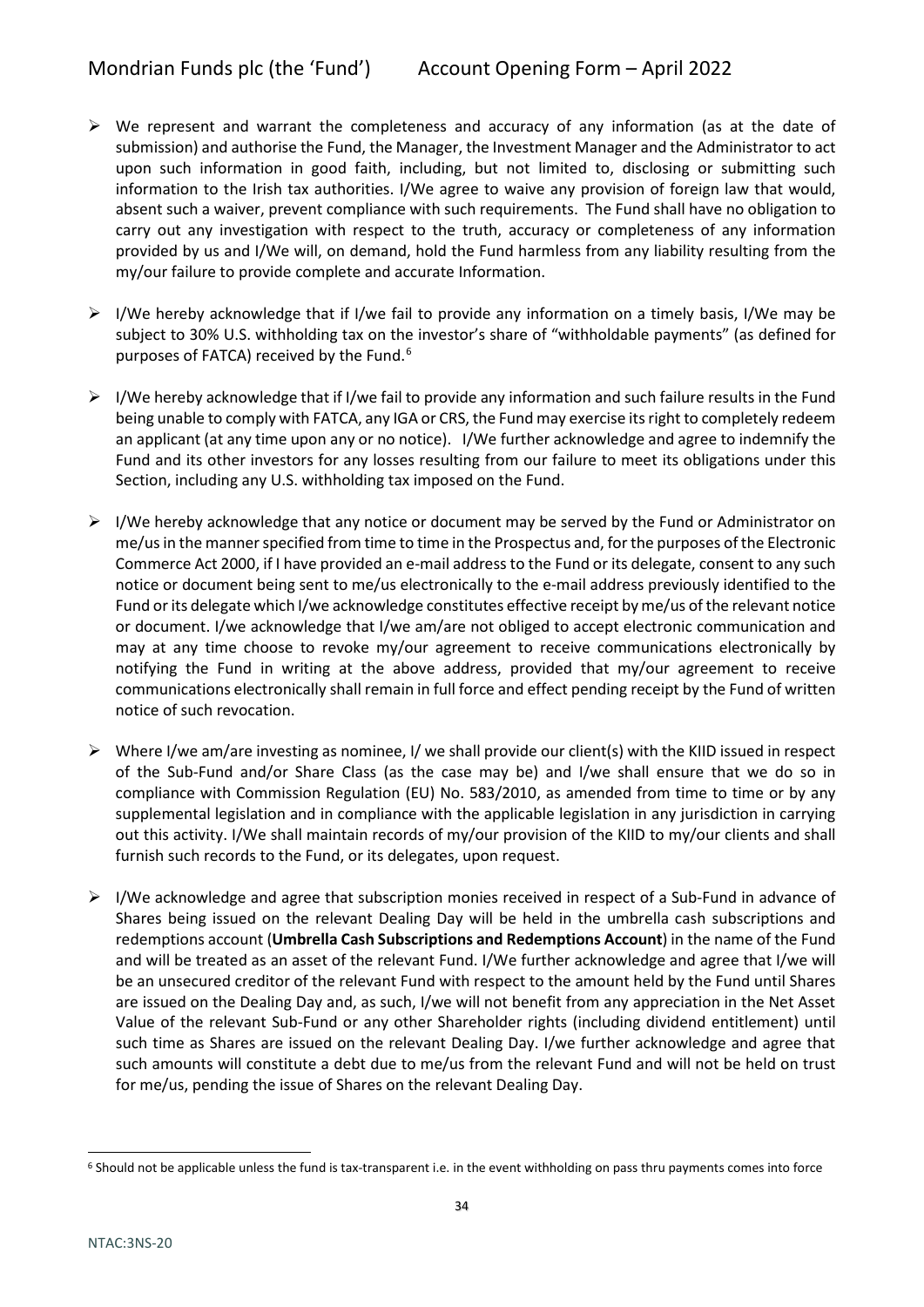# **Signature**

I/We declare that the information contained in this form and any attached documentation is true and accurate to the best of my/our knowledge and belief.

| Date:<br>the control of the control of the control of the control of the control of the control of |                                                             |
|----------------------------------------------------------------------------------------------------|-------------------------------------------------------------|
| Signed                                                                                             | Signatory Capacity if applicable (i.e.<br>Director/manager) |
| 1.                                                                                                 |                                                             |
| 2.                                                                                                 |                                                             |
| 3.                                                                                                 |                                                             |
| 4.                                                                                                 |                                                             |

### **IMPORTANT –**

**RETAIL INVESTORS - IN THE CASE OF ALL JOINT HOLDERS – ALL HOLDERS MUST COMPLETE THIS DECLARATION & PROVIDE A VALID PROOF OF IDENTIFICATION**

**INSTITUTIONAL INVESTORS - IN THE CASE OF CORPORATE INVESTORS – A VALID SIGNATURE LIST MUST BE PROVIDED AT ACCOUNT OPENING**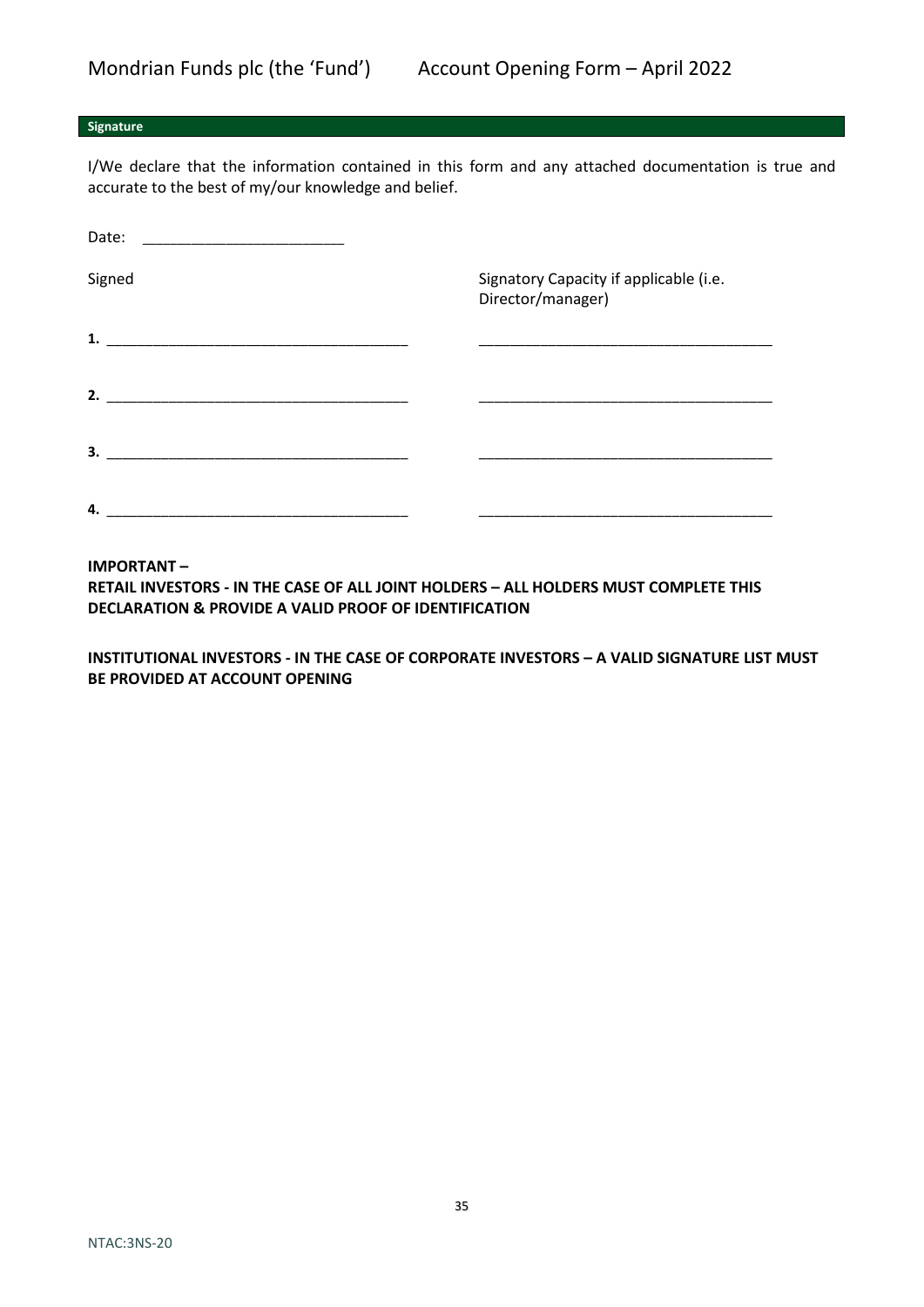# <span id="page-35-0"></span>**Section 10: Appendices**

# <span id="page-35-1"></span>*Appendix 1 - Dealing Procedure*

All dealing instructions in relation to the Shares in the Fund must be received before the time(s) specified in the Fund's Prospectus and/or relevant Sub-Fund Supplement as the case may be, together, the "Prospectus"). Dealing Instructions received after such times will generally be deemed to have been received for the next relevant dealing day.

No redemption payment may be made until the original Account Opening Form has been received and the Administrator is satisfied that all necessary anti-money laundering checks have been completed in full.

By ticking the box opposite, I hereby consent to the provision of contract notes, statements and other reports, by secured or encrypted electronic transmission, which may be issued from time to time by the Administrator in respect of my holdings in the Fund.

### Dealing and Holding Minimums

| Mondrian<br>Emerging<br>Markets       | Minimum Initial Subscription | USD5,000,000<br>currency<br>or |
|---------------------------------------|------------------------------|--------------------------------|
| <b>Equity Fund</b>                    |                              | equivalent thereof             |
|                                       | Minimum Holding              | USD3,000,000<br>or<br>currency |
|                                       |                              | equivalent thereof             |
|                                       | Minimum<br>Subsequent        | USD1,000,000<br>or<br>currency |
|                                       | Subscription                 | equivalent thereof             |
|                                       | Minimum Redemption           | USD1,000,000<br>or<br>currency |
|                                       |                              | equivalent thereof             |
| Mondrian Global Equity Fund           | Minimum Initial Subscription | USD5,000,000<br>or<br>currency |
|                                       |                              | equivalent thereof             |
|                                       | Minimum Holding              | USD3,000,000<br>or<br>currency |
|                                       |                              | equivalent thereof             |
|                                       | Minimum<br>Subsequent        | USD1,000,000<br>or<br>currency |
|                                       | Subscription                 | equivalent thereof             |
|                                       | Minimum Redemption           | USD1,000,000<br>or<br>currency |
|                                       |                              | equivalent thereof             |
| Mondrian Global Fixed<br>Income       | Minimum Initial Subscription | EUR5,000,000<br>or<br>currency |
| Fund (EUR Hedged<br><b>EUR</b><br>and |                              | equivalent thereof             |
| <b>Unhedged Share Classes)</b>        | Minimum Holding              | EUR3,000,000<br>or<br>currency |
|                                       |                              | equivalent thereof             |
|                                       | Minimum<br>Subsequent        | EUR1,000,000<br>or<br>currency |
|                                       | Subscription                 | equivalent thereof             |
|                                       | Minimum Redemption           | EUR1,000,000<br>currency<br>or |
|                                       |                              | equivalent thereof             |
| Mondrian Global Fixed<br>Income       | Minimum Initial Subscription | CHF5,000,000<br>currency<br>or |
| Fund (CHF<br>Benchmark<br>Hedged      |                              | equivalent thereof             |
| Share Class)                          | Minimum Holding              | CHF3,000,000<br>currency<br>or |
|                                       |                              | equivalent thereof             |
|                                       | Minimum<br>Subsequent        | CHF1,000,000<br>currency<br>or |
|                                       | Subscription                 | equivalent thereof             |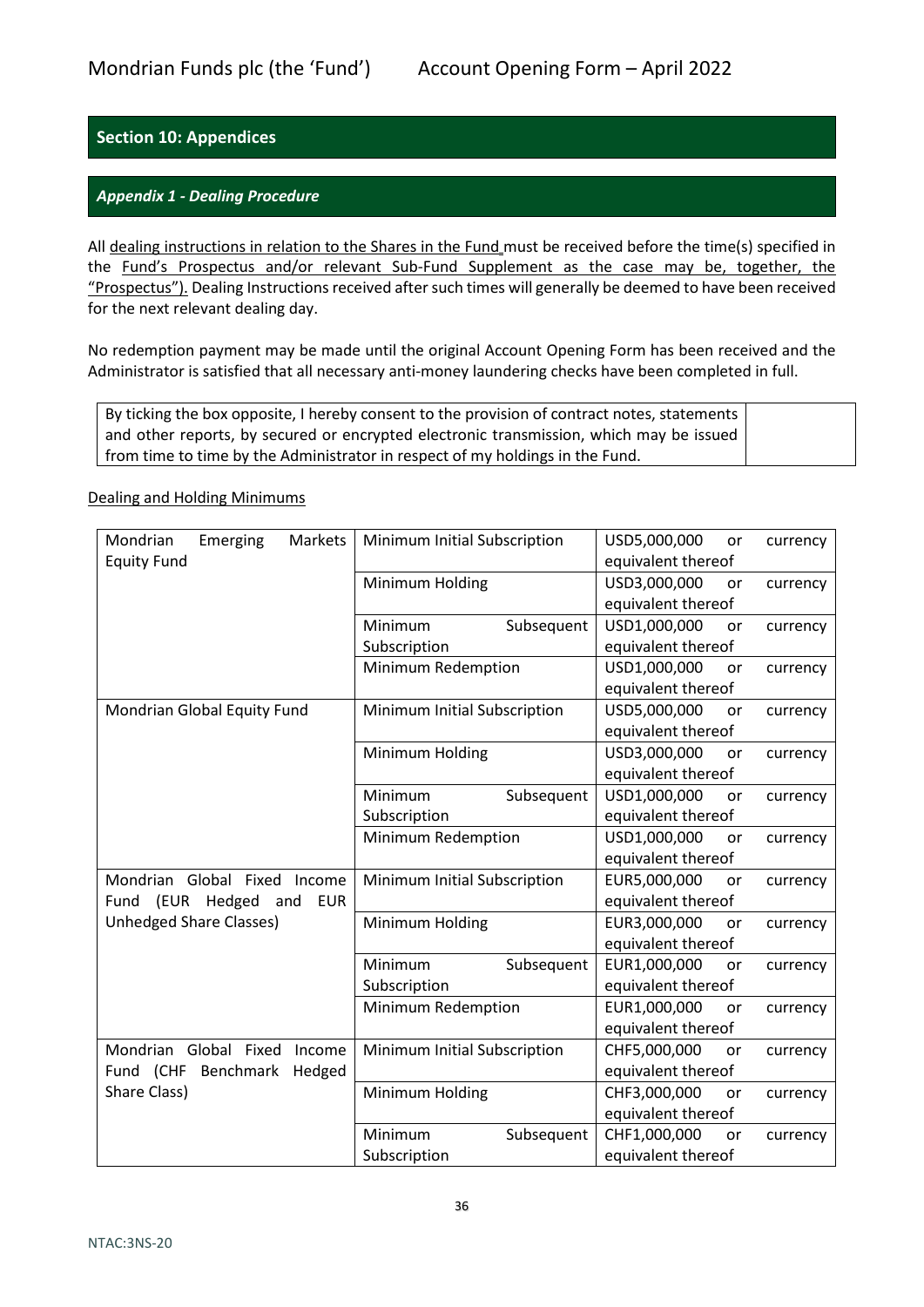|                                  | Minimum Redemption           | CHF1,000,000<br>or<br>currency |
|----------------------------------|------------------------------|--------------------------------|
|                                  |                              | equivalent thereof             |
| Mondrian Global Fixed Income     | Minimum Initial Subscription | USD5,000,000<br>currency<br>or |
| Fund (USD Unhedged Share Class)  |                              | equivalent thereof             |
|                                  | Minimum Holding              | USD3,000,000<br>currency<br>or |
|                                  |                              | equivalent thereof             |
|                                  | Subsequent<br>Minimum        | USD1,000,000<br>or<br>currency |
|                                  | Subscription                 | equivalent thereof             |
|                                  | Minimum Redemption           | USD1,000,000<br>or<br>currency |
|                                  |                              | equivalent thereof             |
| Mondrian Local Currency Emerging | Minimum Initial Subscription | USD5,000,000<br>or<br>currency |
| Market Debt Fund                 |                              | equivalent thereof             |
|                                  | Minimum Holding              | USD3,000,000<br>currency<br>or |
|                                  |                              | equivalent thereof             |
|                                  | Minimum<br>Subsequent        | USD1,000,000<br>currency<br>or |
|                                  | Subscription                 | equivalent thereof             |
|                                  | Minimum Redemption           | USD1,000,000<br>or<br>currency |
|                                  |                              | equivalent thereof             |
| Mondrian Global Green Bond Fund  | Minimum Initial Subscription | EUR5,000,000<br>currency<br>or |
| (EUR Hedged and EUR Unhedged     |                              | equivalent thereof             |
| <b>Share Classes)</b>            | Minimum Holding              | EUR3,000,000<br>or<br>currency |
|                                  |                              | equivalent thereof             |
|                                  | Minimum<br>Subsequent        | EUR1,000,000<br>currency<br>or |
|                                  | Subscription                 | equivalent thereof             |
|                                  | Minimum Redemption           | EUR1,000,000<br>currency<br>or |
|                                  |                              | equivalent thereof             |
| Mondrian Global Green Bond Fund  | Minimum Initial Subscription | USD5,000,000<br>or<br>currency |
| (USD Hedged and USD Unhedged     |                              | equivalent thereof             |
| Share Classes)                   | Minimum Holding              | USD3,000,000<br>or<br>currency |
|                                  |                              | equivalent thereof             |
|                                  | Minimum<br>Subsequent        | USD1,000,000<br>or<br>currency |
|                                  | Subscription                 | equivalent thereof             |
|                                  | Minimum Redemption           | USD1,000,000<br>currency<br>or |
|                                  |                              | equivalent thereof             |

# NOTES:

- $\triangleright$  Requests for redemption or distribution payments to be made by telegraphic transfer will be subject to bank charges. Such charges will normally be payable by the Shareholder although the Fund has the discretion to determine that these charges should be borne by the Fund or the relevant Sub-Fund.
- $\triangleright$  If subscribing for Shares in more than one Sub-Fund investors must clearly mark the payment reference accounts for each particular Sub-Fund and the sub-account.
- $\triangleright$  The Base Currency of the Sub-Fund and the designated currency of any Shares will be set out in the Prospectus and is also noted above. Applications for Shares shall be accepted in the Base Currency of the relevant Sub-Fund or the designated currency of the relevant Share Class. At the discretion of the Fund, applications may be accepted in currencies other than the Base Currency.
- $\triangleright$  Any subscription proceeds paid in currencies other than the Base Currency of the relevant Sub-Fund or the designated currency of the relevant Share Class will be converted into that currency at prevailing exchange rates. This foreign exchange transaction will be arranged by the Administrator at the cost and risk of the relevant investor.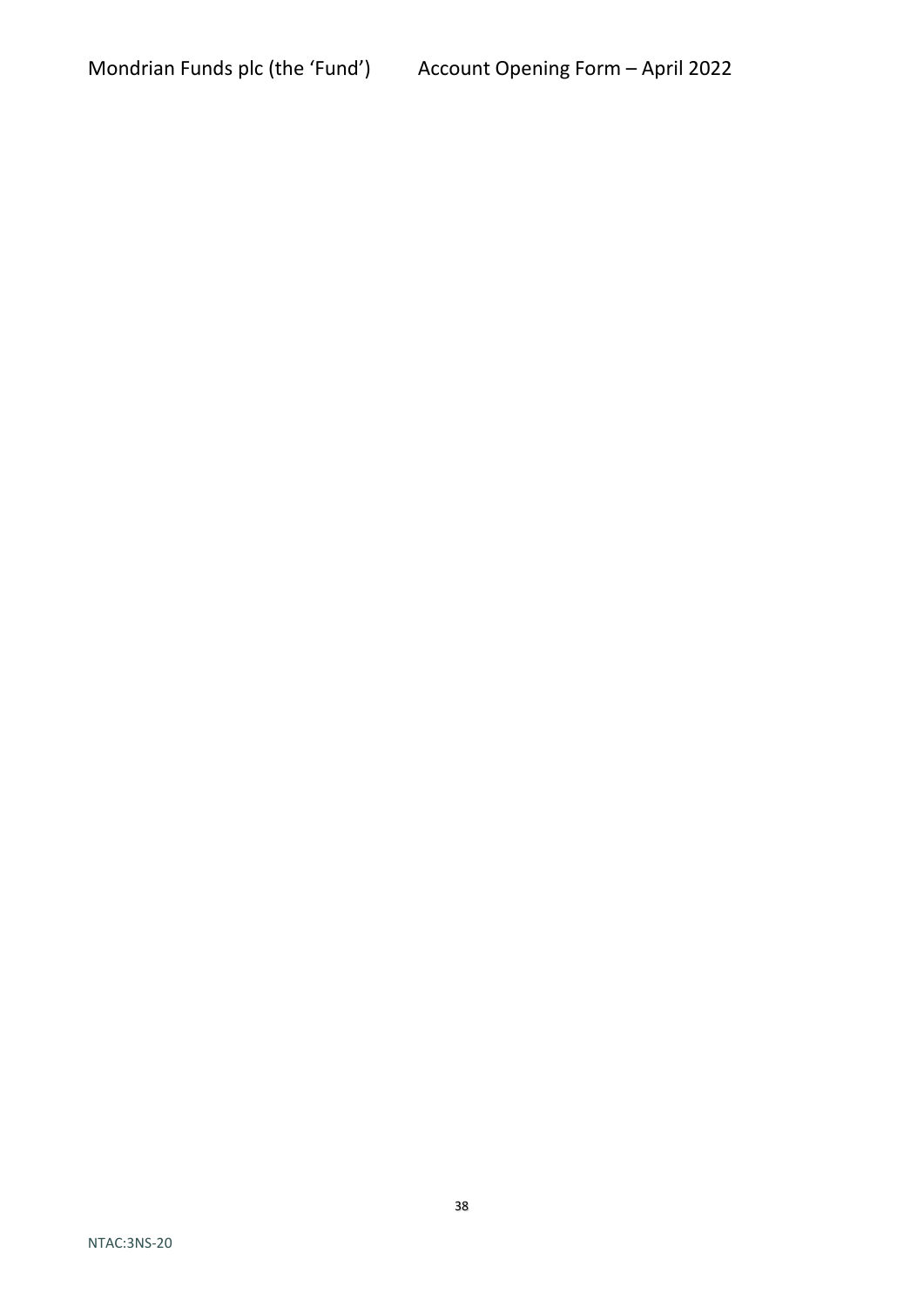# <span id="page-38-0"></span>*Appendix 2 - Payment details*

|                                   | FOR GBP SETTLEMENT           | <b>FOR EURO</b>              | <b>FOR USD</b>                  | <b>FOR CHF</b>                  |
|-----------------------------------|------------------------------|------------------------------|---------------------------------|---------------------------------|
|                                   | (International               | SETTLEMENT                   | SETTLEMENT                      | SETTLEMENT                      |
|                                   | payments)                    |                              |                                 |                                 |
| Intermediary                      | <b>Barclays Bank</b>         | Barclays Bank PLC,           |                                 | Credit Suisse AG                |
| Bank:                             |                              |                              |                                 |                                 |
|                                   |                              |                              |                                 |                                 |
| Intermediary                      | 1 Churchill Place,           | Frankfurt                    |                                 | Giesshuebelstrasse              |
| Address:                          | London E14 5HP               |                              |                                 | 30                              |
|                                   |                              |                              |                                 | CH-8070 Zurich                  |
|                                   |                              |                              |                                 | Switzerland                     |
| $\ddot{\cdot}$                    |                              |                              |                                 |                                 |
|                                   |                              |                              |                                 |                                 |
| Intermediary<br>Swift             | BARCGB22                     | <b>BARCDEFF</b>              |                                 | CRESCHZZ80A                     |
| Code:                             |                              |                              |                                 |                                 |
| Intermediary<br><b>Banks</b>      | 203253                       |                              |                                 |                                 |
| Sort Code                         |                              |                              |                                 |                                 |
| <b>Bank</b><br><b>Beneficiary</b> | 53529495                     | 0210472800                   |                                 | CH100483509849903               |
| <b>Account Number</b>             |                              |                              |                                 | 3010                            |
| <b>Beneficiary Bank</b>           | The Northern Trust           | The Northern Trust           | The Northern Trust              | The Northern Trust              |
|                                   | <b>International Banking</b> | <b>International Banking</b> | International                   | International                   |
|                                   | Corporation, New             | Corporation, New             | <b>Banking</b>                  | <b>Banking</b>                  |
|                                   | Jersey                       | Jersey                       | Corporation                     | Corporation,<br>New             |
|                                   |                              |                              |                                 | Jersey                          |
|                                   |                              |                              | FedwireABA:                     |                                 |
|                                   |                              |                              | 026001122                       |                                 |
|                                   |                              |                              |                                 |                                 |
|                                   |                              |                              | CHIPS ABA: 0112                 |                                 |
| <b>Beneficiary</b><br><b>Bank</b> | CNORUS33                     | CNORUS33                     | CNORUS33                        | CNORUSS33                       |
| <b>SWIFT code:</b>                |                              |                              |                                 |                                 |
| Beneficiary account               | <b>MONDRIAN FUNDS PLC.</b>   | <b>MONDRIAN FUNDS</b>        | <b>FUNDS</b><br><b>MONDRIAN</b> | <b>MONDRIAN</b><br><b>FUNDS</b> |
| name & number:                    | 643080-20019                 | $PLC. -$                     | PLC. - 178186-20010             | PLC - $662932 - 20019$          |
|                                   |                              | 643072-20019                 |                                 |                                 |
| Reference: Register               |                              |                              |                                 |                                 |
| number and/or                     |                              |                              |                                 |                                 |
| order number                      |                              |                              |                                 |                                 |
|                                   |                              |                              |                                 |                                 |
|                                   |                              |                              |                                 |                                 |

*(please do not include a dash in the beneficiary account number)*

*\*GBP payments, if you are not able to pay by international payment please contact [mondrian\\_ta@ntrs.com](mailto:mondrian_ta@ntrs.com) for more details.*

*Note: Currency subscription settlement times*

*GBP 16:00 GMT EURO 14:30 GMT USD 16:00 GMT CHF 08:30 GMT*

*Note: Monies must come from the account of the investor.*

Please specify your Ordering Institution details for subscriptions\*

Currency \_\_\_\_\_\_\_\_\_\_\_\_\_\_\_\_\_\_\_\_\_\_ Correspondent Bank \_\_\_\_\_\_\_\_\_\_\_\_\_\_\_\_\_\_\_\_\_\_\_\_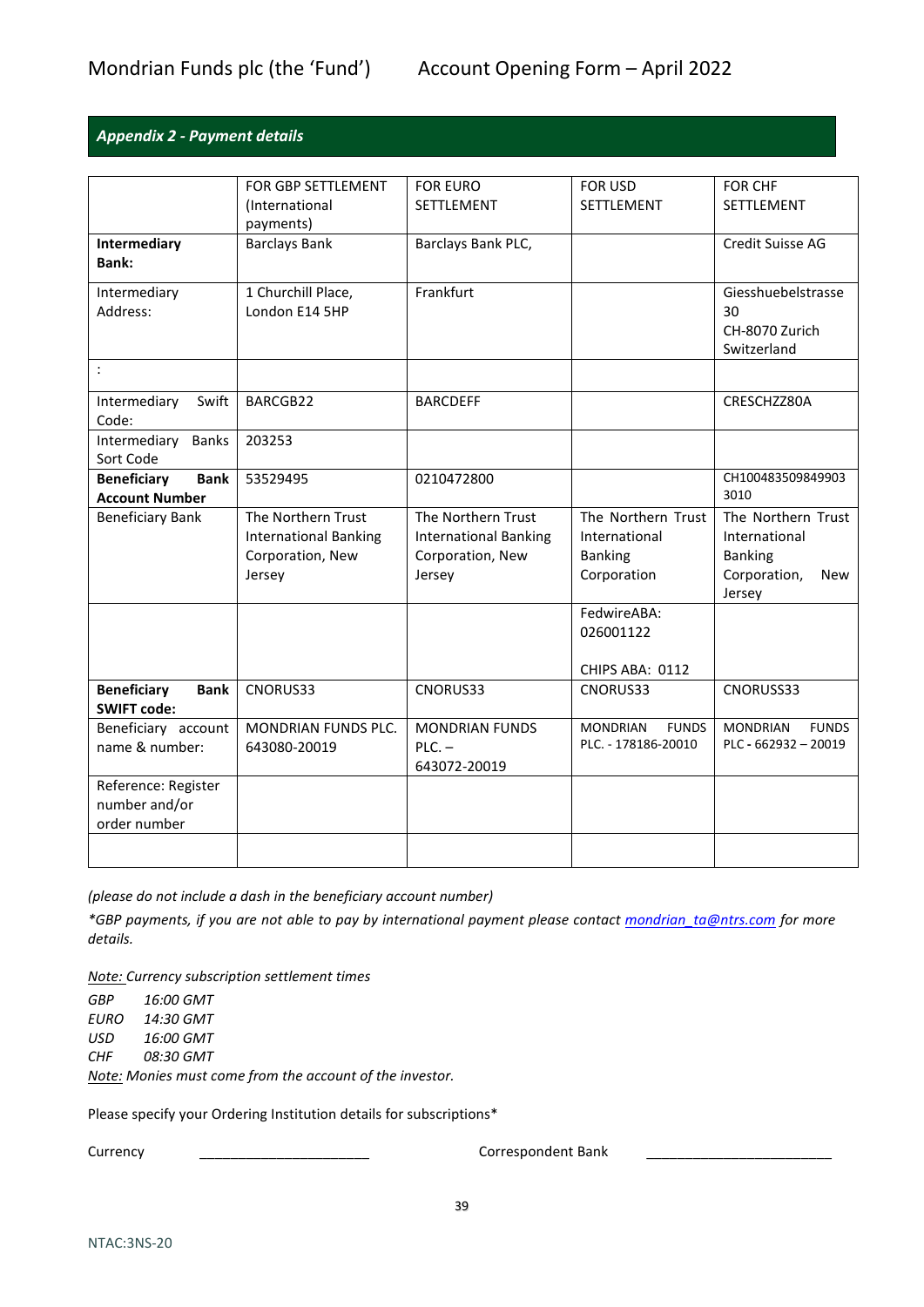Swift/ABA \_\_\_\_\_\_\_\_\_\_\_\_\_\_\_\_\_\_\_\_\_\_ Account Number \_\_\_\_\_\_\_\_\_\_\_\_\_\_\_\_\_\_\_\_\_\_\_\_\_\_\_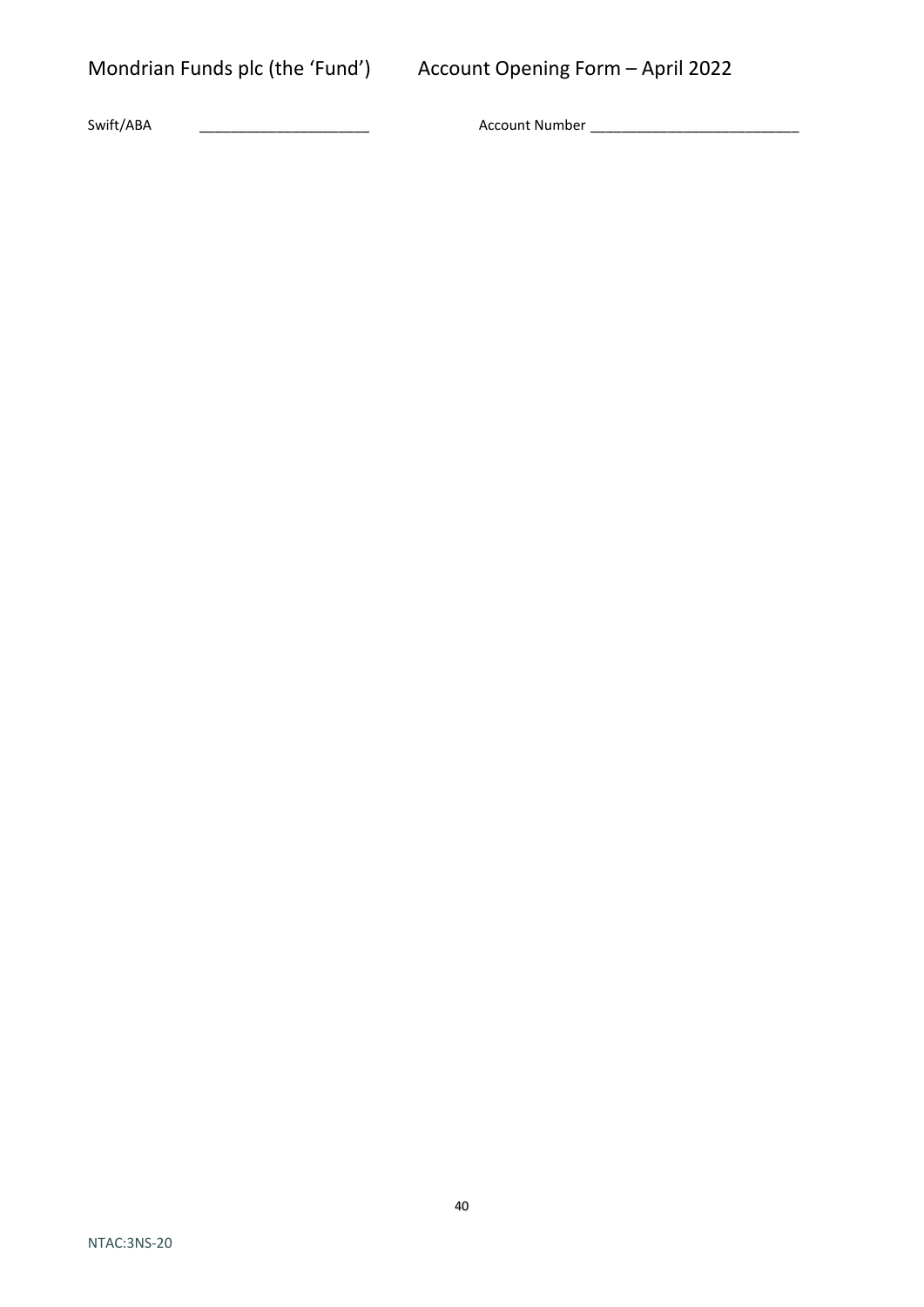<span id="page-40-0"></span>

|                                                                                 |        |     |                 | Appendix 3 - Subscription Form (complete only upon receipt of account number confirmation)                                        |  |
|---------------------------------------------------------------------------------|--------|-----|-----------------|-----------------------------------------------------------------------------------------------------------------------------------|--|
| Mondrian Funds plc (the 'Fund')                                                 |        |     |                 |                                                                                                                                   |  |
| does not require the original of this document to be posted to them.            |        |     |                 | This Subscription Form constitutes your agreement to subscribe for Shares <sup>7</sup> in the Fund. Please note the administrator |  |
|                                                                                 |        |     |                 |                                                                                                                                   |  |
| Please complete this form in blue or black ink using BLOCK CAPITALS:            |        |     |                 |                                                                                                                                   |  |
| Mondrian Funds plc (the 'Fund')                                                 |        |     |                 |                                                                                                                                   |  |
| C/o Northern Trust International Fund Administration Services (Ireland) Limited |        |     |                 |                                                                                                                                   |  |
| 2nd Floor, Block A, City East Plaza, Towlerton, Ballysimon,                     |        |     |                 |                                                                                                                                   |  |
| Limerick,<br>V94 X2N9,                                                          |        |     |                 |                                                                                                                                   |  |
| Ireland                                                                         |        |     |                 |                                                                                                                                   |  |
| Email: MondrianTAInstructions@ntrs.com                                          |        |     |                 |                                                                                                                                   |  |
| REGISTERED INFORMATION                                                          |        |     |                 |                                                                                                                                   |  |
|                                                                                 |        |     |                 |                                                                                                                                   |  |
| Registered Account Name                                                         |        |     |                 |                                                                                                                                   |  |
|                                                                                 |        |     |                 |                                                                                                                                   |  |
| Account Number <sup>8</sup>                                                     |        |     |                 |                                                                                                                                   |  |
|                                                                                 | Name:  |     | Phone No:       |                                                                                                                                   |  |
| Your Company Contact                                                            |        |     | E-Mail Address: |                                                                                                                                   |  |
|                                                                                 |        |     |                 |                                                                                                                                   |  |
| <b>DEAL INSTRUCTIONS</b>                                                        |        |     |                 |                                                                                                                                   |  |
| Amount to be invested                                                           | Amount |     | Shares          |                                                                                                                                   |  |
|                                                                                 |        |     |                 |                                                                                                                                   |  |
| Amount in words                                                                 |        |     |                 |                                                                                                                                   |  |
|                                                                                 |        |     |                 |                                                                                                                                   |  |
|                                                                                 |        |     |                 |                                                                                                                                   |  |
| Name of Sub-Fund                                                                |        |     |                 |                                                                                                                                   |  |
|                                                                                 |        |     |                 |                                                                                                                                   |  |
| ShareClass                                                                      |        |     |                 |                                                                                                                                   |  |
| ORIGINATING ACCOUNT DETAILS                                                     |        |     |                 |                                                                                                                                   |  |
|                                                                                 |        |     |                 |                                                                                                                                   |  |
| <b>Bank Name</b>                                                                |        |     |                 |                                                                                                                                   |  |
| <b>Bank Address</b>                                                             |        |     |                 |                                                                                                                                   |  |
|                                                                                 |        |     |                 |                                                                                                                                   |  |
|                                                                                 |        |     |                 |                                                                                                                                   |  |
| Sort Code                                                                       |        | ABA |                 |                                                                                                                                   |  |
| <b>Account Name</b>                                                             |        |     |                 |                                                                                                                                   |  |

<span id="page-40-1"></span><sup>7</sup> Defined terms should mirror those on offer document

<span id="page-40-2"></span><sup>8</sup> Please note you would have received this by email from the Administrator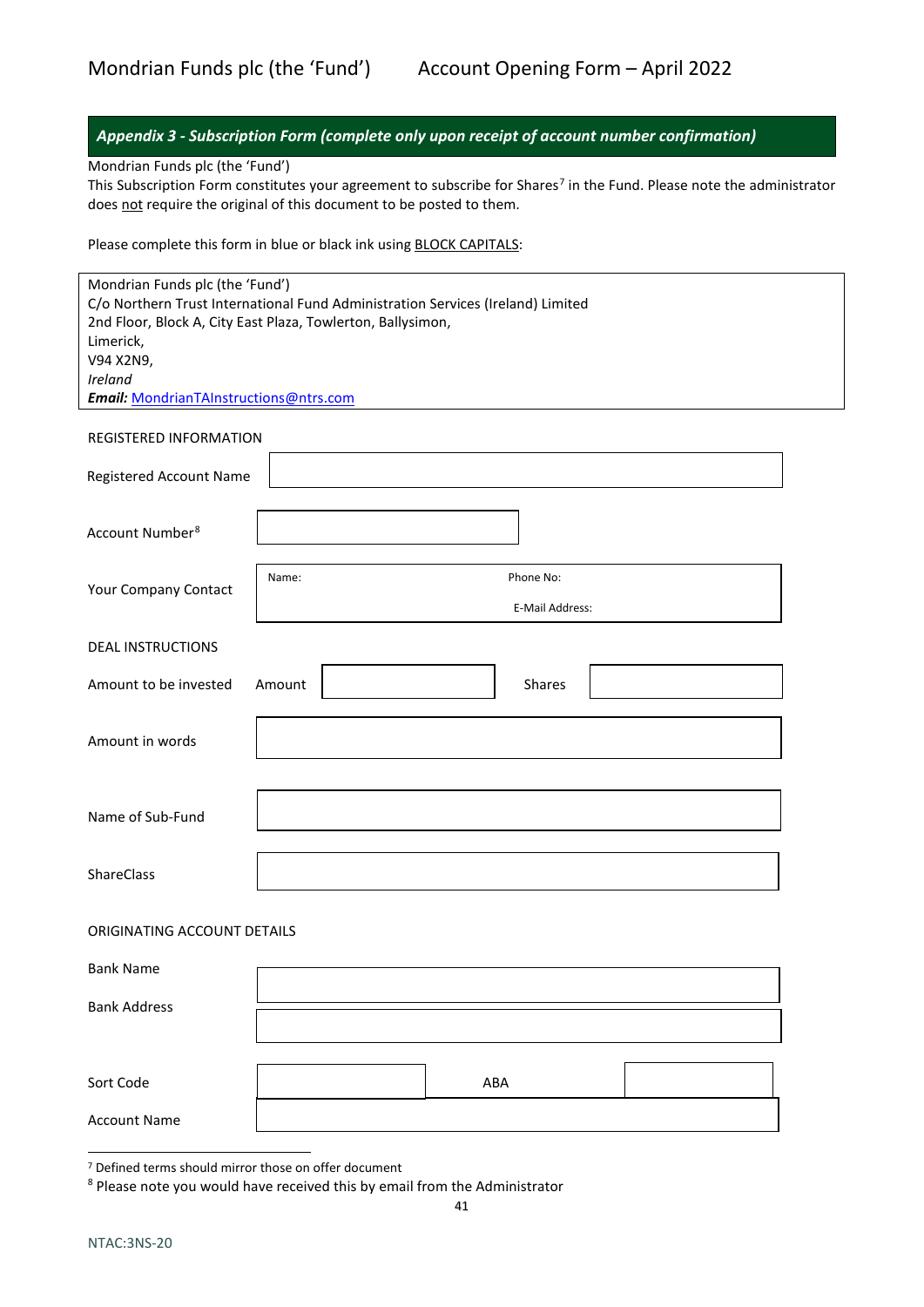| Payment Reference | <b>Account Number</b> |  |
|-------------------|-----------------------|--|
|                   |                       |  |

*Note:* Any subscription proceeds paid in currencies other than the Base Currency of the relevant Sub-Fund or the designated currency of the relevant Share Class will be converted into that currency at prevailing exchange rates. This foreign exchange transaction will be arranged by the Administrator at the cost and risk of the relevant investor.

.*A REQUEST TO CHANGE BANK ACCOUNT DETAILS MUST BE MADE IN WRITING TO THE ADMINSTRATOR AND MUST BE ACCOMPANIED BY A BANK STATEMENT OR BANKER'S REFERENCE.*

#### PLEASE NOTE:

- $\triangleright$  Monies must originate from the account of the investor.
- $\triangleright$  Failure to complete these details accurately and in accordance with the original signed Account Opening Form and forward monies within the relevant settlement time scale may result in the loss of good value and an interest claim from the Fund.
- $\triangleright$  I/We confirm that I/we have the authority to make this investment.
- > I/We confirm that I/We have received and read the information contained in this form and confirm that a copy of the Key Investor Information Document has been supplied to me/us in relation to this new Sub-Fund or Share Class. I/We confirm that I/We have read the Key Investor Information Document. I/We also acknowledge and agree that the updated KIID for each Share Class is available at the Investment Manager's website at [www.mondrian.com/ucits-funds/](http://www.mondrian.com/ucits-funds/) and that I/we will read and review the most up-to-date version of the relevant KIID prior to making any subsequent application for Shares in the Fund. I/We confirm that any future investments to any other Sub-Fund or Share Class of the Fund can also be transacted based on this confirmation.
- $\triangleright$  I/We hereby agree to indemnify and hold harmless the Administrator, on its own behalf and as agent for the Fund, and its directors, officers and employees against any loss, liability, cost or expense (including without limitation legal fees, taxes and penalties) which may result directly or indirectly, from any misrepresentation or breach of any warranty, condition, covenant or agreement set forth herein or in any document delivered by me/us to the Fund or the Administrator. The Administrator will not be responsible or liable for the authenticity of instructions received from me/us or any authorised person and may rely upon any instruction from any such person representing himself to be a duly authorised person reasonably believed by the Administrator to be genuine.

| <b>Print Name</b> |
|-------------------|
|                   |
|                   |
|                   |
|                   |
|                   |
|                   |
|                   |
|                   |
|                   |
|                   |
|                   |
|                   |
|                   |
|                   |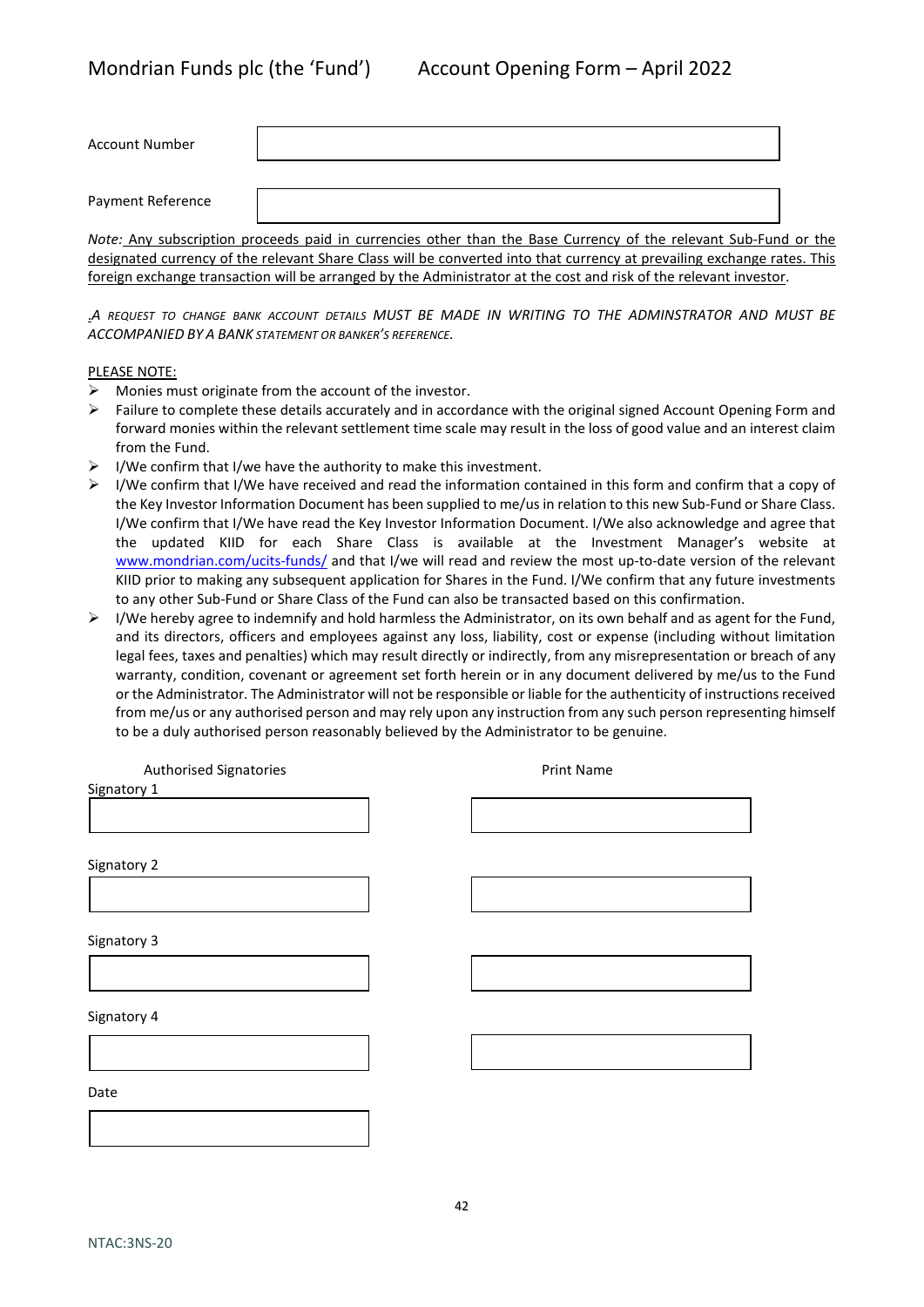# <span id="page-42-0"></span>*Appendix 4 - Redemption Form*

Mondrian Funds plc (the "Fund")

Please note the administrator does not require the original of this document to be posted to them.

Please complete this form in blue or black ink using **BLOCK CAPITALS** 

| Mondrian Funds plc<br>Limerick,<br>V94 X2N9,<br>Ireland<br>Email: MondrianTAInstructions@ntrs.com | C/o Northern Trust International Fund Administration Services (Ireland) Limited<br>2nd Floor, Block A, City East Plaza, Towlerton, Ballysimon,                                                                                                                                                                                                                  |
|---------------------------------------------------------------------------------------------------|-----------------------------------------------------------------------------------------------------------------------------------------------------------------------------------------------------------------------------------------------------------------------------------------------------------------------------------------------------------------|
| <b>REGISTERED INFORMATION</b>                                                                     |                                                                                                                                                                                                                                                                                                                                                                 |
| Registered Account Name                                                                           |                                                                                                                                                                                                                                                                                                                                                                 |
| <b>Account Number</b>                                                                             |                                                                                                                                                                                                                                                                                                                                                                 |
| Your Company contact                                                                              | Name:<br>Phone No:<br>E-mail Address:                                                                                                                                                                                                                                                                                                                           |
| <b>DEAL INSTRUCTIONS</b>                                                                          |                                                                                                                                                                                                                                                                                                                                                                 |
| Amount to be redeemed Amount                                                                      | <b>i</b> hares                                                                                                                                                                                                                                                                                                                                                  |
| Amount in words                                                                                   |                                                                                                                                                                                                                                                                                                                                                                 |
| Name of Sub-Fund                                                                                  |                                                                                                                                                                                                                                                                                                                                                                 |
| <b>Share Class</b>                                                                                |                                                                                                                                                                                                                                                                                                                                                                 |
| <b>Bank Name</b>                                                                                  | BANK ACCOUNT DETAILS (Where the below bank account instructions differ from those held on file by the Administrator, an<br>original, signed copy of the new instructions together with a copy of a bank statement (less than 6 months old) or banker's<br>reference must be received by the Administrator in advance of the remittance of redemption proceeds). |
| <b>Bank Address</b>                                                                               |                                                                                                                                                                                                                                                                                                                                                                 |
| Sort Code                                                                                         | ABA                                                                                                                                                                                                                                                                                                                                                             |
| <b>Account Name</b>                                                                               |                                                                                                                                                                                                                                                                                                                                                                 |
| <b>Account Number</b>                                                                             |                                                                                                                                                                                                                                                                                                                                                                 |
|                                                                                                   | 43                                                                                                                                                                                                                                                                                                                                                              |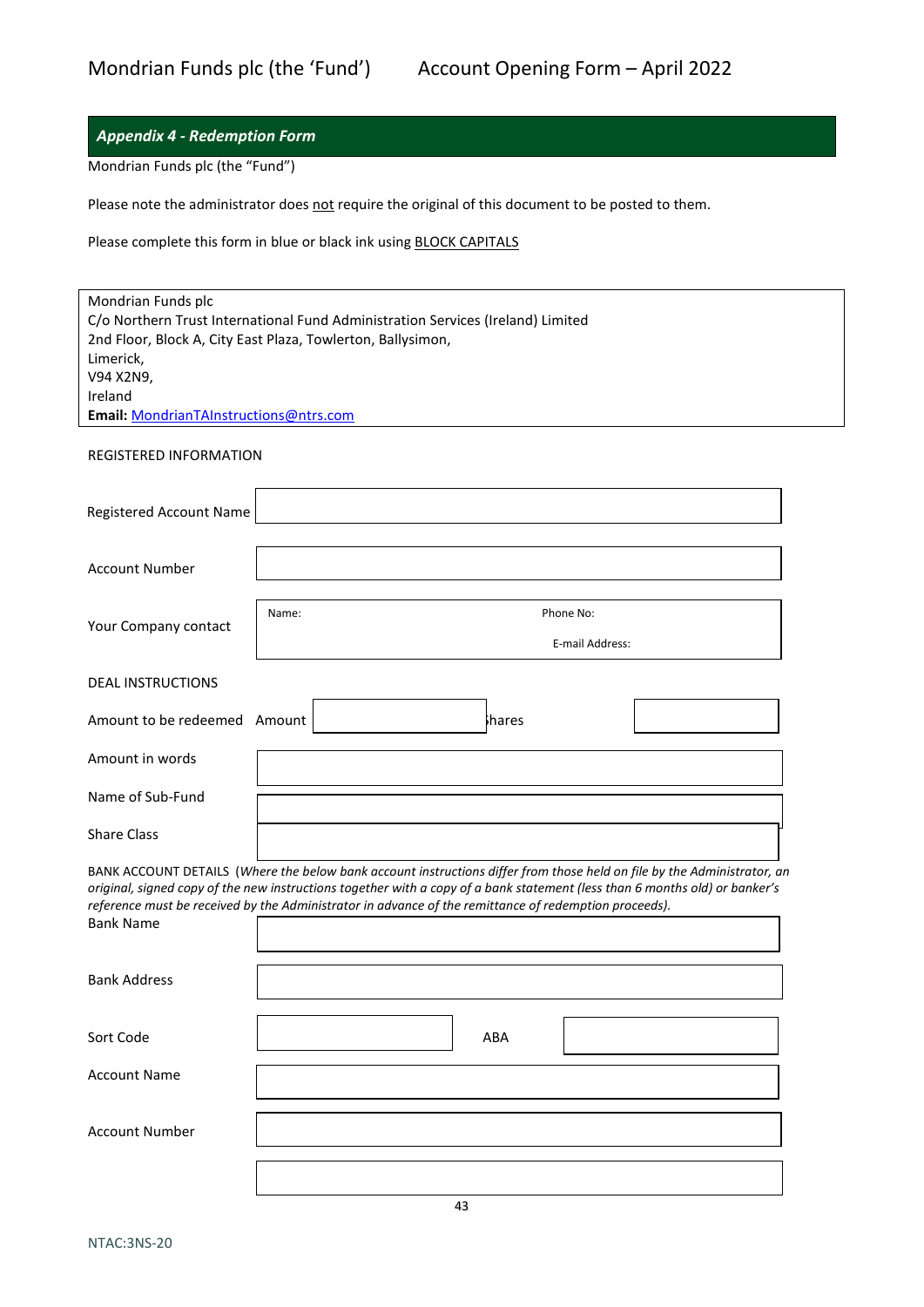| <b>IBAN Number</b> |  |
|--------------------|--|
|--------------------|--|

| Correspondent Bank        | Name:       |
|---------------------------|-------------|
| & Swift Code<br>F.F.C to: | Swift Code: |
| <b>Account Name</b>       |             |
| <b>Account Number</b>     |             |

Any redemption proceeds paid in currencies other than the Base Currency of the relevant Sub-Fund or the designated currency of the relevant Share Class will be converted into that currency at prevailing exchange rates. This foreign exchange transaction will be arranged by the Administrator at the cost and risk of the relevant investor.

#### PLEASE NOTE

- $\triangleright$  I/We confirm that I/we have the authority to make this redemption request.
- $\triangleright$  I/We hereby agree to indemnify and hold harmless the Administrator on its own behalf and as agent for the Fund and its respective directors, officers and employees against any loss, liability, cost or expense (including without limitation legal fees, taxes and penalties) which may result directly or indirectly, from any misrepresentation or breach of any warranty, condition, covenant or agreement set forth herein or in any document delivered by me/us to the Fund or the Administrator. The Administrator will not be responsible or liable for the authenticity of instructions received from me/us or any authorised person and may rely upon any instruction from any such person representing himself to be a duly authorised person reasonably believed by the Administrator to be genuine.

Authorised Signatories **Authorised Signatories Print Name** 

Signatory 3

Signatory 2

Signatory 1

Signatory 4

Date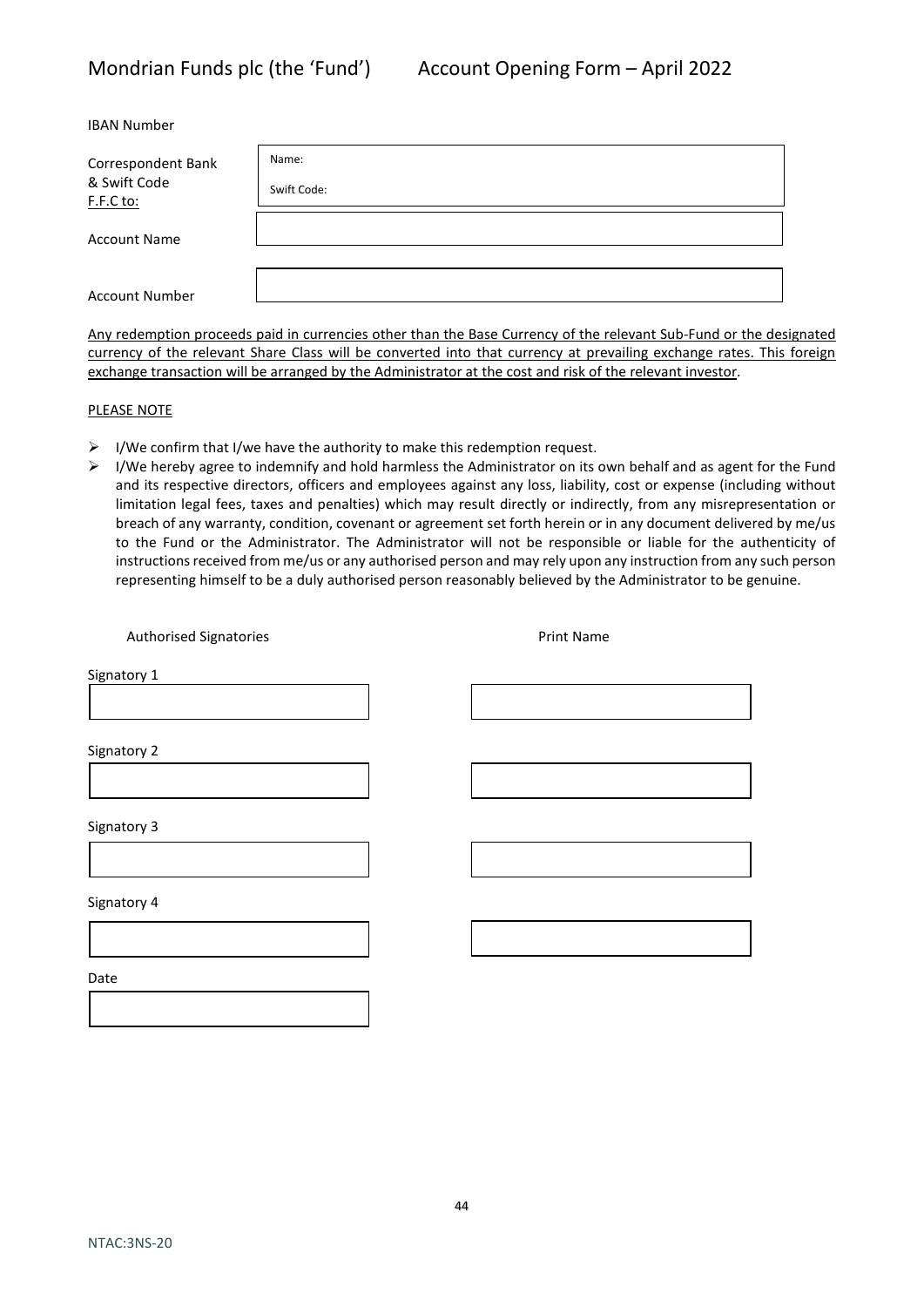# <span id="page-44-0"></span>*Appendix 5 - Data Protection*

#### **This notice sets out how the Fund will process personal information (as a Data Controller)**

Where your details are provided to the Fund as a consequence of your investment in the Fund, then the Fund, acting as a data controller may itself (or through a third party such as Northern Trust International Fund Administration Services (Ireland) Limited (the "Administrator") acting in its capacity as the Fund's administrator) process your personal information or that of your directors, officers, employees and/or beneficial owners. Such personal information will be held in confidence and processed in accordance with Data Protection Legislation (as defined in the Prospectus).

When processing your personal information, there may also be times where the Administrator will act as an independent data controller in respect of your personal information. For the avoidance of doubt, the Administrator will not at any time be acting as a joint controller with the Fund. In connection with this, please note the following:

#### **Purposes of Processing and Legal basis for processing**

Your personal data may be processed by the Fund or the Administrator (or any of their affiliates, agents, employees, delegates or sub-contractors) for the following purposes:

- $\triangleright$  to facilitate the opening of your account with the Fund, the management and administration of your holdings in the Fund and any related account on an on-going basis (the "Services") which are necessary for the performance of your contract with the Fund, including without limitation the processing of redemption, conversion, transfer and additional subscription requests and the payment of distributions;
- $\triangleright$  in order to carry out anti-money laundering checks and related actions which the Fund considers appropriate to meet any legal obligations imposed on the Fund relating to, or the processing in the public interest or to pursue the Fund's legitimate interests in relation to, the prevention of fraud, money laundering, terrorist financing, bribery, corruption, tax evasion and to prevent the provision of financial and other services to persons who may be subject to economic or trade sanctions, on an on-going basis, in accordance with the Fund and the Administrator's anti-money laundering procedures;
- $\triangleright$  to report tax related information to tax authorities in order to comply with a legal obligation;
- $\triangleright$  to monitor and record calls and electronic communications for (i) processing and verification of instructions, (ii) investigation and fraud prevention purposes, (iii) for crime detection, prevention, investigation and prosecution, (iv) to enforce or defend the Fund and its affiliates', itself or through third parties to whom it delegates such responsibilities or rights in order to comply with any legal obligation imposed on the Fund, (v) to pursue the Fund's legitimate interests in relation to such matters or (vi) where the processing is in the public interest;
- $\triangleright$  to disclose information to other third parties such as service providers of the Fund, auditors, regulatory authorities and technology providers in order to comply with any legal obligation imposed on the Fund or in order to pursue the legitimate interests of the Fund;
- $\triangleright$  to monitor and record calls for quality, business analysis, training and related purposes in order to pursue the legitimate interests of the Fund to improve its service delivery;
- $\triangleright$  to update and maintain records and fee calculation;
- $\triangleright$  to retain AML and other records of individuals to assist with the subsequent screening of them by the Administrator including in relation to other funds or clients of the Administrator in pursuance of the Administrator's and its clients' legitimate interests; and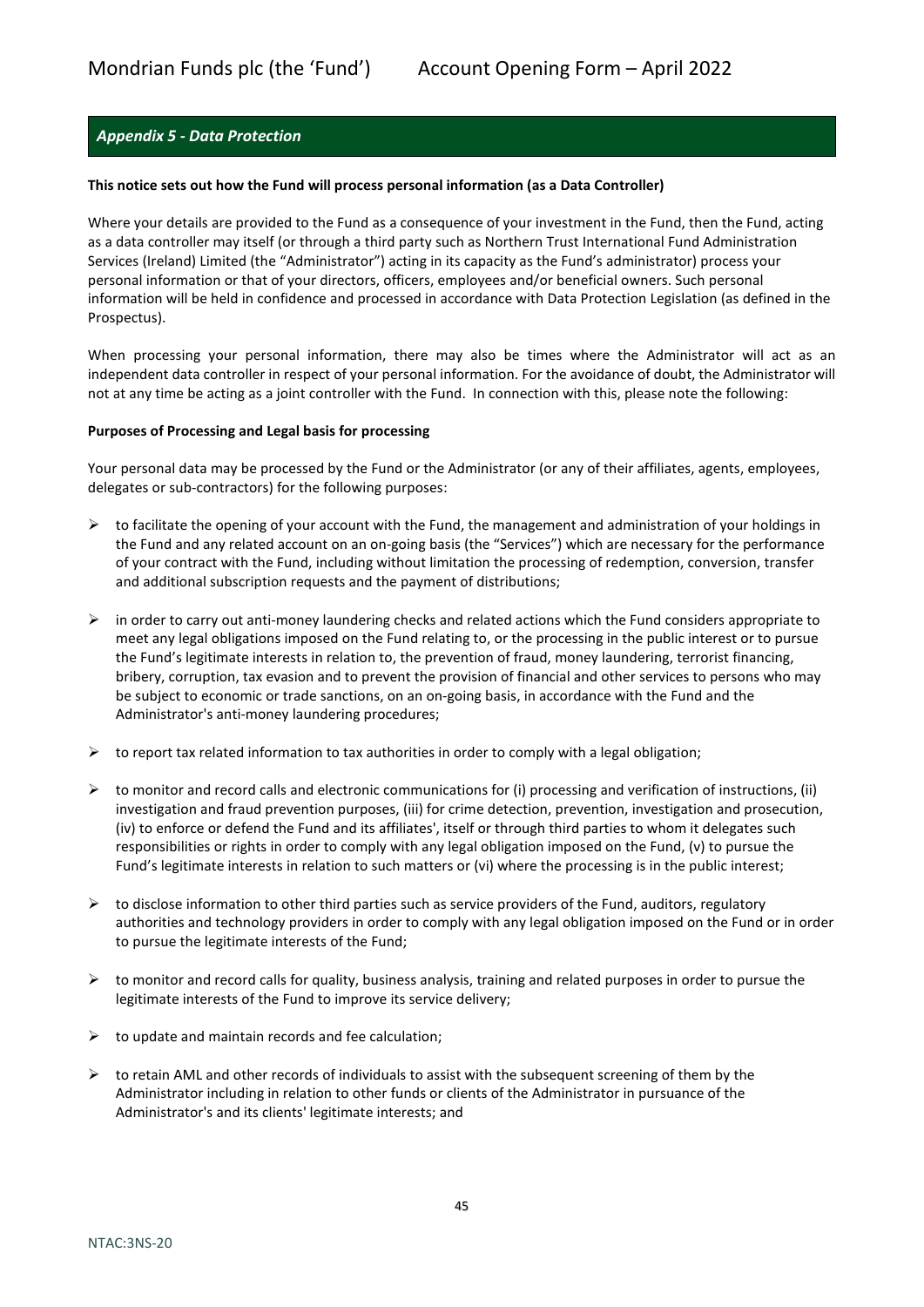$\triangleright$  which are necessary to comply with the Fund or the Administrator's legal obligations and/or which are necessary for the Fund or the Administrator's legitimate interests indicated above and/or the processing is in the public interest.

#### **Recipients of Data and International Transfer of Data**

The Fund may disclose your personal information as follows:

- $\triangleright$  to its service providers, including the Administrator, and their affiliates, and other third party service providers engaged by the Fund in order to store or process the data for the above mentioned purposes;
- $\triangleright$  to competent authorities (including tax authorities), courts and bodies as required by law or requested or to affiliates for internal investigations and reporting; and
- $\triangleright$  to the Administrator and/or its affiliates as joint controllers:
	- a. to create a single source record, relating to you, which is held, maintained and used by the Administrator and its affiliates as joint controllers in pursuance of the Administrator's, its affiliates' and the Fund's legitimate interests;
	- b. where you subscribe to use the Administrator's investor portal functionality, for the purposes of the performance of the Administrator's agreement with you in relation to your use of that portal functionality, including for security in connection with the portal;
	- c. to retain AML and other records of individuals to assist with subsequent screening of them by the Administrator or its affiliates, including in relation to other funds or clients of the Administrator or any of its affiliates in pursuance of the Administrator's, its affiliates' or its clients' legitimate interests and to meet any legal obligations imposed on the Administrator or its affiliates.

The disclosure of personal information to the third parties set out above may involve the transfer of data to the USA and other jurisdictions outside the European Economic Area (EEA) in accordance with the requirements of the General Data Protection Regulation. Such countries may not have the same data protection laws as your jurisdiction. The Fund has authorised the Administrator as its agent to put in place Standard Contractual Clauses with relevant parties to whom personal data will be transferred. Please contact the Administrator for copies of the Standard Contractual Clauses that have been entered into on behalf of the Fund.

#### **Retention period**

The Fund and the Administrator will retain your personal information for as long as required for the Fund or the Administrator to perform the Services or perform investigations in relation to same depending on whether additional legal/regulatory obligations mandate that the Fund retains your personal information.

#### **Updates to Personal Data**

The Fund will use reasonable efforts to keep your personal information up to date. However, you will need to notify the Fund and the Administrator without delay in the event of any change in your personal circumstances, so that the Fund can keep the personal information up to date.

#### **Data Subject Rights**

You have the following rights, in certain circumstances, in relation to your personal information:

- $\triangleright$  Right to access your personal information.
- $\triangleright$  Right to rectify your personal information.
- $\triangleright$  Right to restrict the use of your personal information (in certain specific circumstances).
- $\triangleright$  Right to request that your personal information is erased (in certain specific circumstances).
- $\triangleright$  Right to object to processing of your personal information (in certain specific circumstances).
- $\triangleright$  Right to data portability (in certain specific circumstances).

Where the Fund or the Administrator requires your personal information to comply with AML or other legal requirements, failure to provide this information means the Fund may not be able to accept you as an investor in the Fund.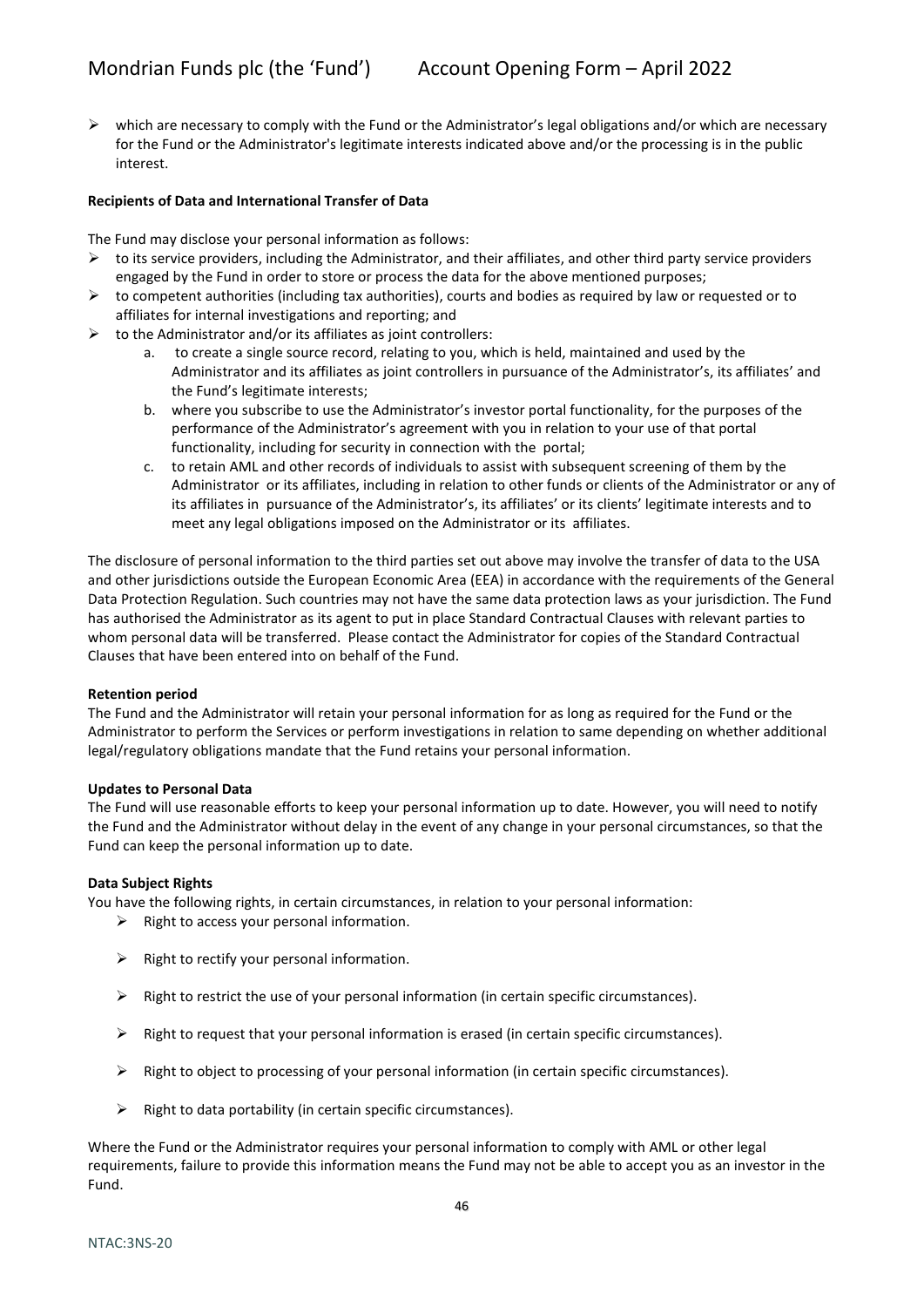You have the right to lodge a complaint with a supervisory authority in the EU Member State of your habitual residence or place of work or in the place of the alleged infringement if you consider that the processing of personal data relating to you carried out by the Fund or its service providers infringes the General Data Protection Regulation.

#### **How to contact us**

If you have any questions about our use of your personal information, please contact us by email at DataProtection@kbassociates.ie, by phone at +353 1 901 1671.

Mondrian Funds plc 25/28 North Wall Quay IFSC Dublin 1 Ireland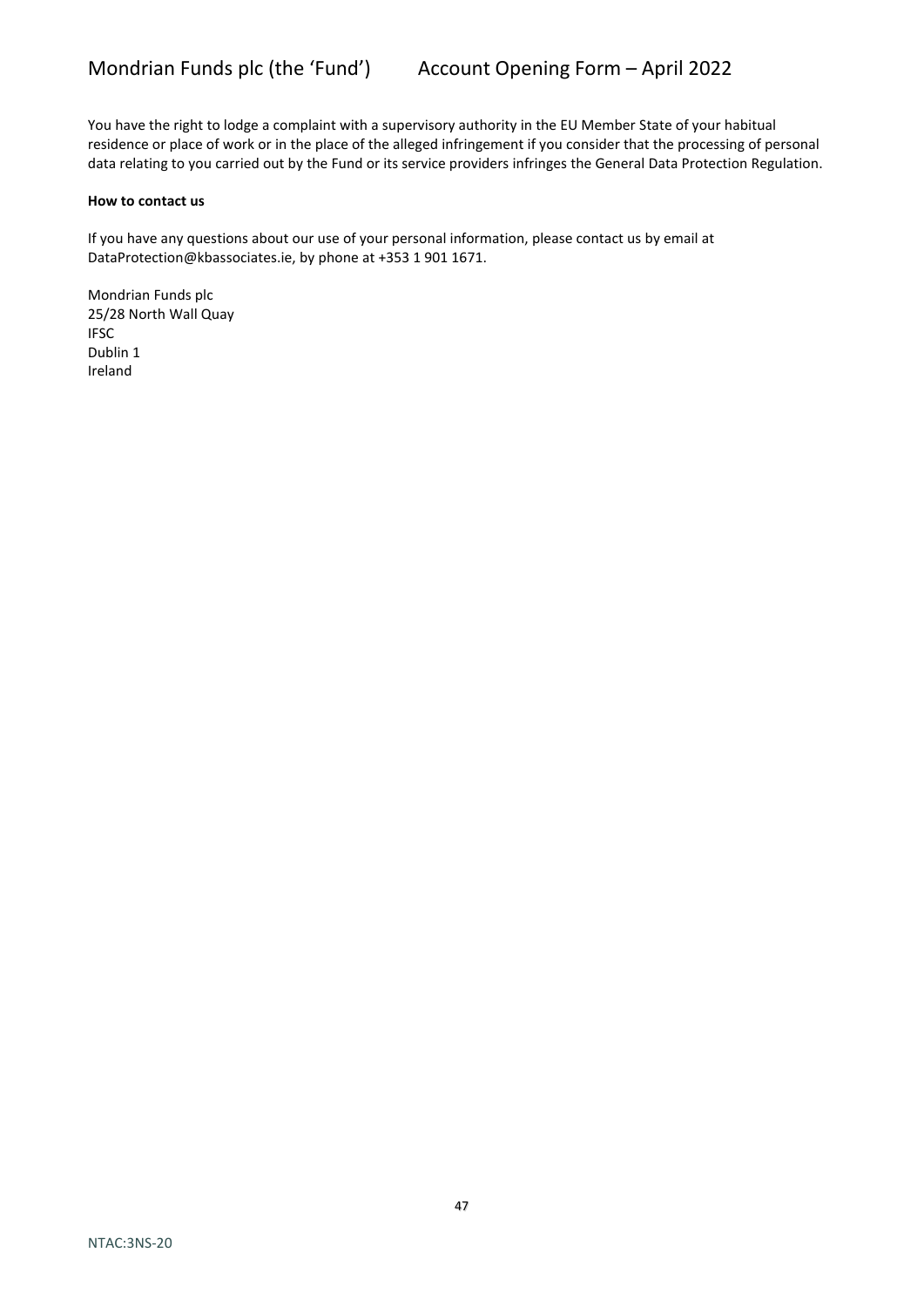# <span id="page-47-0"></span>*Appendix 6 – Investor AML Due Diligence Documentation Requirements (all investors- provision in advance)*

Outlined below is guidance on the documentation which the Fund & Northern Trust (as Administrator) will require when undertaking due diligence to establish the identity of an investor and verify same to the extent warranted by risk. **AML documents must be provided in advance before an account can be opened.**

The Fund & Northern Trust (as Administrator) hereby reserves the right to request such further information and/or documentation from investors as is necessary from time to time to satisfy Irish regulatory requirements.

#### **Examples of Photographic Identity Documentation**

- $\triangleright$  Current passport.
- $\triangleright$  Current driving licence.
- $\triangleright$  Current national identity card.
- $\triangleright$  Identity document with photographic identity issued by a government department.

#### **Examples of Proof of Address**

- $\triangleright$  Bank statements/credit card statements.
- $\triangleright$  Utility bill.
- $\triangleright$  Household/motor insurance certificate and renewal notices.
- $\triangleright$  Correspondence from local authorities.
- $\triangleright$  Correspondence from the revenue commissioners or equivalent.
- $\triangleright$  Correspondence from any government body.
- $\triangleright$  Driving licence which confirms the address provided it has not also been used to satisfy the photographic identity requirement above.
- $\triangleright$  Payslip or salary advice dated within the previous 3 months.
- $\triangleright$  Confirmation of address from a lawyer or financial institution.

Note: All documentation must reflect the current residential address and must be dated within the previous 3 months other than in the case of an official document known to be issued only or typically at fixed intervals of more than 3 months, in which case such document may be accepted during that period, to a maximum of 12 months (e.g. correspondence from local authorities).

#### **Certification of Documents – Required for High Risk countries**

Certified copies of personal identification documents and corporate documentation are required for certain identified investors. Documents must be a 'certified true copy of original'.

In terms of certifying a document as a true copy, certification means that there is an original signature on the document from a suitable person that can be independently verified.

Suitable persons include:

- $\triangleright$  An authorised signatory of a Regulated Financial Institution or Credit Institution.
- $\triangleright$  An authorised signatory of a Financial Adviser.
- $\triangleright$  A Justice of the Peace.
- A Notary Public or Practicing Solicitor.
- A Practicing Chartered or Certified Public Accountant.
- $\triangleright$  A person authorised to sign on behalf of an Embassy or a Consul.
- $\triangleright$  A practicing Barrister

Certification of each document should include:

- $\triangleright$  A signed statement confirming that this document is a true and accurate copy of the original document as seen by the person certifying the document.
- $\triangleright$  The name (in block capitals), occupation and contact details (address, telephone number and email address) of the person certifying the document, as a true copy of the original document.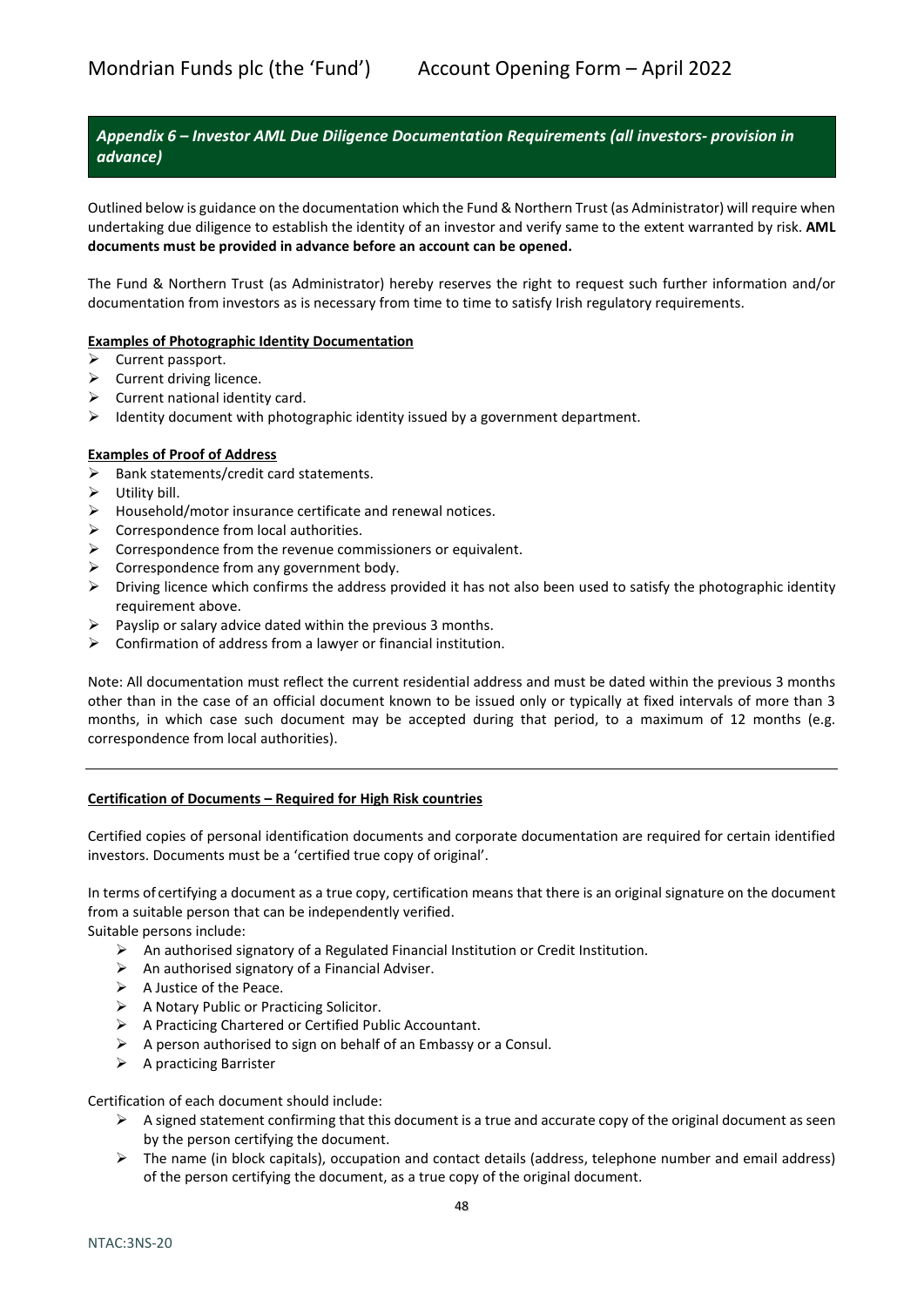$\triangleright$  The date of certification of the document, as a true copy of the original document.

Note 1: Where the document, being certified as a true copy of the original document, contains a photograph, the person certifying the document as a true copy should also confirm that this a true likeness of the person named in the document.

Note2: For multiple page documents, the certifier should sign or initial each page of the copy and confirm on the first or last page of the document the actual number of pages in the document.

Note3: Where available, the statement of certification as a true copy of the sighted original should be accompanied by the professional stamp or seal of the certifier.

Note 4: When certifying documents as true copies, the certifier should not be a close family member of, or have any apparent or potential conflicts of interest with, the investor.

#### **English Translations**

Where due diligence documents are provided in a language other than English, the prospective investor should, at the same time, provide a relevant extract translated by an independent source confirming also the adequacy of the foreign language documents.

#### **Letter of Assurance**

Please contact Northern Trust for a template letter of assurance if required.

For Unregulated Nominees (of a regulated parent) or Regulated Financial Intermediary investors, please see templates below (Appendix 6.1).

Note: Investors are required to notify the Fund & Northern Trust of any changes to the AML information which was previously provided (e.g. changes in directors/controllers or beneficial owners).

#### Equivalent Jurisdictions (i.e. jurisdictions where a presumption of comparability with Ireland may be made)

Australia, Austria, Argentina, Belgium, Canada, Denmark, Finland, France, Germany, Greece, Guernsey, Hong Kong, Ireland, Isle of Man, Israel, Italy, Japan, Jersey, Luxembourg, Malaysia, Netherlands (including Aruba, Curacao and Saint Marten), New Zealand, Norway, Portugal, Republic of Korea, Singapore, South Africa, Spain, Sweden, Switzerland, United Kingdom and United States.

#### Deemed High Risk Countries

Afghanistan, Albania, , Azerbaijan, Bahamas, , Barbados, Belarus, , Benin, Bolivia, Bosnia and Herzegovina, Botswana, Brazil, Burundi, Burkina Faso, Cambodia, Cayman Islands, Central African Republic, China, Comoros, Congo (Republic of the), Cyprus (Greek Cypriot administered), Cyprus (Turkish Cypriot administered), , Ecuador, Egypt, , Ghana, Guinea, Guinea Bissau, , Haiti, Iraq, Jamaica, Jordan, Laos, Latvia, Lebanon, Liberia, Libya, , Mali, Malta, Mauritius, , Montenegro, Morocco, Myanmar (Burma) Nicaragua, , Pakistan, Palestinian Territories, Panama, Philippines, Russia, Senegal, Serbia, , Somalia, South Sudan, , Trinidad and Tobago, Tunisia, Turkey, Uganda, Vanuatu, Venezuela, Western Sahara, Yemen and Zimbabwe.

Note: Northern Trust reviews the risks associated with all locations on a regular basis and may change over time. Northern Trust reserves the right to apply a different risk rating than shown in this document.

\_\_\_\_\_\_\_\_\_\_\_\_\_\_\_\_\_\_\_\_\_\_\_\_\_\_\_\_\_\_\_\_\_\_\_\_\_\_\_\_\_\_\_\_\_\_\_\_\_\_\_\_\_\_\_\_\_\_\_\_\_\_\_\_\_\_\_\_\_\_\_\_\_\_\_\_\_\_\_\_\_\_\_\_\_\_\_\_\_\_\_\_\_\_\_\_\_

.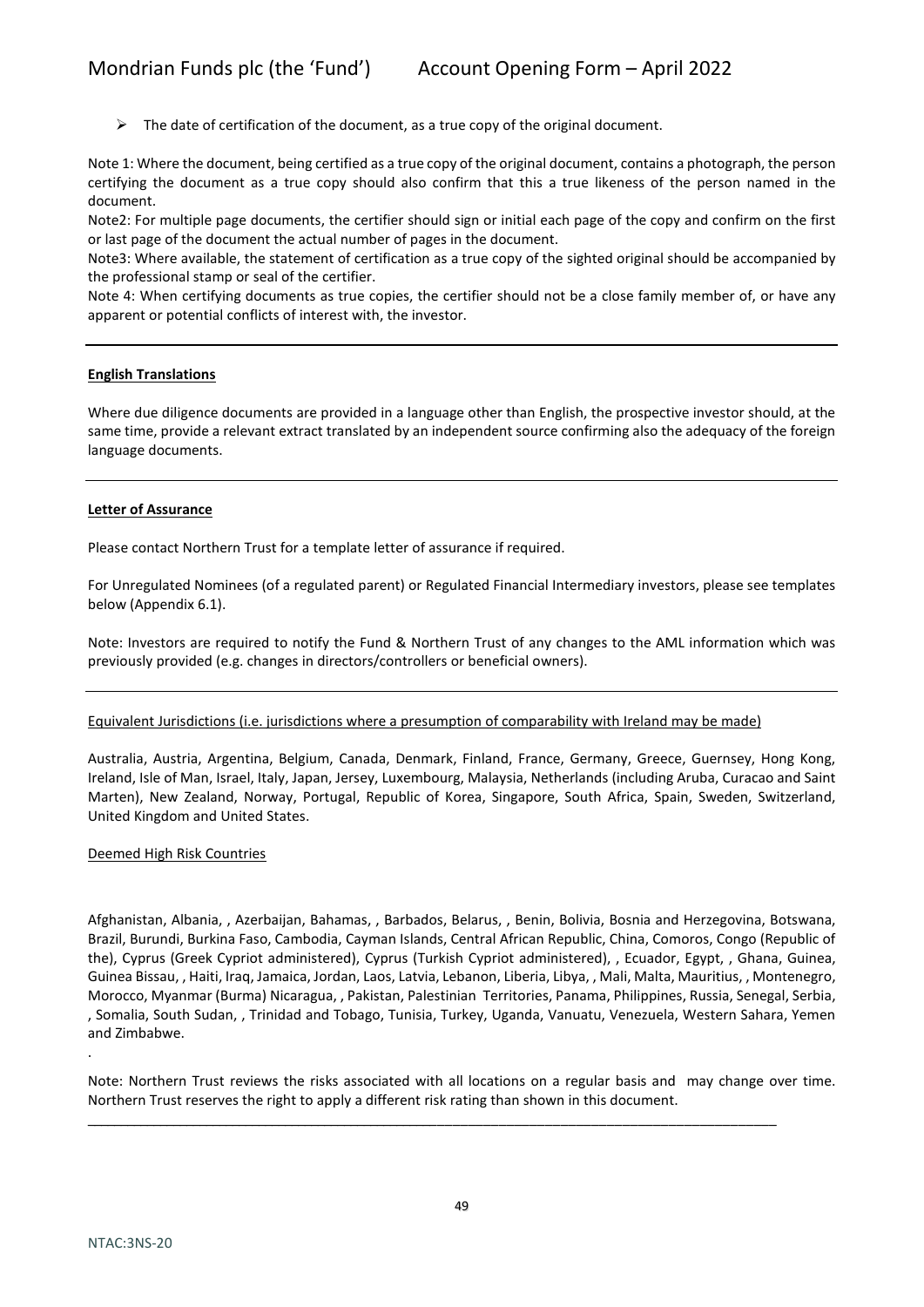### **Regulated Credit or Financial Institution**

**Where the applicant is a Regulated Credit or Financial Institution in one of the above referenced Equivalent Jurisdictions, please provide the following:**

- 1. Proof of regulation.
- 2. A letter of assurance from the Regulated Credit or Financial Institution.
- 3. Identify any beneficial owner entitled to 25% or more (directly or indirectly) of the share capital, profit or voting rights or otherwise exercise control over the management of the entity. Where there is no beneficial owner entitled to 25% or more, then the natural person(s) who hold the position of director(s) of the entity must be identified (along with address, date of birth and nationality).
- 4. Evidence of UBO Registration on the Beneficial Ownership Register (Irish investors only).

### **Where the applicant is a Regulated Credit or Financial Institution but is not regulated in an Equivalent Jurisdiction, please provide the following:**

- 1. Full name of the company
- 2. Registered number of the company
- 3. Registered office address & principal business address of the company,
- 4. Details of directors of the company and verify the identity of two directors, or where applicable, one director and one authorised signatory.
- 5. Identify and verify any beneficial owner beneficially entitled to 25% or more (directly or indirectly) of the share capital, profit or voting rights or otherwise exercise control over the management of the entity. Where there is no beneficial owner entitled to 25% or more, the natural person(s) who hold the position of senior managing official(s)/director(s) of the entity must be identified.
- 6. Evidence of UBO registration on the Beneficial Ownership Register (Irish investors only)

Note: Where the beneficial owner is a corporate entity, Northern Trust requires details of ultimate beneficial owners (this can be demonstrated through an organisation chart signed by an authorised signatory or shareholder register or other company documentation etc. reflecting the direct and/ or indirect ownership and control structure).

7. Confirmation as to whether the company is investing on its own behalf or on behalf of underlying investors; and (as applicable) identify and verify any beneficial owner entitled to 25% or more of the investment.

Note: Where the beneficial owner of the investment or the company is deemed high risk per NT risk rating requirements, the identity should be verified in line with its legal form.

- 8. Verification of identity of the company from:
	- Extract from the relevant company registry providing details of the company; and/or
	- Copy of the Certificate of Incorporation or equivalent of the company; and/or
	- Copy of the Memorandum and Articles of Association or equivalent of the company; and/or
	- Copy of the latest audited financial statements of the company.

#### **Where the applicant is domiciled in an aforementioned high risk jurisdiction, the following is also required**

- 9. Identify and verify the identity of any beneficial owner beneficially entitled to more than 10% (directly or indirectly) of the share capital, profit or voting rights or otherwise exercise control over the management of the company. Where there is no beneficial owner entitled to 10% or more, the natural person(s) who hold the position of senior managing official(s)/ director(s) of the entity must be identified and verified.
- 10. Due diligence Questionnaire (incl. SOW/SOF for investor and UBO).
- 11. Confirmation as to whether the company is investing on its own behalf or on behalf of underlying investors and (as applicable) identify and verify the identity of any beneficial owner entitled to more than 10% of the investment.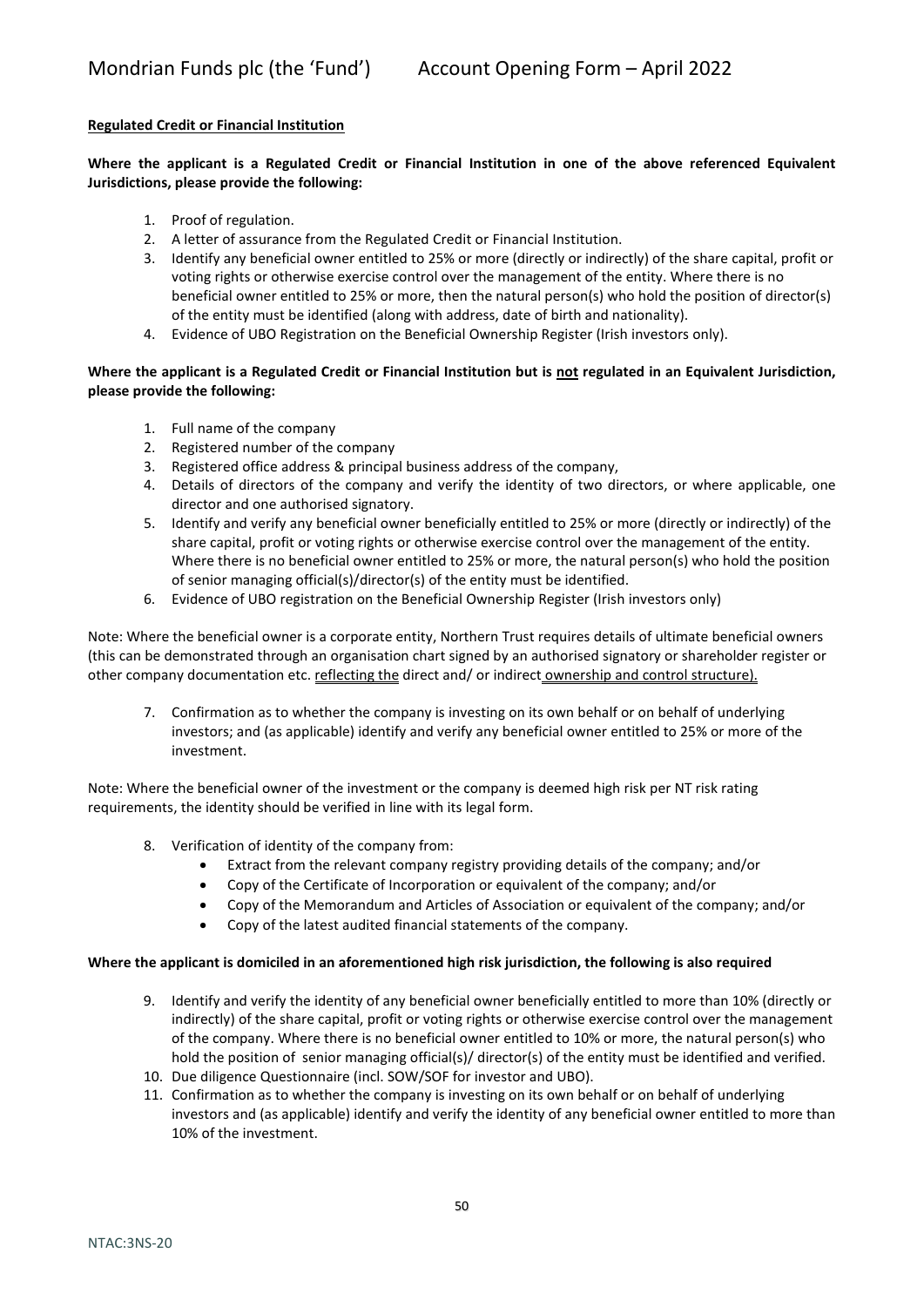**Where the applicant is domiciled in an aforementioned high risk jurisdiction, documentation should be certified as true copies of the original.**

\_\_\_\_\_\_\_\_\_\_\_\_\_\_\_\_\_\_\_\_\_\_\_\_\_\_\_\_\_\_\_\_\_\_\_\_\_\_\_\_\_\_\_\_\_\_\_\_\_\_\_\_\_\_\_\_\_\_\_\_\_\_\_\_\_\_\_\_\_\_\_\_\_\_\_\_\_\_\_\_\_\_\_\_\_\_\_\_\_

#### **Nominee Company**

#### **Where the applicant is a Regulated Nominee Company from one of the above referenced Equivalent Jurisdictions, please provide the following:**

- 1. Proof of regulation.
- 2. A letter of assurance from the regulated nominee company
- 3. Identify any beneficial owner entitled to 25% or more (directly or indirectly) of the share capital, profit or voting rights or otherwise exercise control over the management of the parent entity. Where there is no beneficial owner entitled to 25% or more, then the natural person(s) who hold the position of director(s) of the entity (investor) must be identified (along with address, date of birth and nationality).
- 4. Evidence of UBO Registration on the Beneficial Ownership Register (Irish investors only).

#### **Where the applicant is 1) not directly regulated and 2) a wholly owned subsidiary of a regulated parent entity (in an Equivalent Jurisdiction), please provide the following:**

- 1. Letter of Assurance from the Regulated Credit or Financial Institution (Parent Company).
- 2. Identify any beneficial owner entitled to 25% or more (directly or indirectly) of the share capital, profit or voting rights or otherwise exercise control over the management of the entity. Where there is no beneficial owner entitled to 25% or more, then the natural person(s) who hold the position of director(s) of the entity (investor) must be identified (along with address, date of birth and nationality).
- 3. Evidence of UBO Registration on the Beneficial Ownership Register (Irish investors only).

#### **Alternatively, where an acceptable AML letter of assurance can't be provided by the regulated parent company with respect to the nominee company, please provide the following:**

- 1. Full name of the nominee company.
- 2. Registered number of the nominee company.
- 3. Registered office address & principal business address of the nominee company.
- 4. Details of directors of the company and verify the identity of two directors, or where applicable, one director and one authorised signatory.
- 5. Proof of regulation for the Regulated Parent Company.
- 6. Identify any beneficial owner beneficially entitled to 25% or more (directly or indirectly) of the share capital, profit or voting rights or otherwise exercise control over the management of the entity. Where there is no beneficial owner entitled to 25% or more, the natural person(s) who hold the position of senior managing official(s)/director(s) of the entity (investor) must be identified.

Note: Where the nominee company is not a subsidiary of a regulated parent company, verify any beneficial owner entitled to 25% or more (directly or indirectly) of the share capital, profit or voting rights or otherwise exercise control over the management of the entity.

7. Confirmation as to whether the company is investing on its own behalf or on behalf of underlying investors and (as applicable), identify and verify any beneficial owner entitled to 25% or more of the investment through the nominee company.

Note: Where the beneficial owner of the investment or the company is deemed high risk per NT risk rating requirements, the identity should be verified in line with its legal form.

- 8. Verification of identity of the company from:
	- Extract from the relevant company registry providing details of the nominee company; and/or
	- $\triangleright$  Copy of the Certificate of Incorporation or equivalent of the nominee company; and/or
	- $\triangleright$  Copy of the Memorandum and Articles of Association or equivalent of the nominee company; and/or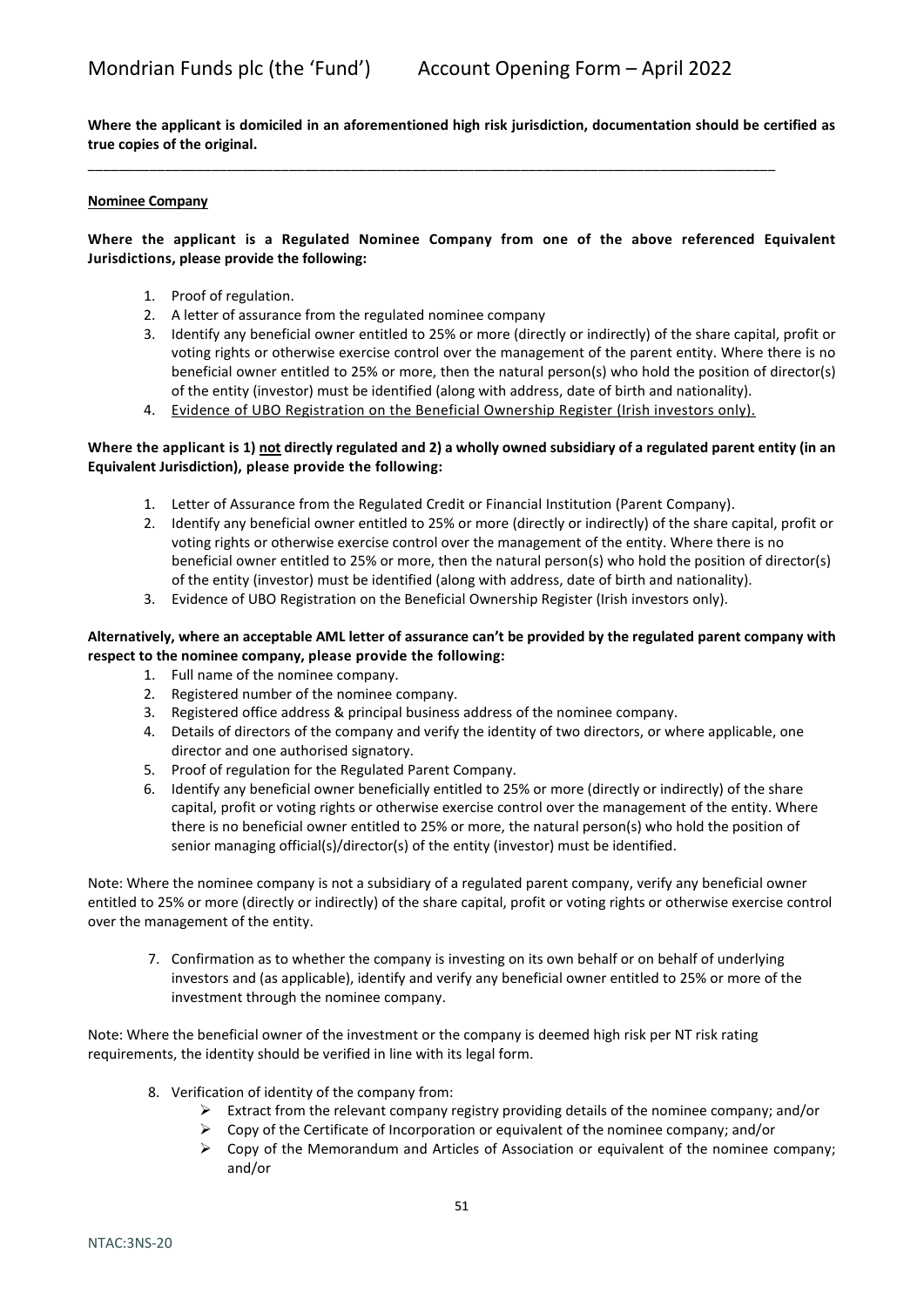$\triangleright$  Copy of the latest audited financial statements of the nominee company.

#### **Where the applicant is domiciled in an aforementioned high risk jurisdiction, the following is also required:**

- 9. Identify and verify the identity of any beneficial owner beneficially entitled to more than 10% (directly or indirectly) of the share capital, profit or voting rights or otherwise exercise control over the management of the company. Where there is no beneficial owner entitled to 10% or more, the natural person(s) who hold the position of senior managing official(s)/ director(s) of the entity must be identified and verified.
- 10. Due Diligence Questionnaire (incl. SOW/SOF for investor and UBO).
- 11. Confirmation as to whether the company is investing on its own behalf or on behalf of underlying investors and (as applicable) identify and verify the identity of any beneficial owner entitled to more than 10% of the investment.

**Where the applicant is domiciled in an aforementioned high risk jurisdiction, documentation should be certified as true copies of the original.**

#### **Listed Company**

**Where the applicant is a Listed Company on a regulated market (E.g. a regulated market that subjects companies, whose securities are admitted to trading, to disclosure obligations which are consistent with the Legislation of the European Communities- see above Equivalent Jurisdictions), please provide the following:**

1. Please provide proof of listing on a Regulated Market.

**Where the applicant is not a Listed Company on an above referenced regulated market, please provide the following:**

- 1. Proof of listing of the company.
- 2. Full name of the company.
- 3. Registered number of the company.
- 4. Registered office address & principal business address of the company.
- 5. Details of directors of the company and verify the identity of two directors, or where applicable, one director and one authorised signatory.
- 6. Identify and verify any beneficial owner beneficially entitled to 25% or more (directly or indirectly) of the share capital, profit or voting rights or otherwise exercise control over the management of the entity. Where there is no beneficial owner entitled to 25% or more, the natural person(s) who hold the position of senior managing official(s)/director(s) of the entity must be identified.
- 7. Evidence of UBO Registration on the Beneficial Ownership Register (Irish investors only)

Note: Where the beneficial owner is a corporate entity, Northern Trust requires details of ultimate beneficial owners (this can be demonstrated through an organisation chart signed by an authorised signatory or shareholder register or other company documentation etc. reflecting the ownership and control structure).

8. Confirmation as to whether the company is investing on its own behalf or on behalf of underlying investors and (as applicable) identify any beneficial owner entitled to 25% or more of the investment.

Note: Where the beneficial owner of the investment or the company is deemed high risk per NT risk rating requirements, the identity should be verified in line with its legal form.

- 9. Verification of identity of the company from:
	- Extract from the relevant company registry providing details of the company; and/or
	- Copy of the Certificate of Incorporation or equivalent of the company; and/or
	- Copy of the Memorandum and Articles of Association or equivalent of the company; and/or
	- Copy of the latest audited financial statements of the company.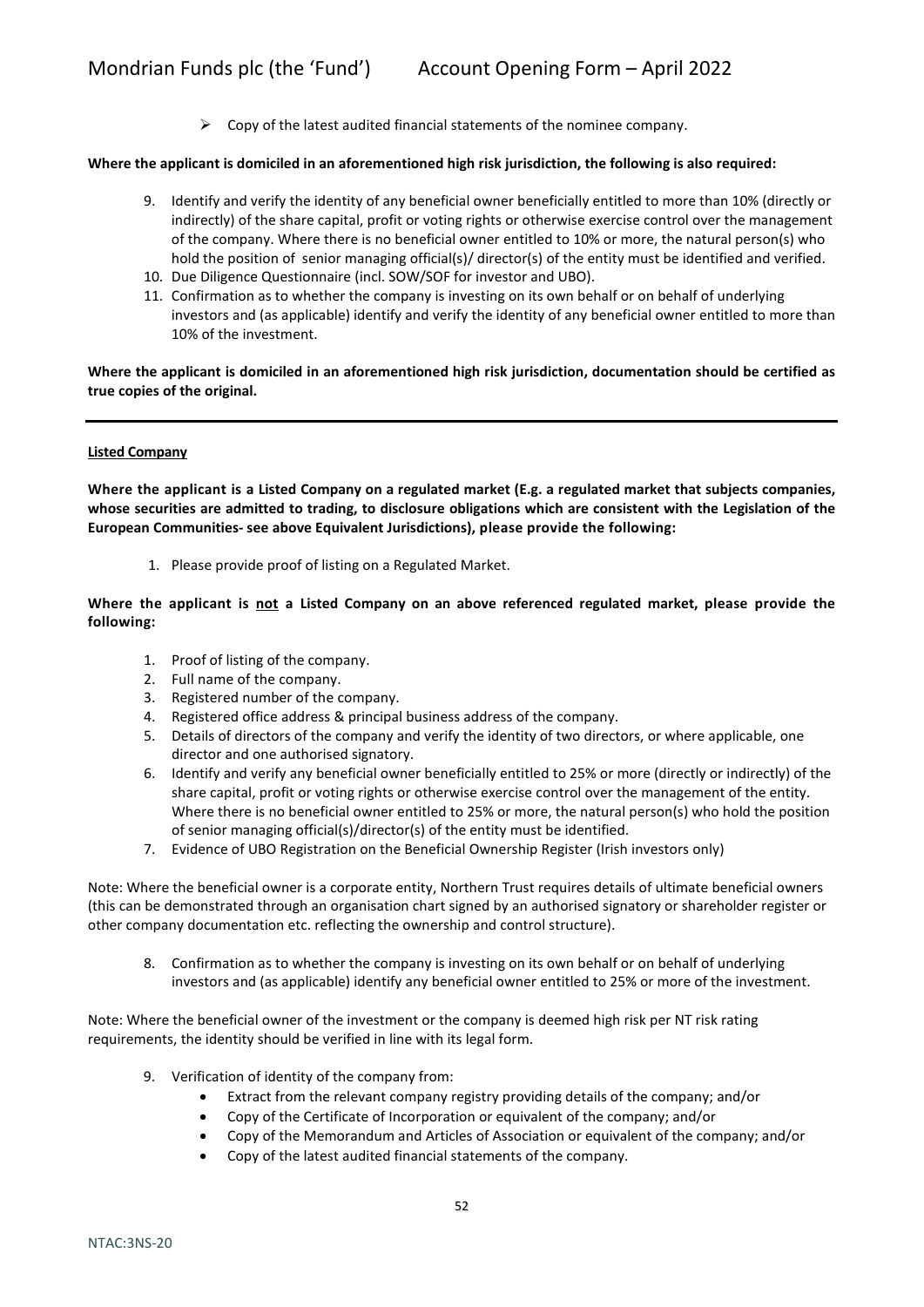#### **Where the applicant is domiciled in an aforementioned high risk jurisdiction, the following is also required:**

- 10. Identify and verify the identity of any beneficial owner beneficially entitled to more than 10% (directly or indirectly) of the share capital, profit or voting rights or otherwise exercise control over the management of the entity. Where there is no beneficial owner entitled to 10% or more, the natural person(s) who hold the position of senior managing official(s)/ director(s) of the entity must be identified and verified.
- 11. Due diligence Questionnaire (incl. SOW/SOF for investor and UBO)
- 12. Confirmation as to whether the company is investing on its own behalf or on behalf of underlying investors and (as applicable) identify and verify the identity of any beneficial owner entitled to more than 10% of the investment.

#### **Where the applicant is domiciled in an aforementioned high risk jurisdiction, documentation should be certified as true copies of the original.**

#### **Subsidiary of a Listed Company**

**Where the applicant is a Subsidiary of a Listed Company on a regulated market (E.g. a regulated market that subjects companies, whose securities are admitted to trading, to disclosure obligations which are consistent with the Legislation of the European Communities- see above Equivalent Jurisdictions), please provide the following:**

- 1. Proof of listing for the listed parent company on a Regulated Market (E.g. a regulated market that subjects companies, whose securities are admitted to trading, to disclosure obligations which are consistent with the Legislation of the European Communities- see above Equivalent Jurisdictions).
- 2. Evidence of ownership by the listed company.
- 3. Identify the natural person(s) who hold the position of senior managing official(s)/ director(s) of the entity (along with address, date of birth and nationality).
- 4. Evidence of UBO Registration on the Beneficial Ownership Register (Irish investors only).

#### **Where the parent company is not a Listed Company on an above referenced regulated market, please provide the following:**

- 1. Full name of the subsidiary company.
- 2. Registered number of the subsidiary company.
- 3. Registered office address & principal business address of the subsidiary company.
- 4. Details of directors of the company and verify the identity of two directors, or where applicable, one director and one authorised signatory.
- 5. Identify and verify any beneficial owner beneficially entitled to 25% or more (directly or indirectly) of the share capital, profit or voting rights or otherwise exercise control over the management of the entity. Where there is no beneficial owner entitled to 25% or more, the natural person(s) who hold the position of senior managing official(s)/director(s) of the entity must be identified.
- 6. Evidence of UBO Registration on the Beneficial Ownership Register (Irish investors only)

Note: Where the beneficial owner is a corporate entity, Northern Trust requires details of ultimate beneficial owners (this can be demonstrated through an organisation chart signed by an authorised signatory or shareholder register or other company documentation etc. reflecting the ownership and control structure).

7. Confirmation as to whether the company is investing on its own behalf or on behalf of underlying investors and (as applicable) identify any beneficial owner entitled to 25% or more of the investment.

Note: Where the beneficial owner of the investment or the subsidiary company is deemed high risk per NT risk rating requirements, the identity should be verified in line with its legal form.

- 8. Verification of identity of the company from:
	- Extract from the relevant company registry providing details of the company; and/or
	- Copy of the Certificate of Incorporation or equivalent of the company; and/or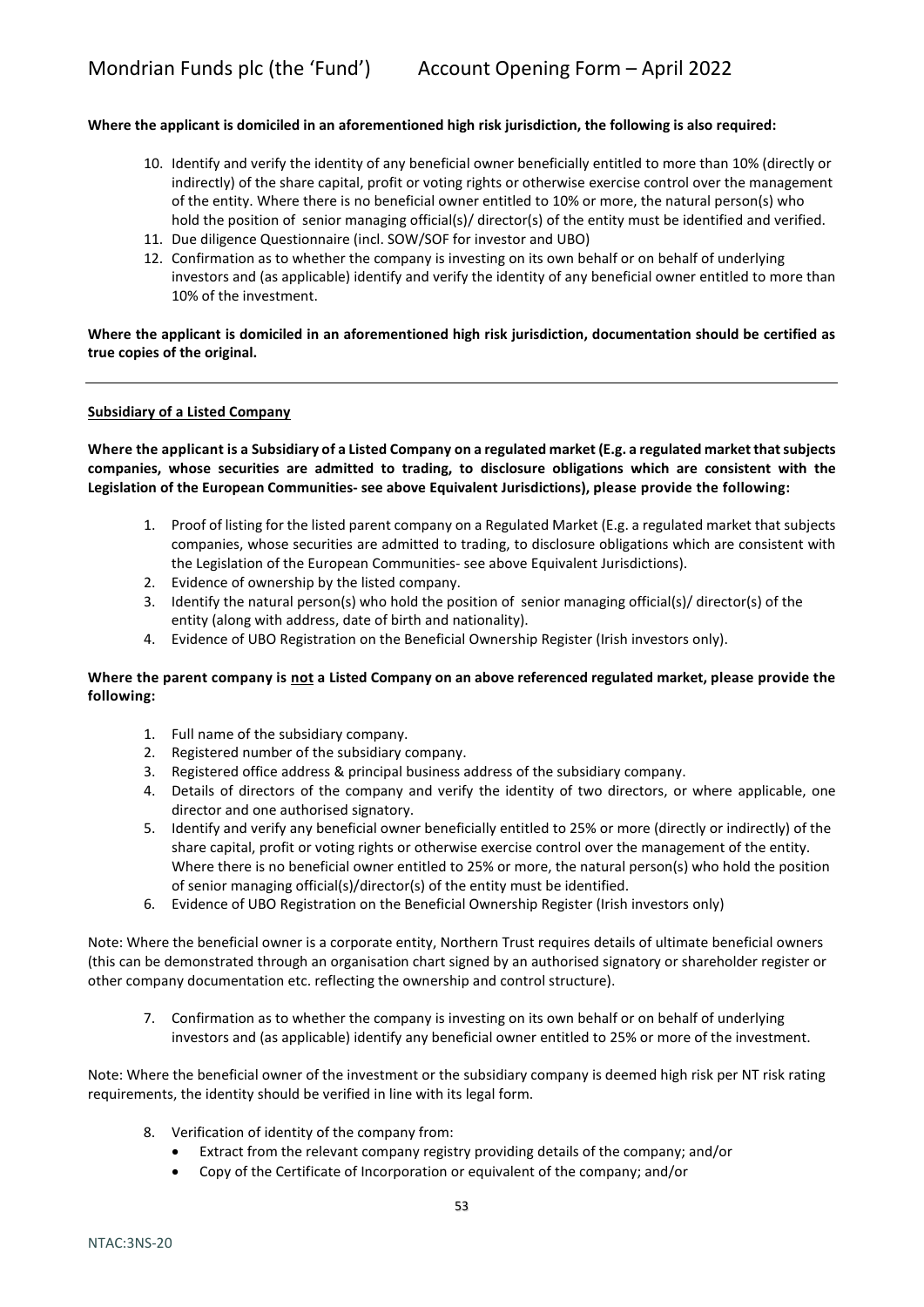- Copy of the Memorandum and Articles of Association or equivalent of the company; and/or
- Copy of the latest audited financial statements of the company.

#### **Where the applicant is domiciled in an aforementioned high risk jurisdiction, the following is also required:**

- 9. Identify and verify the identity of any beneficial owner beneficially entitled to more than 10% (directly or indirectly) of the share capital, profit or voting rights or otherwise exercise control over the management of the company. Where there is no beneficial owner entitled to 10% or more, the natural person(s) who hold the position of senior managing official(s)/ director(s) of the entity must be identified and verified.
- 10. Due Diligence Questionnaire (incl. SOW/SOF for investor and UBO)
- 11. Confirmation as to whether the company is investing on its own behalf or on behalf of underlying investors and (as applicable) identify and verify the identity of any beneficial owner entitled to more than 10% of the investment.

#### **Where the applicant is domiciled in an aforementioned high risk jurisdiction, documentation should be certified as true copies of the original.**

#### **Government / Public Body**

#### **Where the applicant is a Government/ Public Body in Ireland, please provide the following:**

1. Please provide background information sourced from a reliable source (e.g. copy of the legal instrument establishing the government body/public authority and listing the names of key officials).

#### **Where the applicant is not a Government Body or Public Authority in Ireland, please provide the following:**

- 1. Full name of the government body or public authority.
- 2. Nature and status of the government body or public authority.
- 3. Registered office address.
- 4. Name of the home state of the public authority and details of the nature of its relationship with the public authority.
- 5. Evidence of ownership of the public authority.
- 6. Names of the main officials of the government body or public authority and verify the identity of two officials or, where applicable, one official and one authorised signatory.
- 7. Appropriate background information on the government body or public authority.

#### **Where the applicant is domiciled in an aforementioned high risk jurisdiction, the following is also required:**

- 8. Identify and verify the identity of at least two directors or, where applicable, one director and one authorised signatory and evidence of authorisation to act on the customer's behalf.
- 9. Certified copy of the audited financial statements of the government body or public authority.
- 10. Due Diligence Questionnaire (incl. SOW/SOF for investor).

#### **Where the applicant is domiciled in an aforementioned high risk jurisdiction, documentation should be certified as true copies of the original.**

**\_\_\_\_\_\_\_\_\_\_\_\_\_\_\_\_\_\_\_\_\_\_\_\_\_\_\_\_\_\_\_\_\_\_\_\_\_\_\_\_\_\_\_\_\_\_\_\_\_\_\_\_\_\_\_\_\_\_\_\_\_\_\_\_\_\_\_\_\_\_\_\_\_\_\_\_\_\_\_\_\_\_\_\_\_\_\_\_\_\_**

#### **Pension Scheme**

**Where the applicant is an Employee/Superannuation or similar scheme in one of the above referenced Equivalent Jurisdictions, please provide the following confirmations from the trustees of the scheme:**

1. Confirmation that the Employee/Superannuation (or similar scheme) provides for retirement benefits to employees.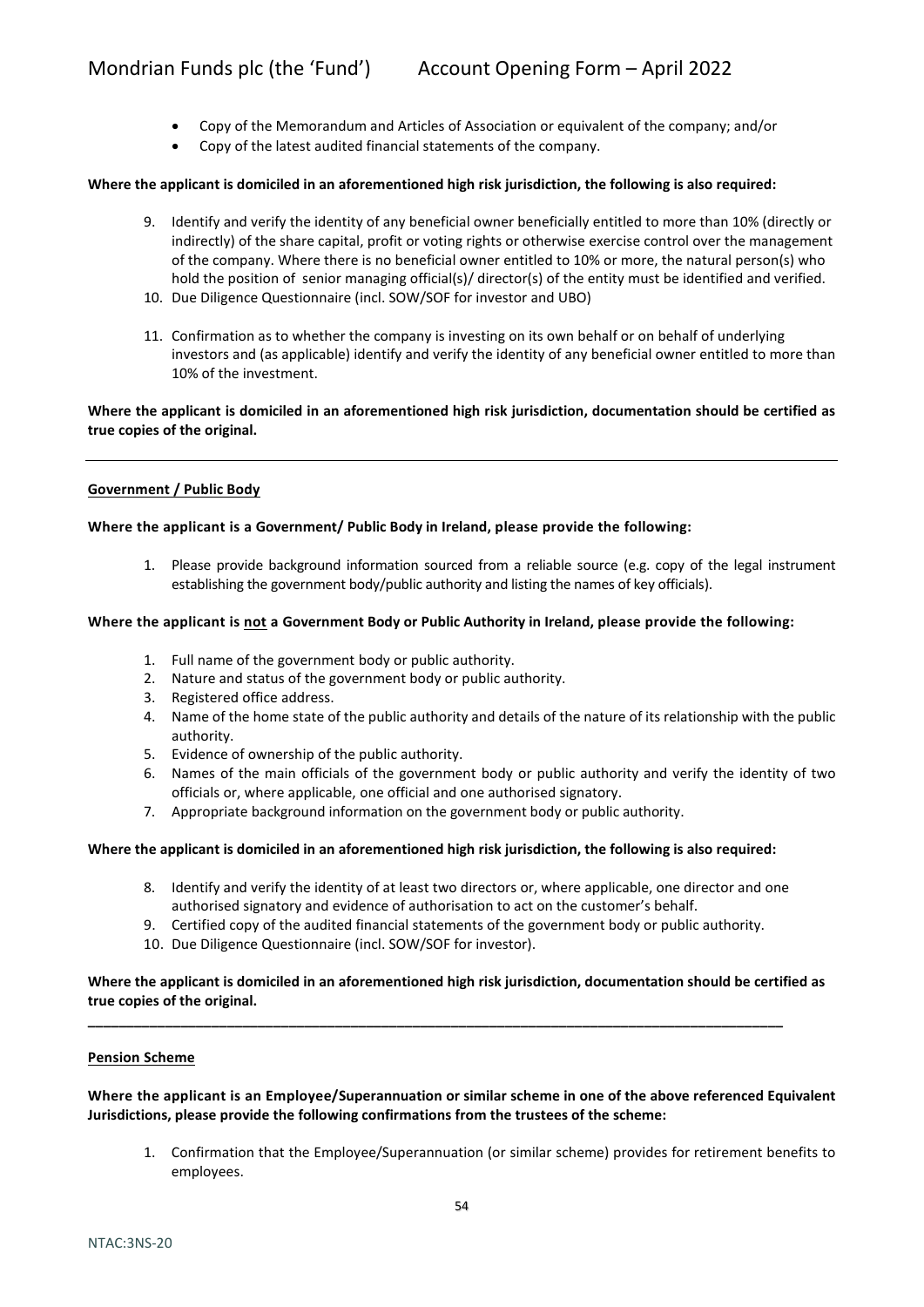- 2. Confirmation that contributions of the Employee/Superannuation scheme are made by deduction from wages.
- 3. Confirmation that the rules of the Employee/ Superannuation scheme do not permit a member's interest under the scheme to be re-assigned.

Note: The above can be confirmed through constitutional documentation of the scheme or through receipt of written confirmation from the trustees of the scheme.

### **Where the applicant is not an Employee/ Superannuation or similar scheme in one of the above referenced Equivalent Jurisdictions, please provide the following**:

- 1. Full name of the pension scheme.
- 2. Registered office address of the pension scheme
- 3. One of the following:
	- Confirmation of registration of the pension scheme (as appropriate) from the relevant tax authorities or pensions board.

Or

- Identity of the controllers (trustees/ directors/ governors /board members or equivalent) of the scheme; and
- Constitutional/Formation Document (e.g. Trust Deed); and
- Appropriate background information.
- Identify any beneficial owner beneficially entitled to 25% or more (directly or indirectly) of the share capital, profit or voting rights or otherwise exercise control over the management of the entity. Where there is no beneficial owner entitled to 25% or more, the natural person(s) who hold the position of senior managing official(s)/director(s) of the entity must be identified.
- Evidence of UBO Registration on the Beneficial Ownership Register (Irish investors only).

#### **Where the applicant is domiciled in an aforementioned high risk jurisdiction, the following is also required:**

- 4. Identify and verify the identity of the scheme administrator and entity carrying out AML/CTF controls on scheme investors (per legal form); or
- 5. Written confirmation from the entity carrying out AML/CTF controls similar to that requested from a regulated third party undertaking due diligence.
- 6. Identify any beneficial owner beneficially entitled to 10% or more (directly or indirectly) of the share capital, profit or voting rights or otherwise exercise control over the management of the entity. Where there is no beneficial owner entitled to 10% or more, the natural person(s) who hold the position of senior managing official(s)/director(s) of the entity must be identified and verified.
- 7. Due Diligence Questionnaire (incl. SOW/SOF for investor and UBO)

### **Where the applicant is domiciled in an aforementioned high risk jurisdiction, documentation should be certified as true copies of the original.**

**\_\_\_\_\_\_\_\_\_\_\_\_\_\_\_\_\_\_\_\_\_\_\_\_\_\_\_\_\_\_\_\_\_\_\_\_\_\_\_\_\_\_\_\_\_\_\_\_\_\_\_\_\_\_\_\_\_\_\_\_\_\_\_\_\_\_\_\_\_\_\_\_\_\_\_\_\_\_\_\_\_\_\_\_\_\_**

#### **Collective Investment Scheme**

#### **Where the applicant is a Collective Investment Scheme ('CIS') regulated as a designated person or listed on a regulated financial market in one of the above referenced Equivalent Jurisdictions, please provide the following:**

- 1. Please provide proof of regulation/ listing.
- 2. Names of any investors (beneficial owners) in the CIS who own 25% or more (directly or indirectly) of the share capital. Where there is no beneficial owner entitled to 25% or more, the natural person(s) who hold the position of senior managing official(s)/director(s) of the entity must be identified.
- 3. Evidence of UBO Registration on the Beneficial Ownership Register (Irish investors only).

#### **Where the CIS is not either listed on a regulated financial market (as above) or regulated as a designated person in one of the above referenced Equivalent Jurisdictions, please provide the following**: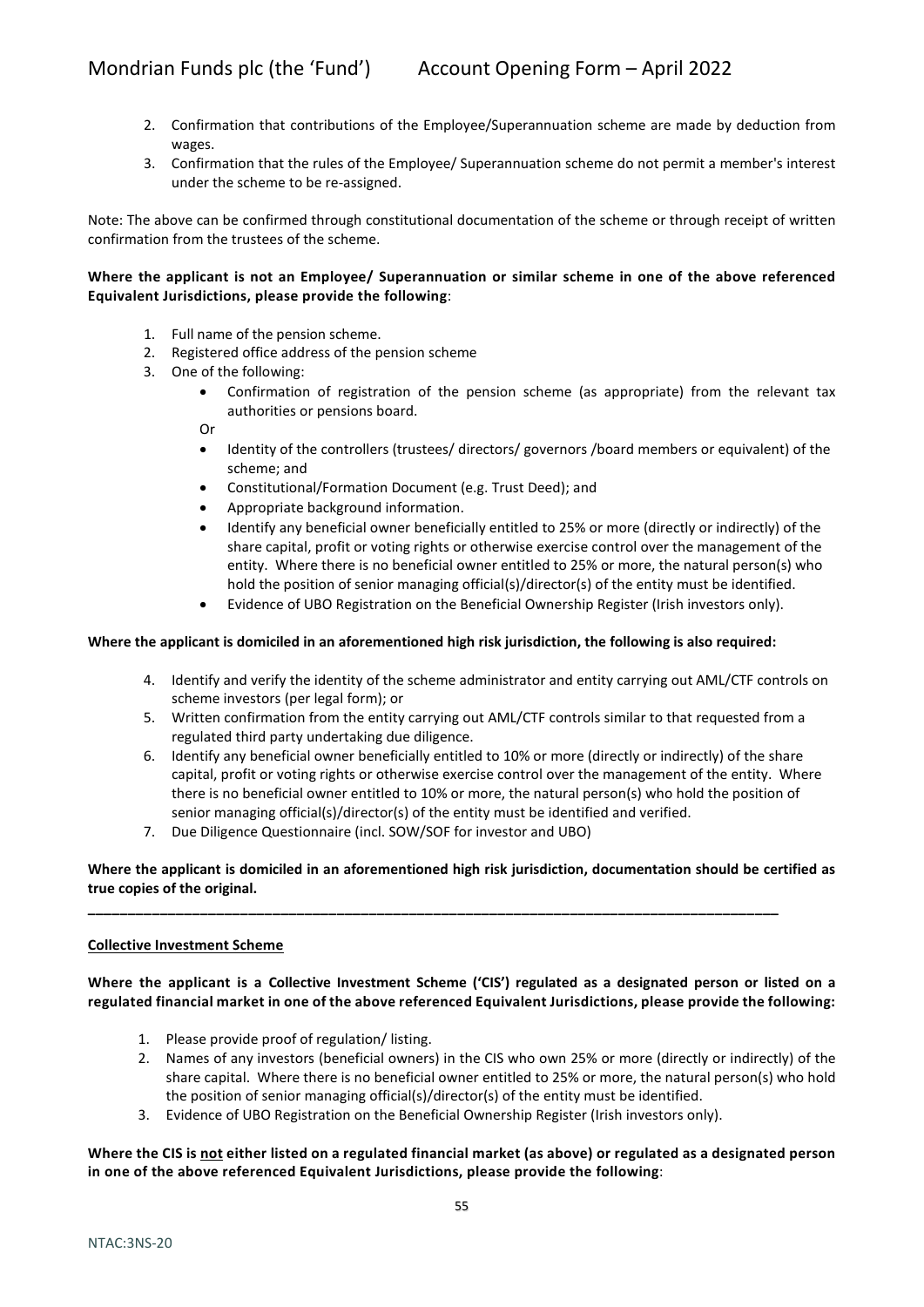- 1. Full name of the CIS.
- 2. Registered address of the CIS.
- 3. Prospectus or equivalent.
- 4. Name and address of the scheme promoter.
- 5. Name and address of the scheme administrator.
- 6. Name and address of the entity carrying out due diligence on the investors in the CIS and evidence that this entity is regulated for AML purposes.
- 7. Names of any investors (beneficial owners) in the CIS who own 25% or more (directly or indirectly) of the share capital. Where CIS is a corporate body and there is no beneficial owner entitled to 25% or more, the natural person(s) who hold the position of senior managing official(s)/ director(s) of the entity (investor) must be identified
- 8. Evidence of UBO Registration on the Beneficial Ownership Register (Irish investors only).

#### **Where the applicant is domiciled in an aforementioned high risk jurisdiction, the following is also required:**

- 9. Due Diligence Questionnaire (incl. SOW/SOF for investor and UBO)
- 10. Identify and verify the identity of any beneficial owner beneficially entitled to more than 10% (directly or indirectly) of the share capital, profit or voting rights or otherwise exercise control over the management of the entity; or

11.

- 12. Written confirmation from the entity carrying out AML/CTF controls similar to that requested from a regulated third party undertaking due diligence.
- 13. Where there is no beneficial owner entitled to 10% or more, the natural person(s) who hold the position of senior managing official(s)/director(s) of the entity must be identified and verified.

#### **Where the applicant is domiciled in an aforementioned high risk jurisdiction, documentation should be certified as true copies of the original.**

**\_\_\_\_\_\_\_\_\_\_\_\_\_\_\_\_\_\_\_\_\_\_\_\_\_\_\_\_\_\_\_\_\_\_\_\_\_\_\_\_\_\_\_\_\_\_\_\_\_\_\_\_\_\_\_\_\_\_\_\_\_\_\_\_\_\_\_\_\_\_\_\_\_\_\_\_\_\_\_\_\_\_\_\_\_\_**

#### **Individuals (including Joint Account Holders)**

**Where the applicant is an Individual, please provide the following documentation:**

- 1. Photographic identity document.
- 2. Proof of address.

#### **Where the applicant is domiciled in an aforementioned high risk jurisdiction, the following is also required:**

**\_\_\_\_\_\_\_\_\_\_\_\_\_\_\_\_\_\_\_\_\_\_\_\_\_\_\_\_\_\_\_\_\_\_\_\_\_\_\_\_\_\_\_\_\_\_\_\_\_\_\_\_\_\_\_\_\_\_\_\_\_\_\_\_\_\_\_\_\_\_\_\_\_\_\_\_\_\_\_\_\_\_\_\_\_\_**

- 3. Due Diligence Questionnaire (incl. Source Wealth and Source of Funds .
- 4. .

**In the case of joints account holders, please provide documents in respect of all holders.**

**Where the applicant is domiciled in an aforementioned high risk jurisdiction, documentation should be certified as true copies of the original.**

#### **Private and Unlisted Company**

**Where the applicant is a Private Company/ Company not listed on a regulated financial market, please provide the following:**

- 1. Full name of the company.
- 2. Registered number of the company.
- 3. Registered office address & principal business address of the company.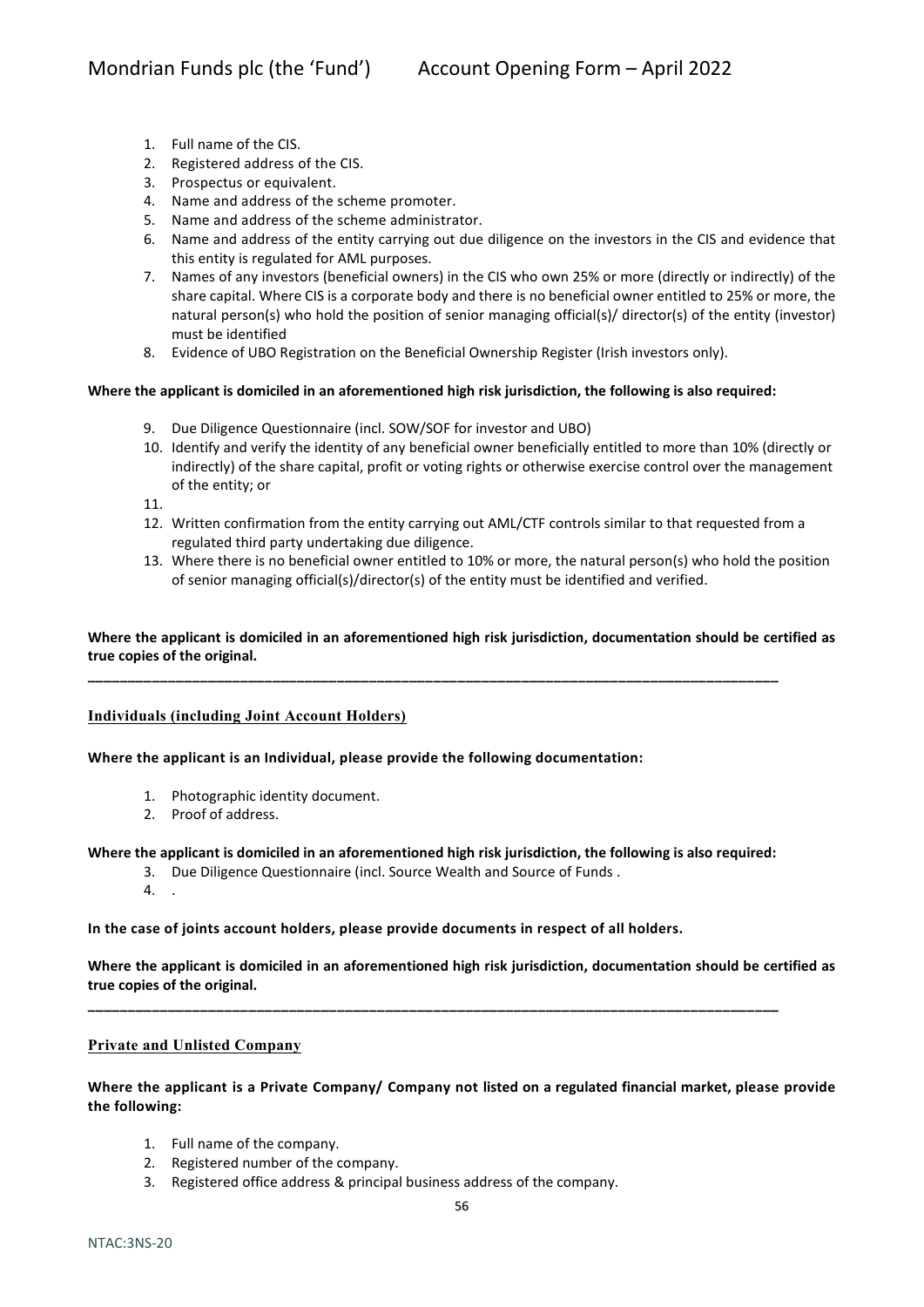- 4. Details of the directors of the company and verify the identity of at least two directors or, where applicable, one director and one authorised signatory.
- 5. Identify and verify any beneficial owner beneficially entitled to 25% or more (directly or indirectly) of the share capital, profit or voting rights or otherwise exercise control over the management of the entity. Where there is no beneficial owner entitled to 25% or more, the natural person(s) who hold the position of senior managing official(s)/ director(s) of the entity (investor) must be identified.
- 6. Evidence of UBO Registration on the Beneficial Ownership Register (Irish investors only).

Note: Where the beneficial owner is a corporate entity, Northern Trust requires details of ultimate beneficial owners (this can be demonstrated through an organisation chart signed by an authorised signatory or shareholder register or other company documentation etc. reflecting the ownership and control structure).

Note: Where the beneficial owner is deemed high risk per NT risk rating requirements, the identity should be verified in line with its legal form.

- 7. Verification of identity of the company from:
	- Extract from the relevant company registry providing details of the Company; and/or
	- Copy of the Certificate of Incorporation or equivalent of the Company; and/or
	- Copy of the Memorandum and Articles of Association or equivalent of the Company; and/or
	- Copy of the latest audited financial statements of the Company.

#### **Where the applicant is domiciled in an aforementioned high risk jurisdiction, the following is also required:**

- 8. Identify and verify the identity of any beneficial owner beneficially entitled to more than 10% (directly or indirectly) of the share capital, profit or voting rights or otherwise exercise control over the management of the entity. Where there is no beneficial owner entitled to 10% or more, the natural person(s) who hold the position of senior managing official(s)/ director(s) of the entity must be identified and verified.
- 9. Due Diligence Questionnaire (incl. SOW/SOF for investor and UBO)

### **Where the applicant is domiciled in an aforementioned high risk jurisdiction, documentation should be certified as true copies of the original.**

#### **Limited Liability Company**

#### **Where the applicant is a Limited Liability Company (LLC), please provide the following:**

- 1. Full name of the LLC.
- 2. Registered office address & principal business address of the LLC.
- 3. Identify all managing members
- 4. Verify the identity of at least two managing members or, where applicable, one managing member and one authorised signatory.
- 5. Identify and verify any beneficial owner beneficially entitled to 25% or more (directly or indirectly) of the share capital, profit or voting rights or otherwise exercise control over the management of the entity. Where there is no beneficial owner entitled to 25% or more, the natural person(s) who hold the position of senior managing official(s)/director(s) of the entity must be identified.
- 6. Evidence of UBO Registration on the Beneficial Ownership Register (Irish investors only).

Note: Where the beneficial owner is a corporate entity, Northern Trust requires details of ultimate beneficial owners (this can be demonstrated through an organisation chart signed by an authorised signatory or shareholder register or other company documentation etc.).

Note: Where the beneficial owner is deemed high risk per NT risk rating requirements, the identity should be verified in line with its legal form.

7. Constitutional document for the LLC (e.g. Certificate of Formation).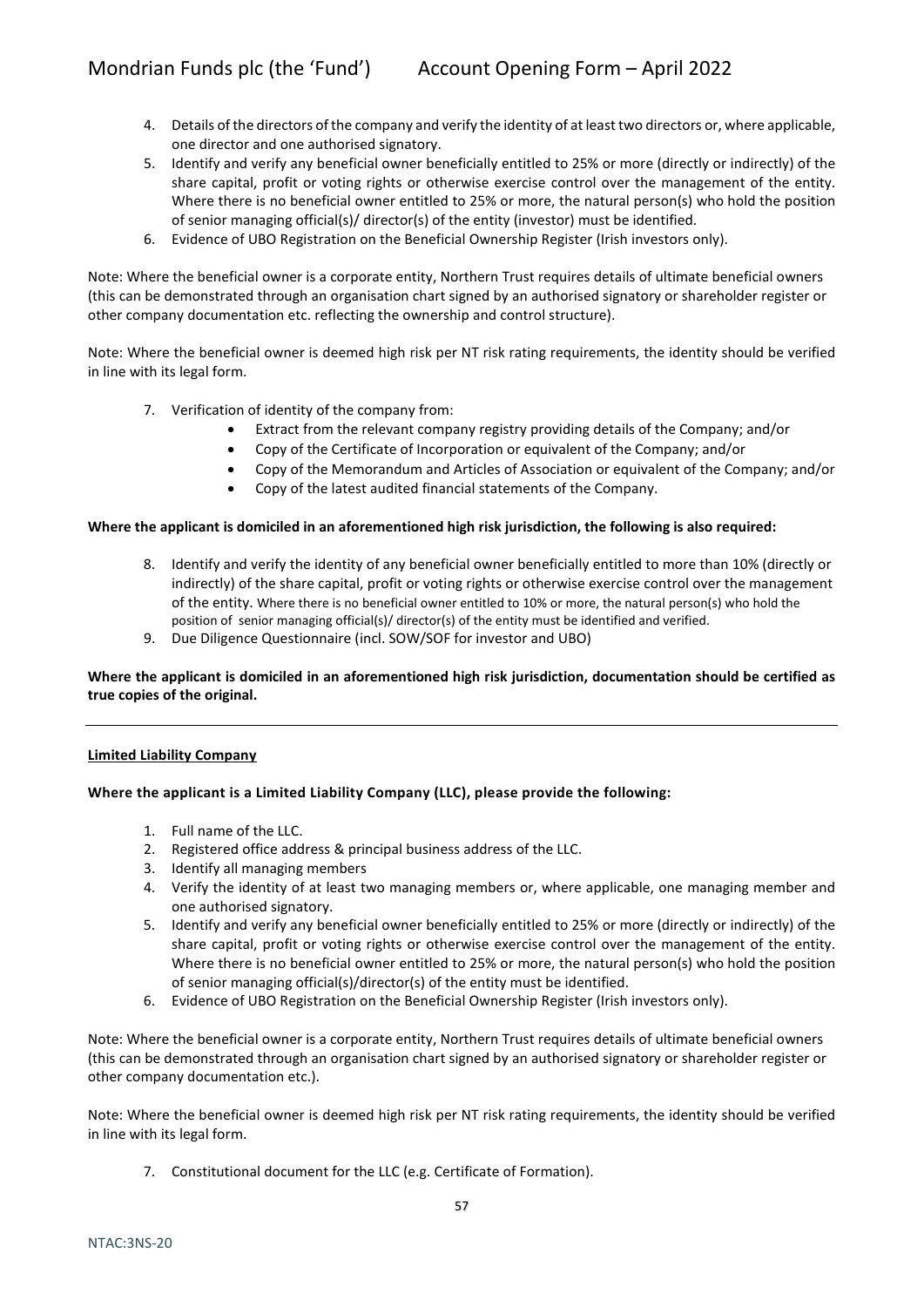8. Operating agreement for the LLC

#### **Where the applicant is domiciled in an aforementioned high risk jurisdiction, the following is also required:**

- 9. Identify and verify the identity of any beneficial owner beneficially entitled to more than 10% (directly or indirectly) of the share capital, profit or voting rights or otherwise exercise control over the management of the entity. Where there is no beneficial owner entitled to 10% or more, the natural person(s) who hold the position of senior managing official(s)/ managing members(s) of the entity must be identified and verified.
- 10. Due Diligence Questionnaire (incl. SOW/SOF for investor and UBO)

**Where the applicant is domiciled in an aforementioned high risk jurisdiction, documentation should be certified as true copies of the original.**

#### **Partnership**

#### **Where the applicant is a Partnership, please provide the following:**

- 1. Full name of the partnership.
- 2. Registered office address & principal business address of the partnership.
- 3. Identify all partners.
- 4. Verify the identity of all partners who own 25% or more (directly or indirectly) of the partnership capital, profit or voting rights or otherwise exercise control over the management of the Partnership Fund. Where there is no partner entitled to 25% or more, the natural person(s) who hold the position of senior managing official(s) of the entity must be identified.
- 5. Verify the identity of the general partner and a second partner (or in the absence of same an authorised signatory).
- 6. Evidence of UBO Registration on the Beneficial ownership Register (Irish investors only).

Note: Where the beneficial owner is a corporate entity, Northern Trust requires details of ultimate beneficial owners (this can be demonstrated through an organisation chart signed by an authorised signatory or shareholder register or other company documentation etc. reflecting the direct and/ or indirect ownership and control structure.).

7. Constitutional document for the Partnership (e.g. Partnership Agreement).

#### **Where the applicant is not a Partnership Fund or located in one of the aforementioned deemed high risk jurisdictions, the following is also required:**

- 8. Due Diligence Questionnaire (incl. SOW/SOF for investor and UBO).
- 9. Identify and verify the identity of any partner who own more than 10% (directly or indirectly) of the share capital, profit or voting rights or otherwise exercise control over the management of the partnership. Where there is no partner entitled to 10% or more, the natural person(s) who hold the position of senior managing official(s)/partner(s) must be identified and verified.

**Where the applicant not a Partnership Fund or is domiciled in an aforementioned high risk jurisdiction, documentation should be certified as true copies of the original.**

#### **Trust**

**Where the applicants are Regulated Trustees investing on behalf of a Trust or similar entity, please provide the following (only applicable for Trustees not located in a high risk jurisdiction):**

- 1. Full name of trust.
- 2. Country of establishment of trust.
- 3. Legal form of the trust.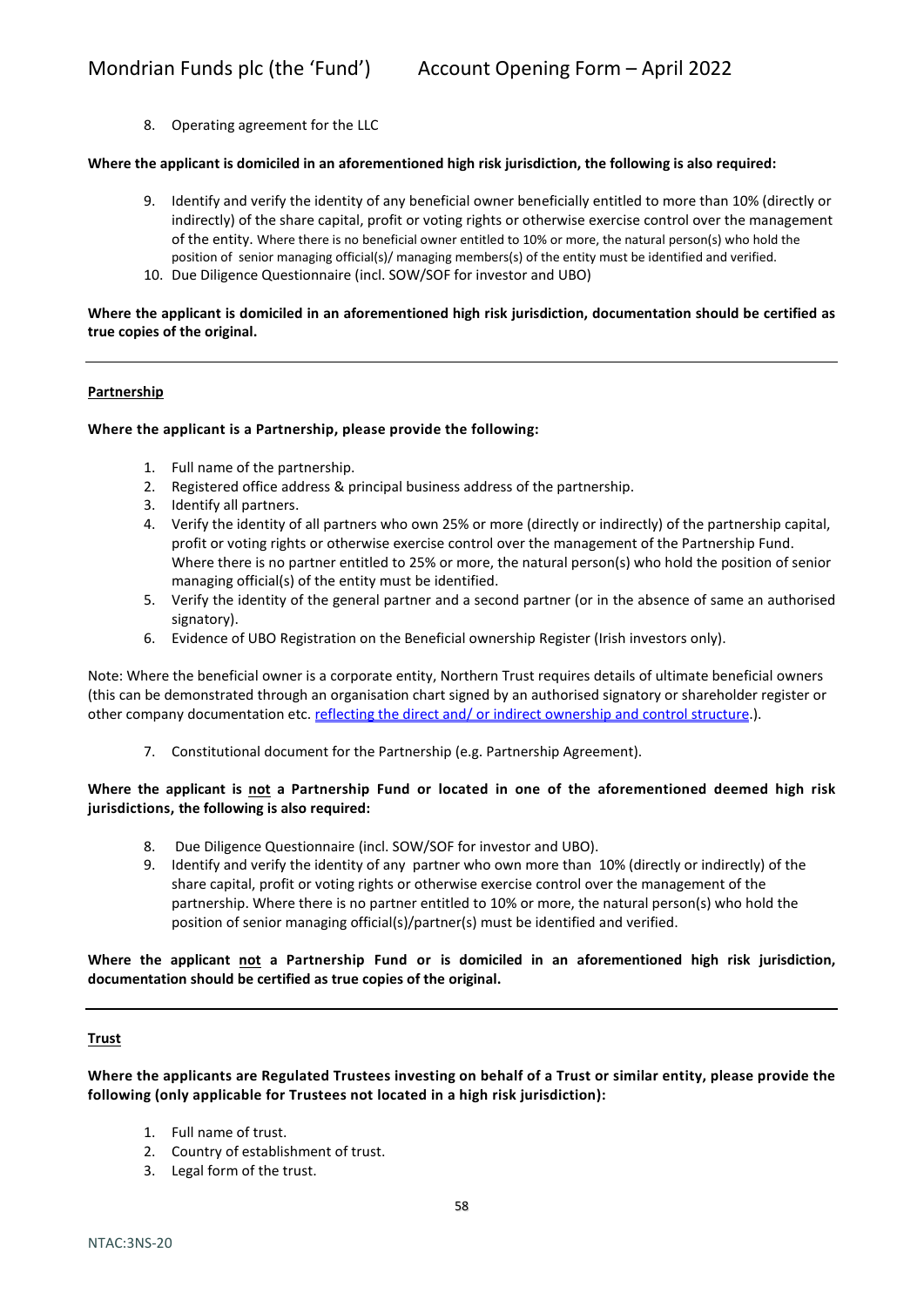- 4. Trust deed or equivalent or confirmation of the trust etc. by reference to an appropriate register.
- 5. Confirmation of the nature/purpose of the trust.
- 6. Identify all Trustees and verify the identity of at least two trustees where applicable.
- 7. Identify the settlor and verify the settlor.
- 8. Identify and verify the protector.
- 9. Identify all beneficiaries or the class of beneficiary beneficially entitled to trust's assets or the beneficial interest (Note: Verification of the beneficiaries may be required by the administrator to the extent warranted by the risk). Where there is no beneficial owner entitled to 25% or more, the natural person(s) who hold the position of senior managing official(s)/trustee(s) of the entity must be identified.
- 10. Evidence of UBO Registration on the Beneficial Ownership Register (Irish investors only).

Note: Where the beneficial owner is a corporate entity, Northern Trust requires details of ultimate beneficial owners (this can be demonstrated through an organisation chart signed by an authorised signatory or shareholder register or other company documentation etc. reflecting the direct and/ or indirect ownership and control structure).

#### **Where the applicants are not Regulated Trustees investing on behalf of a Trust, or where the applicant is domiciled in an aforementioned high risk jurisdiction, the following is also required:**

- 11. Verify the identity of the beneficiaries beneficially entitled to trust's assets or beneficial interest. Where there is no beneficial owner entitled to 10% or more, the natural person(s) who hold the position of senior managing official(s)/ trustee(s) of the entity must be identified and verified.
- 12. Confirmation as to how the settlor was in a position to make the investment.
- 13. Due Diligence Questionnaire (incl. SOW/SOF for investor and settlor)
- 14. Verify the identity of all trustees (i.e. in accordance with their legal structure or for each individual)

#### **Where the applicants are not Regulated Trustees investing on behalf of a Trust or where the applicant is domiciled in an aforementioned high risk jurisdiction, documentation should be certified as true copies of the original.**

#### **Foundation**

### **Where the applicants are Regulated Trustees investing on behalf of a Foundation, please provide the following (only applicable for Trustees not located in a high risk jurisdiction):**

- 1. Full name of the foundation.
- 2. Registered address of the foundation.
- 3. Confirmation of the legal form of the Foundation.
- 4. Constitutional documents equivalent **OR** confirmation of the foundation by reference to an appropriate register.
- 5. Identify and verify the founder, and the nature/purpose of the foundation.
- 6. Identify all trustees, and verify the identity of two trustees, where applicable.
- 7. Identify and verify any beneficiary beneficially entitled to 25% or more of the foundation's assets. Where there is no beneficial owner entitled to 25% or more, the natural person(s) who hold the position of senior managing official(s)/trustee(s) of the entity should be identified.
- 8. Evidence of UBO Registration on the Beneficial Ownership Register (Irish investors only).

Note: Where the beneficial owner is a corporate entity, Northern Trust requires details of ultimate beneficial owners (this can be demonstrated through an organisation chart signed by an authorised signatory or shareholder register or other company documentation etc. reflecting the direct and/ or indirect ownership and control structure).

#### **Where the applicants are not Regulated Trustees investing on behalf of a Foundation or similar entity, or where the applicant is domiciled in an aforementioned high risk jurisdiction, the following is also required:**

- 9. Confirmation of the funding of the foundation.
- 10. Due Diligence Questionnaire (incl. SOW/SOF for investor and UBO)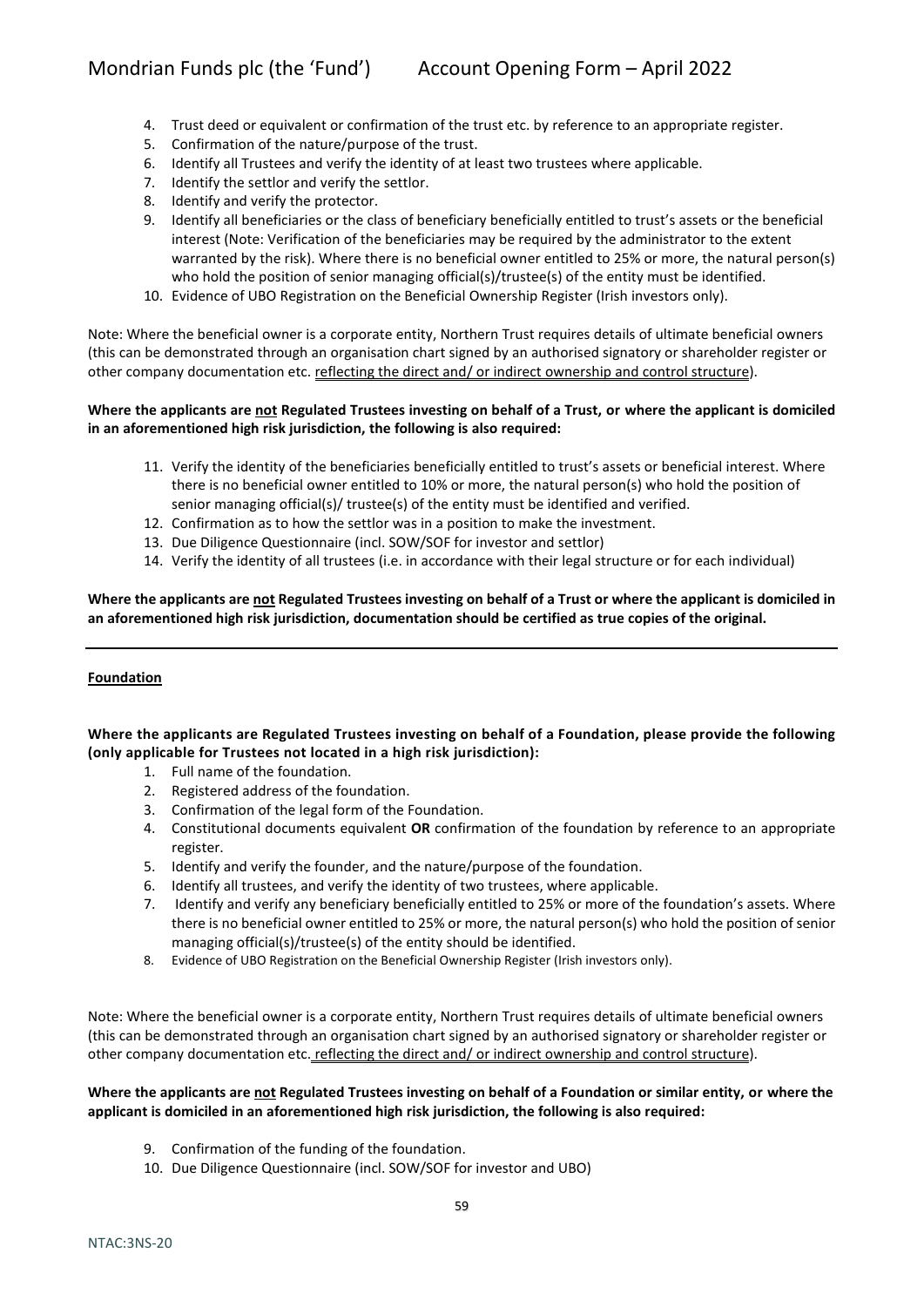11. Identify and verify the identity of the beneficiaries who hold more than 10% of the beneficial interest. Where there is no beneficial owner entitled to 10% or more, the natural person(s) who hold the position of senior managing official(s)/trustee(s) of the entity should be identified and verified.

**Where the applicant is domiciled in an aforementioned high risk jurisdiction, documentation should be certified as true copies of the original.**

#### **Charity**

#### **Where the applicant is a registered Charity, please provide the following:**

- 1. Full name of the charity.
- 2. Nature/purpose of the charity
- 3. Nature and source of funding of the charity
- 4. Registered office address & principal business address of the charity.
- 5. Names of all trustees/directors (or equivalent) of the charity.
- 6. Identify and verify the identity of the company secretary or equivalent or, where applicable, verify the identity of one of the trustees.
- 7. (If a charitable trust), details of the settlor of the charitable trust.
- 8. Names or classes of persons who stand to benefit from the objects of the charity, or identify and verify any beneficiary beneficially entitled to 25% or more of the assets. Where there is no beneficial owner entitled to 25% or more, the natural person(s) who hold the position of senior managing official(s)/trustee(s) of the entity must be identified.
- 9. Evidence of UBO Registration on the Beneficial Ownership Register (Irish investors only).
- 10. Copy of relevant charities register or confirmation of the registration of the charity with the relevant tax authorities (e.g. UK Charities Commission/ HMRC).

#### **Where the applicant is not a registered Charity or where the applicant is domiciled in an aforementioned high risk jurisdiction, the following is also required:**

- 11. Certified copies of the audited financial statements.
- 12. Certified constitutional/ formation document of the charity.
- 13. Due Diligence Questionnaire (incl. SOW/SOF for investor and UBO (if applicable), and jurisdictions funds are received from and paid to where not already evident).
- 14. Identify and verify the identity of the beneficiaries (where ascertainable) of the charity. Where there is no beneficial owner entitled to 10% or more, the natural person(s) who hold the position of senior managing official(s)/trustee(s) of the entity must be identified and verified.
- 15. Identify and verify the settlor, where applicable.

#### **Note: Where the applicant is not a registered Charity, documentation provided should be certified as true copies of the original documentation.**

#### **Club or Society**

#### **Where the applicant is a Club or Society, please provide the following:**

- 1. Full name of the club/society.
- 2. Registered office address & principal business address of the club/society.
- 3. Confirmation of the legal status of the Club/Society.
- 4. Nature/Purpose including the nature of funding of the club/society.
- 5. Constitutional/Formation Document (e.g. Trust Deed) and/or copy of audited financial statements (if available) or confirmation of a relevant club/ society register.
- 6. List of officers of the club/society.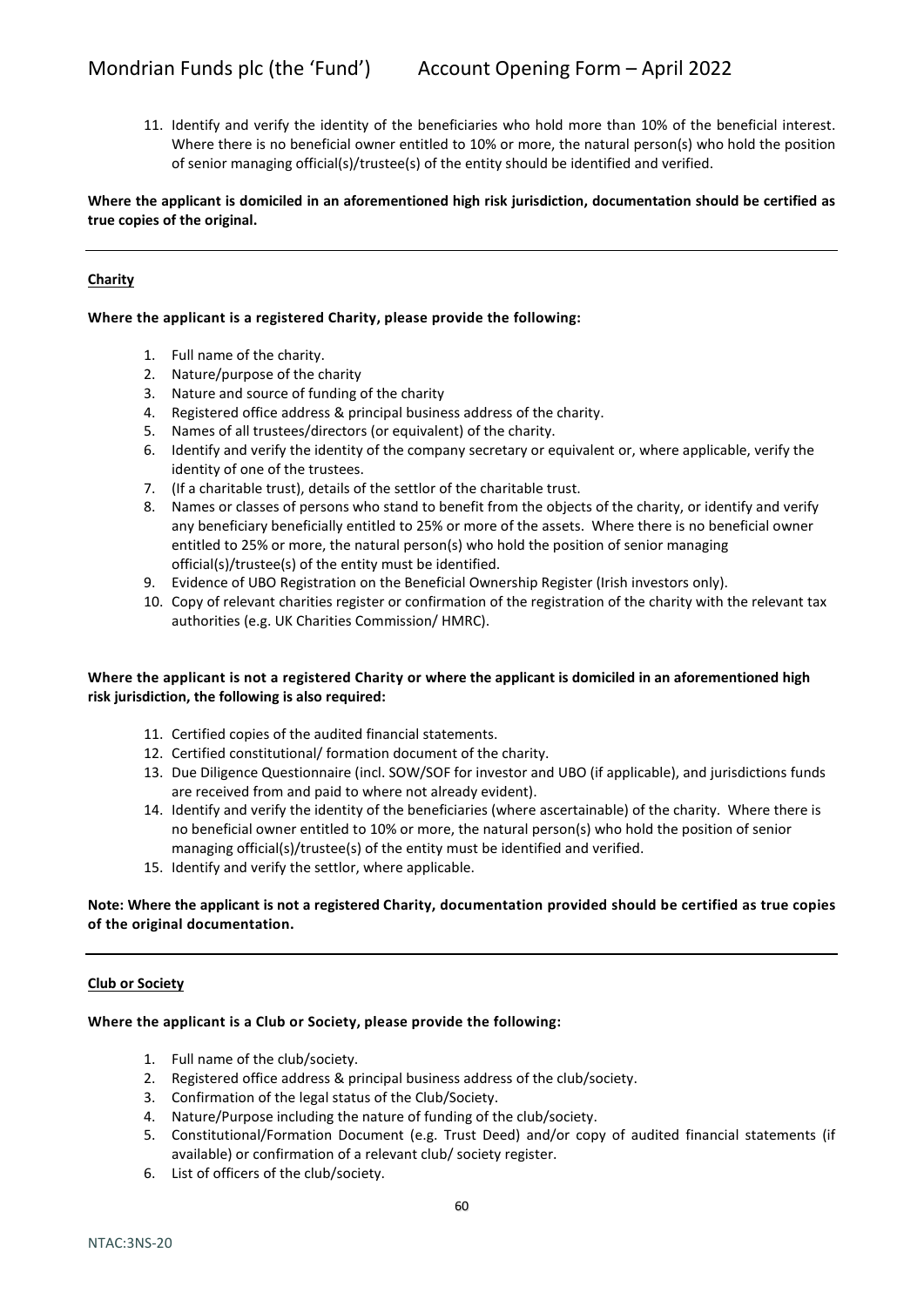- 7. Verify the identity of two officers of the Club/Society authorised to operation on behalf of the club/society or, where applicable, one officer and one authorised signatory.
- 8. Names or classes of persons who stand to benefit from the Club or Society, or identify and verify any beneficiary beneficially entitled to 25% or more of the assets. Where there is no beneficial owner entitled to 25% or more, the natural person(s) who hold the position of senior managing official(s) of the entity must be identified.
- 9. Evidence of UBO Registration on the Beneficial Ownership Register (Irish investors only).

#### **Where the applicant is domiciled in an aforementioned high risk jurisdiction, the following is also required:**

- 10. Audited financial statements for the Club/Society.
- 11. Constitutional/ formation document of the club/society
- 12. Due Diligence Questionnaire (incl. SOW/SOF for investor and UBO)
- 13. Identify and verify the identity of all persons who own or control over 10% of the entity's share capital, profit or voting rights. Where there is no beneficial owner entitled to 10% or more, the natural person(s) who hold the position of senior managing official(s) of the entity must be identified and verified.
- 14. Confirmation of the funding of the club or society.

#### **Where the applicant is domiciled in an aforementioned high risk jurisdiction, documentation should be certified as true copies of the original.**

#### **School, College or University**

#### **Where the applicant is a School, College or University, please provide the following:**

- 1. Full name of the School, College or University.
- 2. Registered office address & principal business address of the School, College or University.
- 3. Confirmation of a relevant School, College or University register or appropriate background information.
- 4. Names of main officials of the school.
- 5. Identify and verify the identity of at least two officials or, where applicable, one official and one authorised signatory.
- 6. Details of ownership of the entity. In particular, confirmation if in public ownership or independent. Where independently owned, identify and verify all persons who own or control 25% or more of the entity's share capital, profit or voting rights. Where there is no beneficial owner entitled to 25% or more, the natural person(s) who hold the position of senior managing official(s) of the entity must be identified.
- 7. Evidence of UBO Registration on the Beneficial Ownership Register (Irish investors only).
- 8. Identify and verify the settlor, where applicable.

#### **Where the applicant is domiciled in an aforementioned high risk jurisdiction, the following is also required:**

- 9. Identify and verify the identity of all persons who own or control over 10% of the entity's share capital, profit or voting rights. Where there is no beneficial owner entitled to 10% or more, the natural person(s) who hold the position of senior managing official(s) of the entity must be identified and verified.
- 10. Due Diligence Questionnaire (incl. SOW/SOF for investor and UBO/Settlor)

#### **Where the applicant is domiciled in an aforementioned high risk jurisdiction, documentation should be certified as true copies of the original.**

#### **Church**

**Where the applicant is a Church, please provide the following:**

1. Full name of the Church.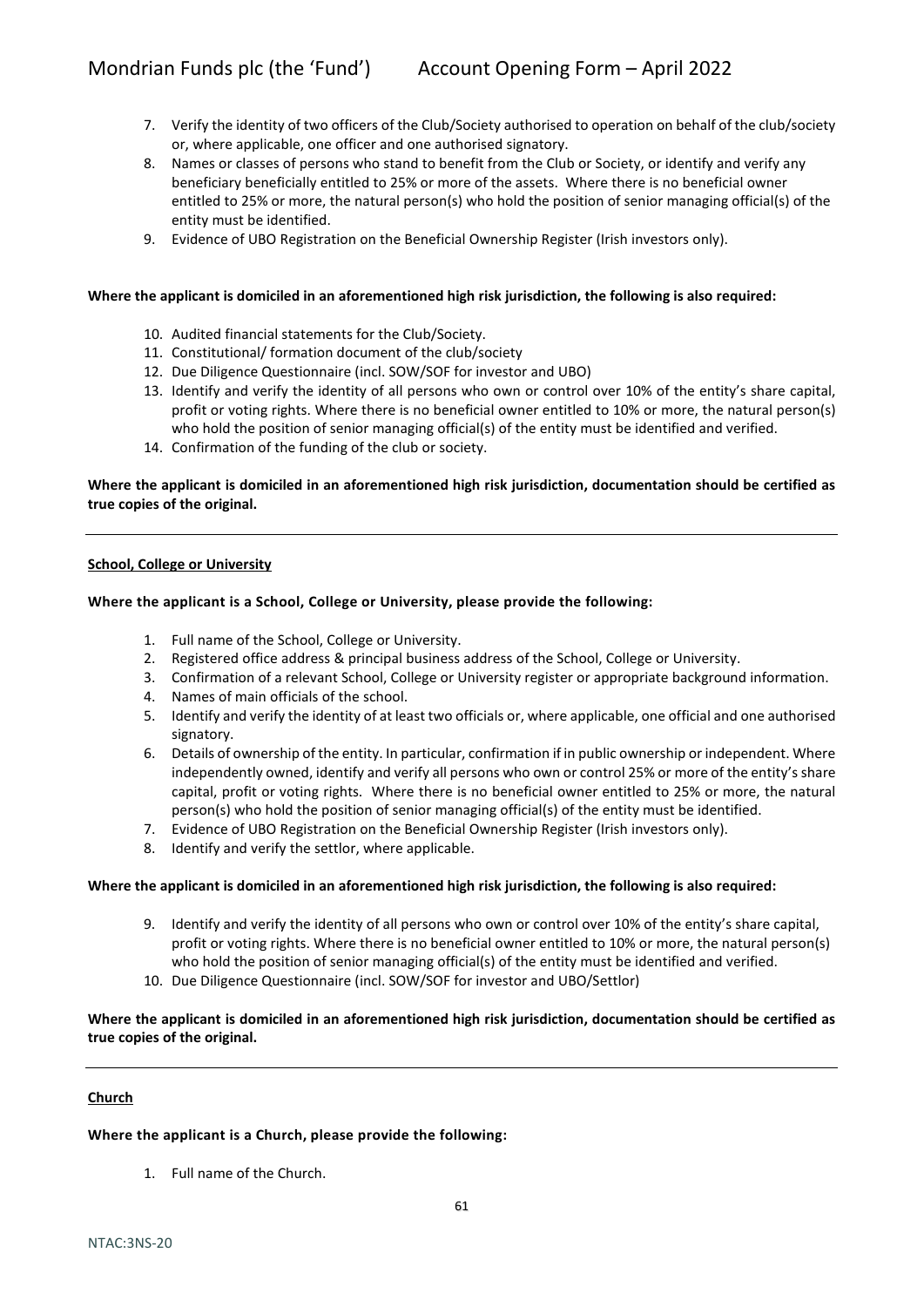- 2. Registered office address & principal business address of the church.
- 3. Confirmation of the nature/purpose of the Church with details of how the Church is funded.
- 4. Confirmation of a relevant church register or a copy of the revenue approval for the church;
- 5. Names of all trustees/directors (or equivalent) of the church.
- 6. Identify and verify the identity of the church secretary or equivalent or, where applicable, verify the identity of one of the trustees.
- 7. Names or classes of persons who stand to benefit from the objects of the church (where ascertainable) ; or identify and verify any beneficiary beneficially entitled to 25% or more of the assets. Where there is no beneficial owner entitled to 25% or more, the natural person(s) who hold the position of senior managing official(s)/trustee(s) of the entity must be identified.
- 8. Identify and verify the settlor where applicable.
- 9. Evidence of UBO Registration on the Beneficial Ownership Register (Irish investors only).

#### **Where the applicant is domiciled in an aforementioned high risk jurisdiction, the following is also required:**

- 10. Audited financial statements for the church.
- 11. Constitutional/formation document of the church.
- 12. Due Diligence Questionnaire (incl. SOW/SOF for investor and settlor if applicable).
- 13. Identify and verify the beneficiaries (where ascertainable) of the church. Where there is no beneficial owner entitled to 10% or more, the natural person(s) who hold the position of senior managing official(s)/trustee(s) of the entity must be identified and verified.

**Where the applicant is domiciled in an aforementioned high risk jurisdiction, documentation should be certified as true copies of the original.**

#### **Trade Union**

#### **Where the applicant is a Trade Union, please provide the following:**

- 1. Full name of the Trade Union.
- 2. Registered address of the trade union.
- 3. Establish whether the trade union is registered or otherwise listed by a controlling body for regulatory or oversight purposes (e.g. Congress of Trade Unions).
- 4. Names or classes of persons who stand to benefit from the Trade Union: or identify and verify any beneficiary beneficially entitled to 25% or more of the assets. Where there is no beneficial owner entitled to 25% or more, the natural person(s) who hold the position of senior managing official(s) of the entity must be identified.
- 5. Evidence of UBO Registration on the Beneficial Ownership Register (Irish investors only).
- 6. Consider the legal form of the trade union, its stated purpose, aims and objectives using information from documents supplied for the trade union and through internet searches.
- 7. Deed or equivalent establishing the existence of the trade union (for example its constitution, bye-laws, rules).
- 8. Identify all persons and their functions who are empowered to make the investment on behalf of the trade union (president, secretary, treasurer and other senior committee members).

#### **Where the applicant is domiciled in an aforementioned high risk jurisdiction, the following is also required:**

- 9. Identify and verify the identity of at least two senior committee members of the trade union
- 10. Due Diligence Questionnaire (incl. SOW/SOF for investor)
- 11. Identify and verify the identity of all persons who own or control over 10% of the entity's share capital, profit or voting rights. Where there is no beneficial owner entitled to 10% or more, the natural person(s) who hold the position of senior managing official(s) of the entity must be identified and verified.

#### **Where the applicant is domiciled in an aforementioned high risk jurisdiction, documentation should be certified as true copies of the original**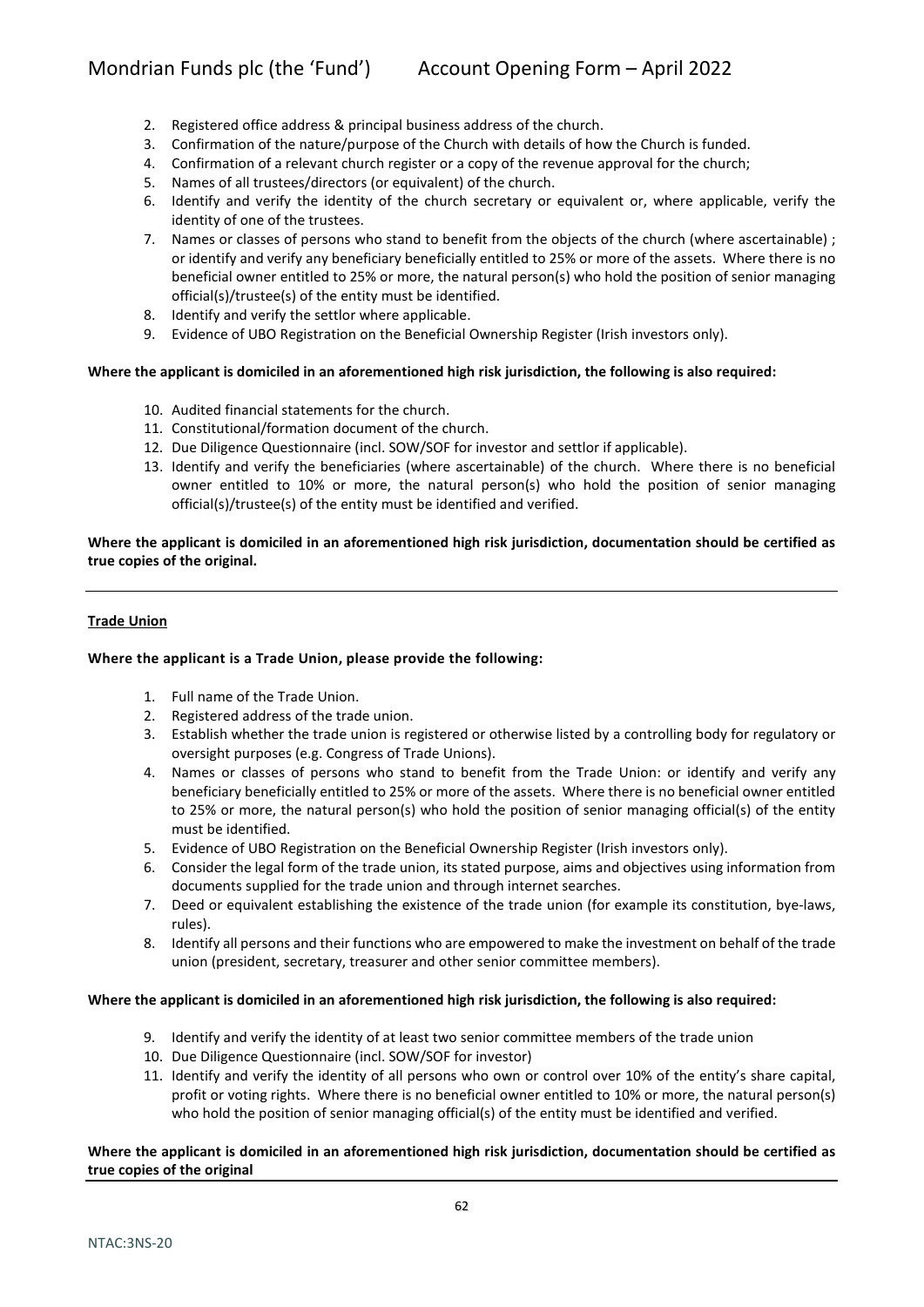# **Appendix 6.1 – Letters of Assurance Requirements (provision in advance)- Unregulated Nominees and Regulated Credit or Financial Institution**

#### **Unregulated Nominee Letter of Assurance**

[On Letterhead of the Regulated Parent Company]

[Date]

Northern Trust International Fund Administration Services (Ireland) Limited Georges Court 54-62 Townsend Street Dublin 2 Ireland

**Re:** *[Insert Name of Unregulated Nominee/ Intermediary Company]* **('the Nominee Company')-** Verification of Investor(s) Identity in accordance with applicable Anti Money Laundering and Counter Terrorist Financing ("AML/CFT") Laws and Regulations<sup>[9](#page-62-0)</sup>

Dear Sir/ Madam,

| We confirm that, <i>[insert name of Regulated Parent Company] (the "Parent Company")</i> with a registered office located |                |         |                                                                |                              |     |
|---------------------------------------------------------------------------------------------------------------------------|----------------|---------|----------------------------------------------------------------|------------------------------|-----|
| at                                                                                                                        |                | linsert | addressl                                                       | licensed                     | as  |
|                                                                                                                           | <i>linsert</i> |         | description)                                                   | bν                           | the |
|                                                                                                                           |                |         | <i>linsert requiatory bodyl</i> and that we are supervised and |                              |     |
| monitored for compliance with AML/CFT regulatory requirements in                                                          |                |         |                                                                | <i>linsert countryl.</i> Our |     |
| registration or licence number is                                                                                         |                |         | [insert registration or licence number].                       |                              |     |

We confirm that the *Nominee Company* is a wholly owned subsidiary of *the Regulated Parent Company.*

We are satisfied for Northern Trust International Fund Administration Services (Ireland) Limited (as administrator to funds) to rely on this confirmation for all designations where the above referenced Nominee Company has holdings.

The Regulated Parent Company make the following representations, warranties and undertakings in respect to both the Nominee Company and the Parent Company:

- i. we have established AML/CFT policies, procedures and internal controls to ensure ongoing compliance with applicable AML/CFT and economic sanctions laws and regulations\_\_**\_\_\_\_\_\_\_\_\_\_\_\_\_\_\_\_\_\_\_\_\_\_\_\_** (*insert relevant law/regulation here)*;
- ii. our AML/CFT policies, procedures and internal controls incorporate systems and controls to identify and verify our customers and beneficial owners<sup>10</sup>, to identify source of funds, and performs (i) appropriate risk-grading procedures to differentiate between customer due diligence for high and low risk relationships (ii) ongoing customer due diligence, (iii) regular AML/CFT monitoring and sanction screening, (iv) staff AML/CFT training and (v) detect, investigate and, as required, report any suspicious activities to the relevant authorities;
- iii. we have systems and controls in place to identify Politically Exposed Persons, their relatives and close associates (collectively PEPs) and we conduct enhanced due diligence, including establishing the source of wealth and the source of funds, and enhanced ongoing monitoring on PEPs and other high risk customers.

With regard to customers who have invested via the Nominee Company in the Funds, we confirm;

iv. the accounts will only be operated by the Nominee and / or the Parent Company whom maintain ultimate, effective control over the account:

<span id="page-62-0"></span><sup>9</sup> Please complete the Declaration of Beneficial Ownership below.

<span id="page-62-1"></span> $10$  Beneficial owner includes the natural person(s) who ultimately owns or controls a customer and/or the natural person(s) on whose behalf a transaction is being conducted. It also includes those persons who exercise ultimate effective control over a legal person or arrangement.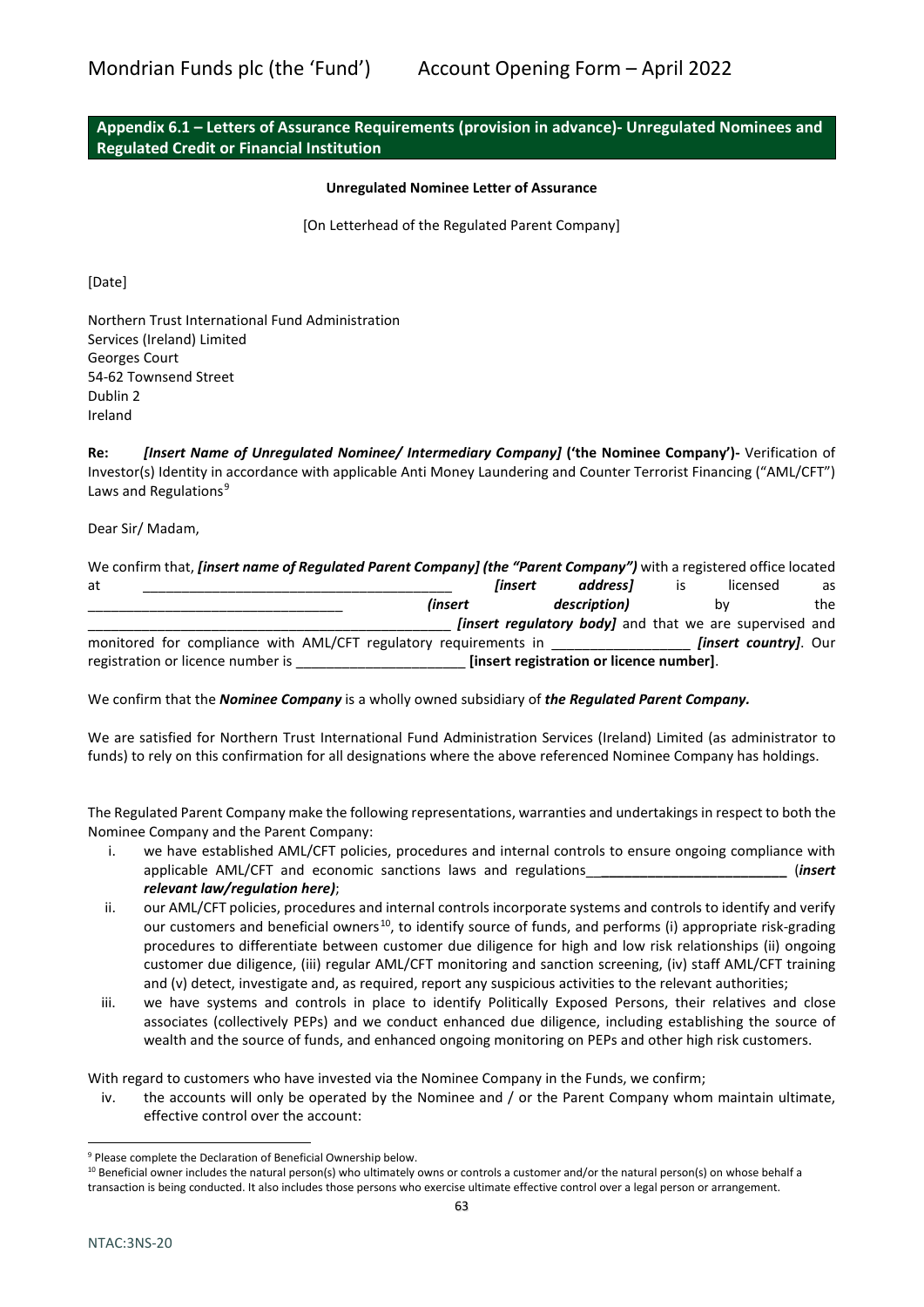- v. we have performed customer due diligence and identified and verified the beneficial owner(s) (to the extent warranted by risk of money laundering and the financing of terrorism), and have obtained the information on the purpose and the intended nature of the business relationship;
- vi. to the best of our knowledge, we are unaware of any activities on the part of the customer(s), their beneficial owners which could lead us to suspect an involvement in criminal conduct' money laundering or terrorist activities;
- vii. we will retain documents and information on the customer(s), including any beneficial owner, obtained as part of customer identification and verification process for at least 5 years after the termination of their relationship with us;
- viii. we will provide the Fund and/or Northern Trust with related customer due diligence documents and information, which we may have on our files relating to the identity of the customer(s) and beneficial owner(s) upon request;
- ix. none of the customer(s) including any beneficial owner are subject to sanctions lists administered by the European Union, the United States (including OFAC) and the United Nations, and we undertake to notify you immediately upon our identification of same should we become aware of such circumstances;
- x. we will notify the Fund and/or Northern Trust, on request, of its identification of PEPs.

We further undertake to advise you, should at any time in the future, there be any change in information provided above.

I confirm that I have sufficient knowledge of and responsibility for AML procedures and have the appropriate authority to provide the assurances given in this letter.

Yours faithfully,

*[Capacity of signatory – Money Laundering Reporting Officer / Head of Compliance / Head of Risk / Director / Other]* For and on behalf of *[Regulated Entity]*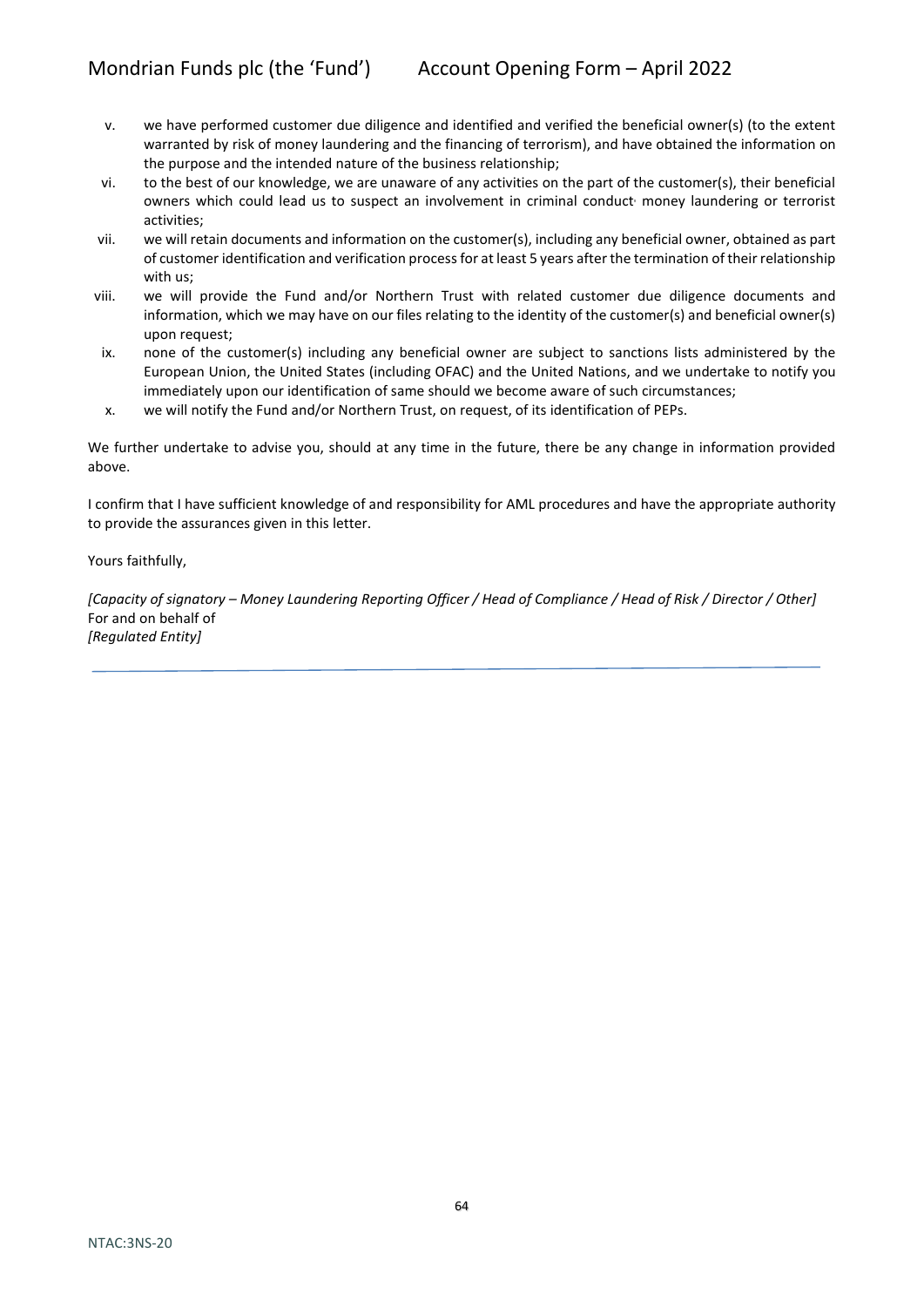# **Regulated Credit or Financial Institution Letter of Assurance (as Investor)**

[On Letterhead of the Regulated Financial Intermediary]

[Date]

Northern Trust International Fund Administration Services (Ireland) Limited Georges Court 54-62 Townsend Street Dublin 2 Ireland

**Re:** *[Insert Name of Regulated Financial Intermediary Company]-* Verification of Identity in accordance with applicable Anti Money Laundering and Counter Terrorist Financing ("AML/CFT") Laws and Regulations<sup>[11](#page-64-0)</sup>

Dear Sir/ Madam,

We confirm that, *[insert name of Regulated Financial Intermediary]* with a registered office located at **[insert address]** is licensed as **the set of all insert description)** by the *linsert regulatory body]* and that we are supervised and monitored for compliance with AML/CFT regulatory requirements in \_\_\_\_\_\_\_\_\_\_\_\_\_\_\_\_\_\_\_\_\_\_\_\_\_\_\_\_\_\_<br>[insert country]. Our registration or licence number is \_\_\_\_\_\_\_\_\_\_\_\_\_\_\_\_\_ *[insert registration or licence number].* 

We are satisfied for Northern Trust International Fund Administration Services (Ireland) Limited (as administrator to funds) to rely on this confirmation for all designations.

We hereby confirm the following in connection with all investors ("Investors") and their beneficial owners in all designations:

- i. we have established AML/CFT policies, procedures and internal controls to ensure ongoing compliance with applicable AML/CFT and economic sanctions laws and regulations \_\_**\_\_\_\_\_\_\_\_\_\_\_\_\_\_\_\_\_\_\_\_\_\_\_\_** (*insert relevant law/regulation here*);
- ii. our AML/CFT policies, procedures and internal controls incorporate systems and controls to identify and verify our customers and beneficial owners<sup>12</sup>, to identify source of funds, and performs (i) appropriate risk-grading procedures to differentiate between customer due diligence for high and low risk relationships (ii) ongoing customer due diligence, (iii) regular AML/CFT monitoring and sanction screening, (iv) staff AML/CFT training and (v) detect, investigate and, as required, report any suspicious activities to the relevant authorities;
- iii. we have systems and controls in place to identify Politically Exposed Persons, their relatives and close associates (collectively PEPs) and we conduct enhanced due diligence, including establishing the source of wealth and the source of funds, and enhanced ongoing monitoring on PEPs and other high risk customers.

With regard to each investor who has invested via the financial intermediary in the Funds, we hereby confirm;

- iv. the accounts will only be operated by the financial intermediary whom maintain ultimate, effective control over the account;
- v. we have performed customer due diligence and identified and verified the beneficial owner(s) (to the extent warranted by risk of money laundering and the financing of terrorism), and have obtained the information on the purpose and the intended nature of the business relationship;
- vi. to the best of our knowledge, we are unaware of any activities on the part of the customer(s), their beneficial owners which could lead us to suspect an involvement in criminal conduct' money laundering or terrorist activities;
- vii. we will retain documents and information on the customer(s), including any beneficial owner, obtained as part of customer identification and verification process for at least 5 years after the termination of their relationship with us;

<span id="page-64-0"></span><sup>&</sup>lt;sup>11</sup> Please complete the Declaration of Beneficial Ownership below.

<span id="page-64-1"></span> $12$  Beneficial owner includes the natural person(s) who ultimately owns or controls a customer and/or the natural person(s) on whose behalf a transaction is being conducted. It also includes those persons who exercise ultimate effective control over a legal person or arrangement.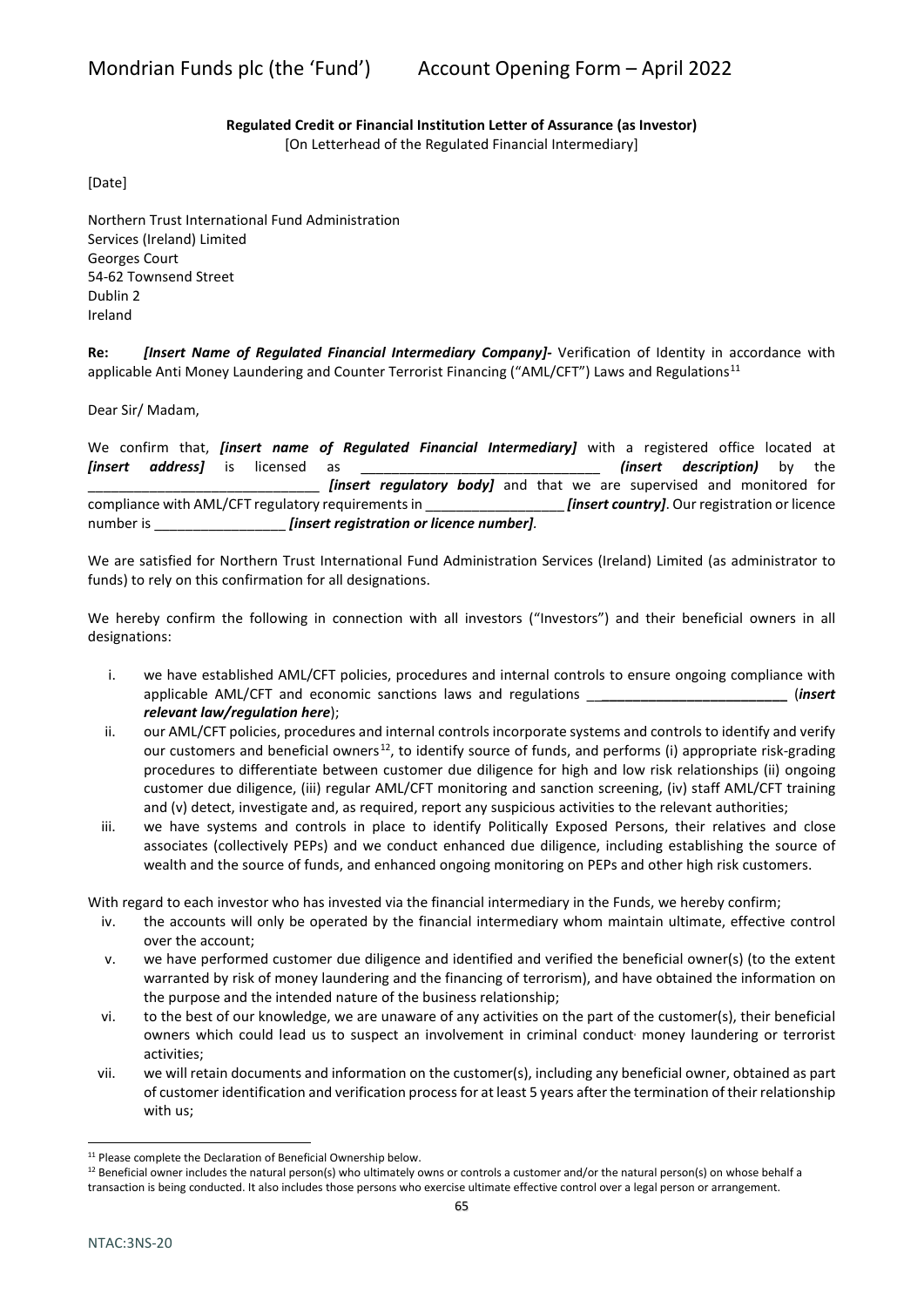- viii. we will provide the Fund and/or Northern Trust with related customer due diligence documents and information, which we may have on our files relating to the identity of the customer(s) and beneficial owner(s) upon request;
- ix. none of the customer(s) including any beneficial owner are subject to sanctions lists administered by the European Union, the United States (including OFAC) and the United Nations, and we undertake to notify you immediately upon our identification of same should we become aware of such circumstances;
- x. we will notify the Fund and/or Northern Trust, on request, of its identification of PEPs.

We further undertake to advise you, should at any time in the future there be any change in any information provided above.

I confirm that I have sufficient knowledge of and responsibility for AML procedures and have the appropriate authority to provide the assurances given in this letter.

Yours faithfully,

*[Capacity of signatory – Money Laundering Reporting Officer / Head of Compliance / Head of Risk / Director / Other]* For and on behalf of *[Regulated Entity]*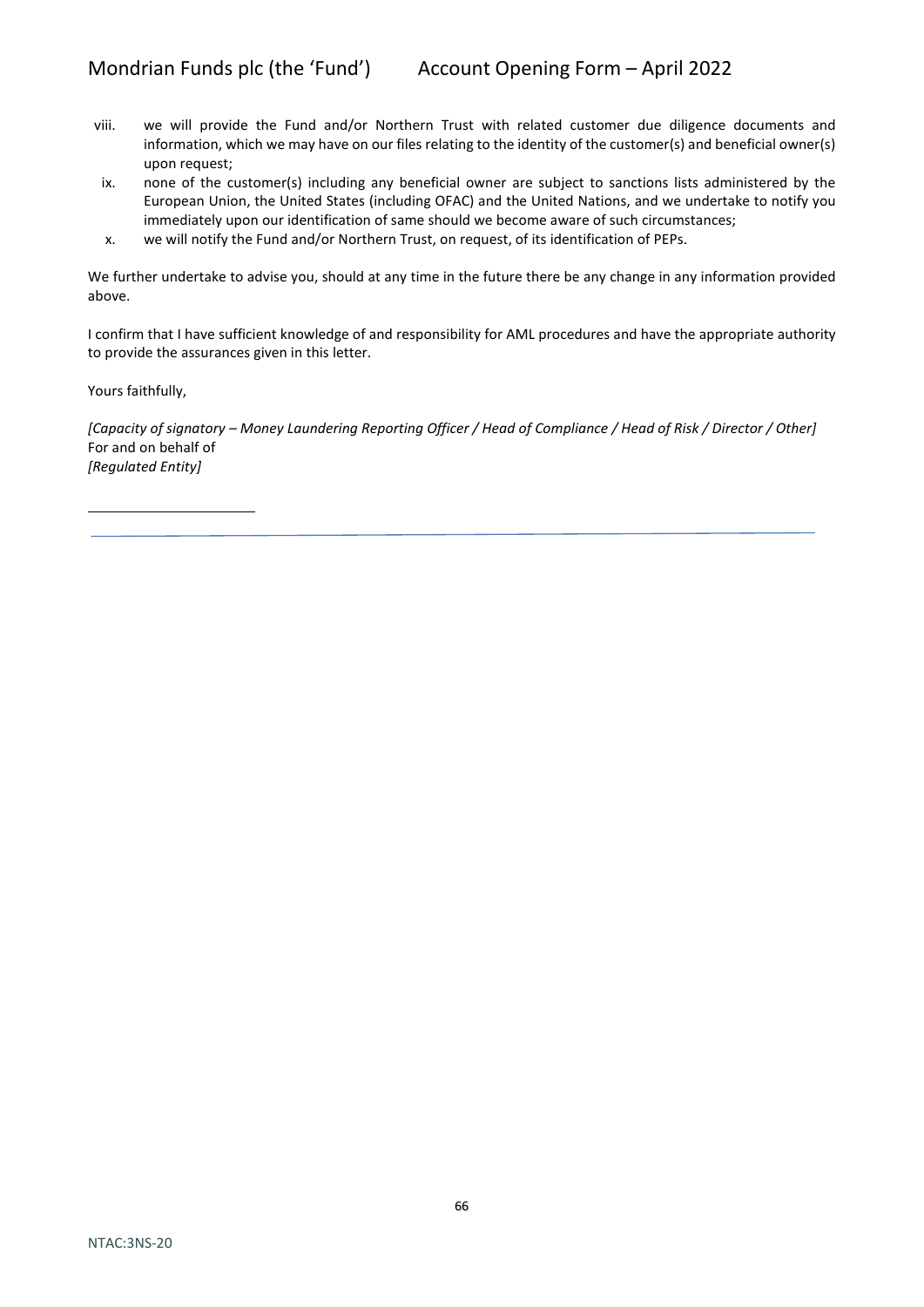#### **Beneficial Owner(s) Declaration**

Please tick one of the below boxes and complete the relevant section:

We confirm there is a natural person(s) who is a beneficial owner of the investor (Please complete section 1 below of this declaration).

 $\Box$  We confirm there is no natural person(s) who is a beneficial owner of the investor (Please complete section 2 of this declaration).

| Section 1: Natural person(s) who is a beneficial owner of the investor |                               |              |  |  |
|------------------------------------------------------------------------|-------------------------------|--------------|--|--|
| Beneficial Owner 1 (please complete in block capitals):                |                               |              |  |  |
| Full Name:                                                             | <b>Identification Number:</b> | Occupation:  |  |  |
| Date of Birth (DD-MM-YYYY) :                                           | Place of Birth:               | Nationality: |  |  |
| Shareholding %:                                                        |                               |              |  |  |
| Registered Address (PO Box or Care of will not be accepted):           |                               |              |  |  |
| City, Town, State, Province or County                                  | Postal/ZIP Code:              | Country:     |  |  |
| Beneficial Owner 2 (please complete in block capitals):                |                               |              |  |  |
| Full Name:                                                             | <b>Identification Number:</b> | Occupation:  |  |  |
| Date of Birth (DD-MM-YYYY) :                                           | Place of Birth:               | Nationality: |  |  |
| Shareholding %:                                                        |                               |              |  |  |
|                                                                        |                               |              |  |  |
| Registered Address (PO Box or Care of will not be accepted):           |                               |              |  |  |
| City, Town, State, Province or County                                  | Postal/ZIP Code:              | Country:     |  |  |
| <b>Beneficial Owner 3</b> (please complete in block capitals):         |                               |              |  |  |
| Full Name:                                                             | Identification Number:        | Occupation:  |  |  |
| Date of Birth (DD-MM-YYYY) :                                           | Place of Birth:               | Nationality: |  |  |
| Shareholding %:                                                        |                               |              |  |  |
| Registered Address (PO Box or Care of will not be accepted):           |                               |              |  |  |
| City, Town, State, Province or County                                  | Postal/ZIP Code:              | Country:     |  |  |
| Beneficial Owner 4 (please complete in block capitals):                |                               |              |  |  |
| Full Name:                                                             | <b>Identification Number:</b> | Occupation:  |  |  |
| Date of Birth (DD-MM-YYYY) :                                           | Place of Birth:               | Nationality: |  |  |
| Shareholding %:                                                        |                               |              |  |  |
| Registered Address (PO Box or Care of will not be accepted):           |                               |              |  |  |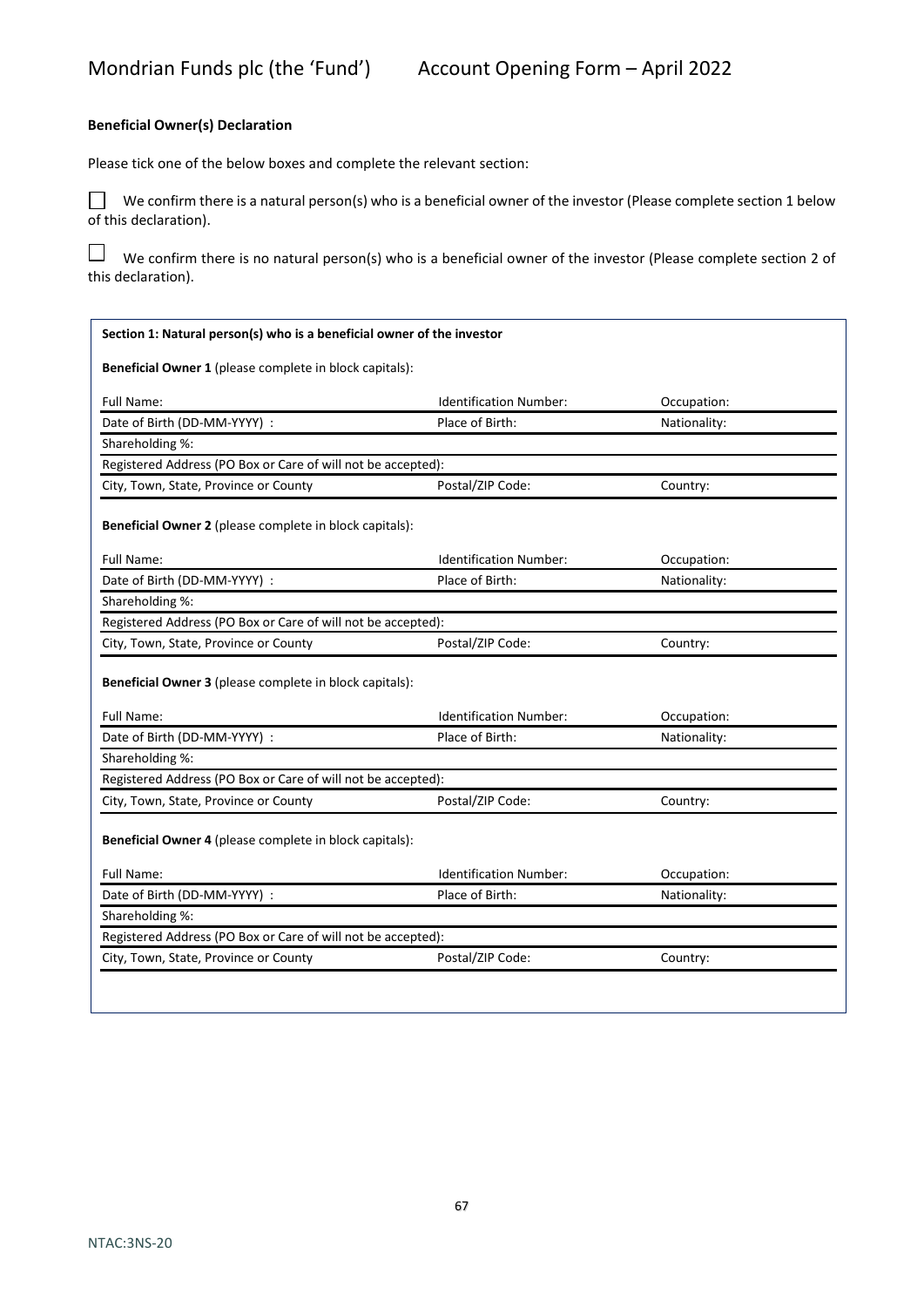#### **Section 2: No natural person(s) who is a beneficial owner of the investor.**

In the event where no natural person falls under the above scenario, the senior managing official(s) of the subscribing Nominee entity will be recorded as the Beneficial Owner (not any underlying customer of the entity / designation).

In completing the below, we confirm we have read and understood the above definition and we have provided below details of a senior manager(s) who should be recorded as the Beneficial Owner(s).

Senior managing official details (please complete in block capitals):

Full Name

| Registered Address (PO Box or Care of will not be accepted):<br>Title:<br>Postal/ZIP Code:<br>City, Town, State, Province or County:<br>Country: | Nationality: |
|--------------------------------------------------------------------------------------------------------------------------------------------------|--------------|
|                                                                                                                                                  |              |
|                                                                                                                                                  |              |

*If needed, please add additional senior managing officials on a separate sheet*

Yours faithfully,

*[Capacity of signatory – Money Laundering Reporting Officer / Head of Compliance / Head of Risk / Director / Other]* For and on behalf of *[Regulated Entity]*

<sup>1</sup> **Beneficial Owner:** A Beneficial Owner is any individual who ultimately owns or controls an investor or on whose behalf a transaction is conducted.

A. Beneficial Owner, in relation to a body corporate which is not a company whose securities are listed on a Regulated Market (markets in financial instruments and located within the European Economic Area, or that subjects companies, whose securities are admitted to trading, to disclosure requirements consistent with EU legislation), is any individual who ultimately owns or controls, whether through direct or indirect ownership or control (including through Bearer Shareholdings), 25% or more of the shares or voting rights of the body corporate or through control via other means.

Beneficial owner, in relation to a body corporate::

(i) A shareholding of 25% or more or an ownership interest of 25% or more in the customer held by a natural person shall be an indication of direct ownership. (ii) A shareholding of 25% or more or an ownership interest of 25% or more in the customer held by a corporate entity, which is under the control of a natural person(s), or by multiple corporate entities, which are under the control of the same natural person(s), shall be an indication of indirect ownership. (iii) Where there is no person identified as beneficial owner, or if there is any doubt that the person(s) identified are the beneficial owner(s), the natural person(s) who hold the po ion of senior managing official(s)/ director(s) of the investor, will be deemed the beneficial owners.

- B. Beneficial Owner, in relation to a partnership (other than a limited liability partnership), means any individual who: (i) ultimately is entitled to or controls, whether the entitlement or control is direct or indirect, 25% or more of the share of the capital or profits of the partnership or 25% or more of the voting rights in the partnership; or (ii) controls the partnership.
- C. Beneficial Owner, in relation to a trust, means all of the following: (i) the settlor; (ii) the trustees; (iii) any individual who is determined as being entitled to a vested interest in possession, remainder or reversion, whether or not the interest is defeasible, in the capital of the trust property (a beneficiary); (iv) in the case of a trust other than one that is set up or operates entirely for the benefit of individuals referred to in the paragraph relating to body corporates above, (v) the class of individuals in whose main interest the trust is set up or operates; or any individual (including the settlor, protector or trustees) who has control over the trust.
- D. Beneficial Owner, in relation to a foundation or other legal arrangement similar to a trust, means those individuals who hold equivalent or similar positions to those set out above.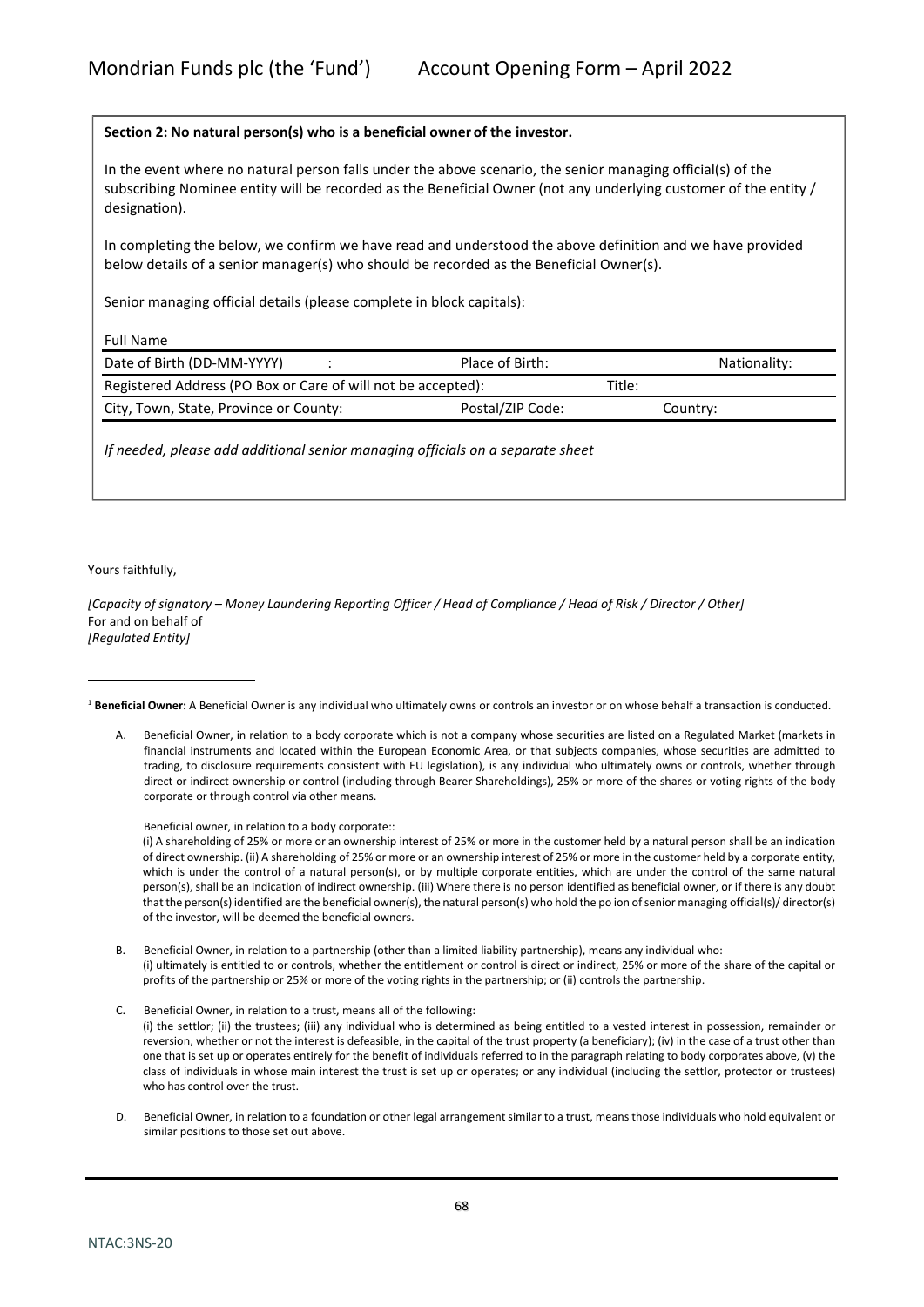# <span id="page-68-0"></span>*Appendix 7 – Terms and Conditions of Service for instructions issued to the Administrator via email*

Mondrian Funds plc (the 'Fund')

#### **Introduction**

If you (hereinafter referred to as the "Investor") wish to send Northern Trust International Fund Administration Services (Ireland) Limited, (the "Administrator"), instructions in respect of the Shares of **Fund** (the "Fund") in portable document format ("PDF") or commonly used equivalent scanned form which is transmitted to the Administrator via email, then the terms as set out below will apply to the Investor's account.

#### **IT IS IMPORTANT THAT THE INVESTOR READS THESE TERMS AND CONDITIONS OF SERVICE CAREFULLY.**

By completing the appropriate documentation (e.g. original subscription forms, additional subscription forms, transfer/switch requests or redemption forms) and instructing the Administrator in respect of the Shares of the Fund via email, the Investor will have accepted the following Terms and Conditions of Service.

#### **A. Procedure for PDF Instructions**

- 1. The email address to submit PDF instructions MondrianTAInstructions@ntrs.com **This address is to be solely used for sending PDF instructions via email in respect of the shares in the Fund**.
- 2. The Investor shall ensure that the PDF instruction is signed by properly authorised persons, scanned and attached to a **blank email** which is addressed to **MondrianTAInstructions@ntrs.com**.
- 3. Please ensure that the Investor blank e-mail does not contain any text or non-text items including but not limited to logos.
- 4. Each blank e-mail sent to the email address specified above may only include **one** PDF file attachment. However, the single PDF file attachment may contain multiple instructions in relation to Shares in more than one Sub-Fund. A blank e-mail with multiple PDF attachments will be rejected by the Administrator.
- 5. PDF instructions received without the scanned PDF form attached will not be accepted.
- 6. Upon receipt of an email with the scanned PDF instruction, the Administrator will send the Investor a task number by autoresponse.
	- a. The task number acknowledges receipt of the Investor's instruction.
	- b. The task number is not confirmation of placement of the instruction.
	- c. The Administrator must be in receipt of the instruction prior to the relevant dealing deadline as set out in the Fund's Prospectus. The Administrator will not be responsible for any delays in receipt.
	- d. If the Investor does not receive a task number by auto response, it is the Investor's responsibility to contact the Administrator by telephone (details confirmed within the application form) to confirm that the Administrator has received the Investor's instruction.
- 7. If the Investor sends the Administrator a PDF dealing instruction in respect of the shares in the Fund to a mailbox other than specified above, the Administrator will reject the instruction and/or the deal will not be placed. Notification of rejection may not be given prior to the dealing cut off.
- 8. In cases where the Investor has supplied the Administrator with a "group" email address, the Administrator will have fully discharged its responsibilities where it has sent any communication to this "group" address.
- 9. The Investor should not send a duplicate instruction by alternative means to the Administrator as this could lead to a duplicate e.g deals being placed in error.
- 10. The Investor is not obliged to instruct in this manner.

#### **B. General Terms and Conditions of Service**

1. Email is not a secure form of communication and may be subject to interception, interruption, corruption, distortion, nondelivery, loss, may not be confidential, secure or error free and may contain viruses. Using and relying on email involves